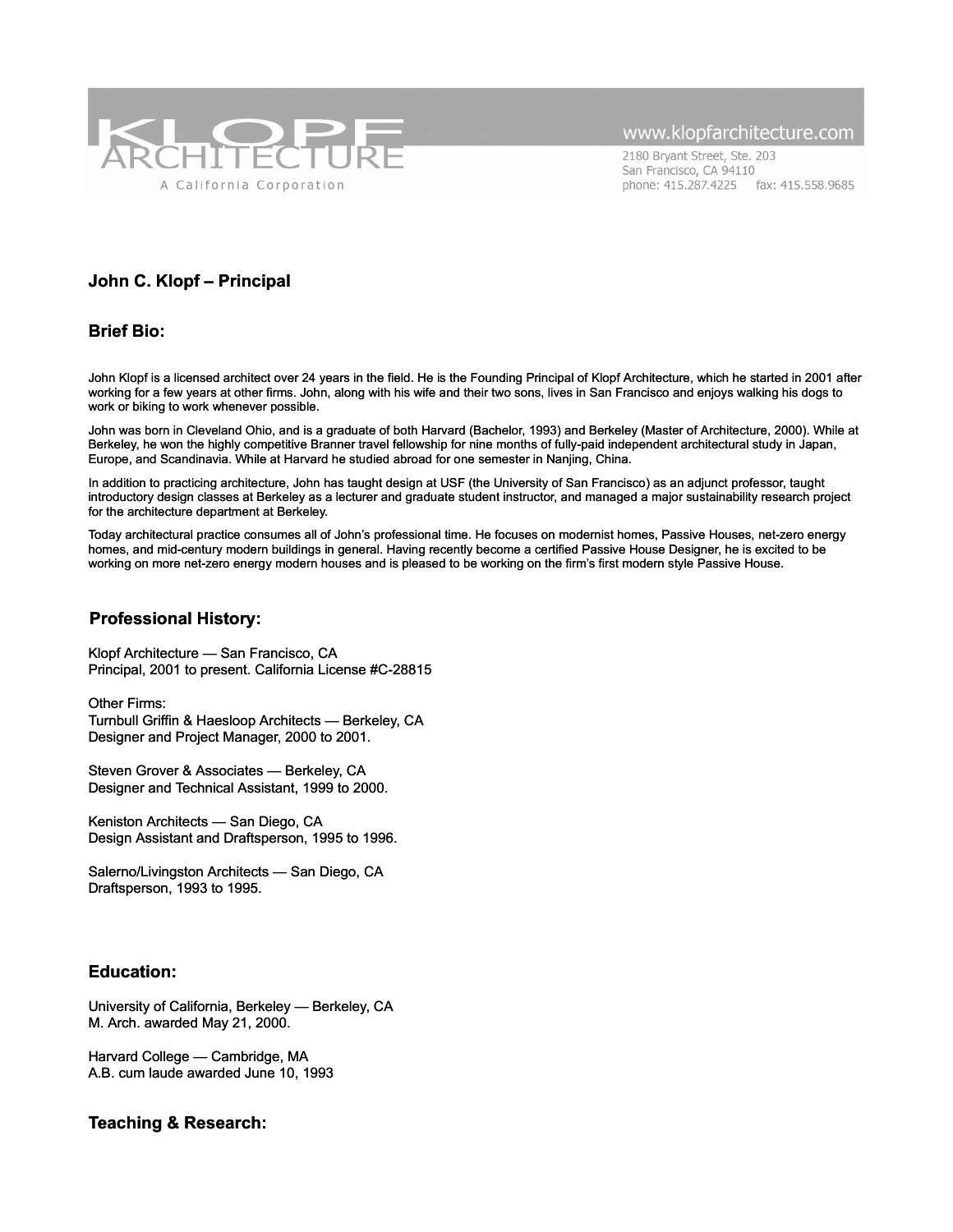

2180 Bryant Street, Ste. 203 San Francisco, CA 94110 phone: 415.287.4225 fax: 415.558.9685

University of San Francisco (USF) — San Francisco, CA Adjunct Professor: Architecture and Community Design Studio 2, Spring 2008.

SF Planning + Urban Research (SPUR) — San Francisco, CA Sustainable Development Committee, 2004-2005.

UC Berkeley, Department of Architecture — Berkeley, CA Project Director: Sustainability Study for Proposed UC Merced Campus, 2001-04. Lecturer: ED 11B - Introduction to Design, Summer 2000. Instructor: ED 11B - Introduction to Design, Fall 1998. Instructor: Arch 140 - Energy and Environment, Spring 1998.

Center for Environmental Design Research — Berkeley, CA Researcher: Vital Signs Project, Prof. Cris Benton, Summer 1998. Researcher: Gap HQ Daylighting Study, Prof. Susan Ubbelohde, Summer 1998.

US Green Building Council — San Francisco, CA Researcher: Original LEED website, Summer 1997.

Cuong Nhu Martial Arts Volunteer black belt instructor, 1990 to 2006.

#### **Awards:**

10 Years - Best of Houzz for Design and Service, 2022 The 9 Best Residential Architects in Pacifica, California, Home Builders Digest, 2021 The 14 Best Residential Architects in San Bruno, California, Home Builder Digest, 2021 The 15 Best Residential Architects in Belmont, California, Home Builder Digest, 2021 The 10 Best Residential Architects in Hillsborough, California, Home Builder Digest, 2021 20 best Architects in San Francisco, Expertise, 2021 Best of Houzz 2021 Design and Service Best of 2020 Architects in San Francisco, Porch, 2020 3 Best Residential Architects in San Francisco, CA, Three Best Rated, 2020 Best Residential Architects in Palo Alto, CA, Home Builders Digest, 2020 Top 50 Architecture firm in San Francisco, Rethinking, 2020 Best of Houzz 2019 for Design and Service Best of Houzz 2018 for Design [The 10 Best San Francisco Architects by BuildZoom](http://www.klopfarchitecture.com/klopf-architecture-listed-as-the-10-best-san-francisco-architects-by-buildzoom/) Best of Houzz 2017 for Design and Service Fine Homebuilding Best Remodel 2015 Best of Houzz 2016 for Design Best of Houzz 2015 for Design and Service Best Remodel 2015 by Fine Home Building Design Shuffle: Top 10 design firms, 2013 Best of Houzz Remodeling – San Francisco Laundry Rooms, 2012 Best of Houzz 2012 for Design Paul M. Braun Fellowship, 2000

#### continues

John K. Branner Nine-Month Traveling Fellowship, 1999 American Institute of Architects/AAF Scholarship, 1998 Paul M. Braun Fellowship, 1998 National Merit Scholarship, 1989 to 1993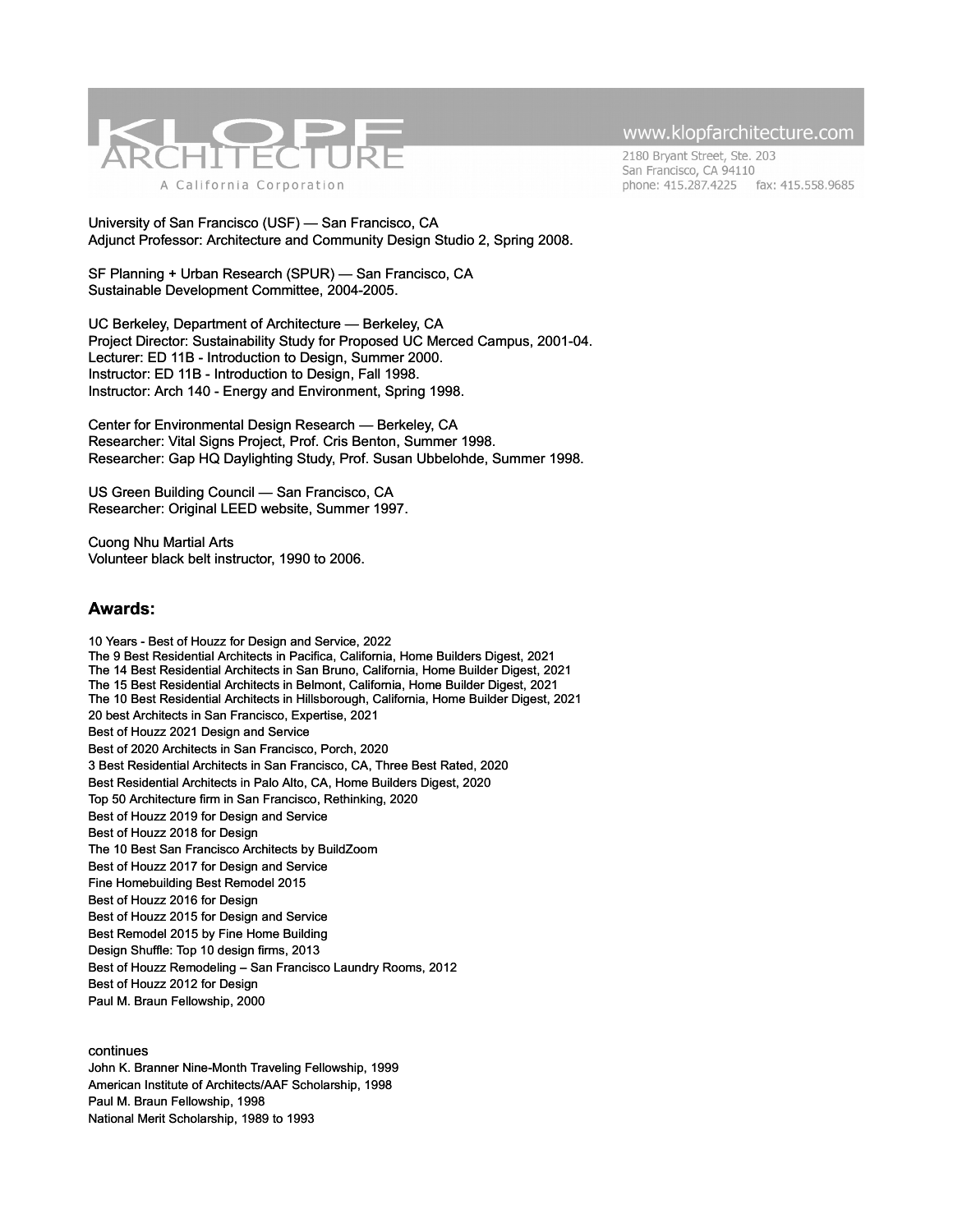

2180 Bryant Street, Ste. 203 San Francisco, CA 94110 phone: 415.287.4225 fax: 415.558.9685

#### **Memberships:**

AIA - American Institute of Architects Chair: AIA San Francisco Small Business Committee, 2008 to 2010 BBB - Better Business Bureau Eichler Network Certified Passive House Designer/Consultant

### **Publications:**

James Wormald, "11 tips to design form-fitting walk-in wardrobes", 2022 [Architonic features our Los Altos New Residence](https://www.architonic.com/en/story/james-wormald-11-tips-to-design-form-fitting-walk-in-wardrobes/20252477)

Kala Barba Court,,"Klopf Architecture Brings Out the Volumes in this San Francisco Home", 2022 [Plain Magazine features our Modern Inversion](https://plainmagazine.com/klopf-architecture-modern-inversion-san-francisco/)

Leo Davie,"Modern Inversion", 2022 [The Coolector features our Modern Inversion](https://www.thecoolector.com/modern-inversion-house/)

Karin Hoover,"10 On-A-Budget Small Bathroom Design Ideas to Inspire You", 2022 [Futurist Architecture Features our Los Altos New Residence](https://www.futuristarchitecture.com/100026-10-on-a-budget-small-bathroom-design-ideas-to-inspire-you.html)

James Brillon,"Klopf Architecture updates San Francisco home with "modern inversion", 2022 [Dezeen Features our Modern Inversion](https://www.dezeen.com/2022/03/13/klopf-architecture-modern-inversion-home-renovation-san-francisco/)

Suzanne Ennis, "Houzz Tour: An Architect and a Designer at Home at The Sea Ranch", 2022 Houzz [features Castle Black at Sea Ranch](https://www.houzz.com/magazine/houzz-tour-an-architect-and-a-designer-at-home-at-the-sea-ranch-stsetivw-vs~155630206)

Caroline Williamson, "A Minimal, Modern Black Home for Two Artists in The Sea Ranch", 2022 [Design Milk Features Castle Black at Sea Ranch](https://design-milk.com/a-minimal-modern-black-home-for-two-artists-in-the-sea-ranch/)

Anonymous, "Castle Black at Sea Ranch by Klopf Architecture", 2022 [Architecture Art Designs Features our Castle Black at Sea Ranch](https://www.architectureartdesigns.com/castle-black-at-sea-ranch-by-klopf-architecture/)

Anonymous, "Castle Black at Sea Ranch", 2022 [Archello Features our Castle Black at Sea Ranch](https://archello.com/project/castle-black-at-sea-ranch-2)

Anonymous, "A modern home gets amazing indoor/outdoor renovation in San Francisco", 2022 [One Kind Design Features our Modern Inversion](https://onekindesign.com/2022/02/20/san-francisco-modern-home/)

Michael Welton, "At Sea Ranch, Castle Black by Klopf Architecture", 2022 [Architects and Artisans Features Castle Black in Sea Ranch](https://architectsandartisans.com/at-sea-ranch-castle-black-by-klopf-architecture/)

Anonymous,"Castle Black in Sea Ranch, California", 2022 [e-architect Features Castle Black in Sea Ranch](https://www.e-architect.com/california/castle-black-sea-ranch-california)

Anonymous, "This minimal black house opens to a forest in beautiful Sea Ranch", 2022 [One Kind Design Features Castle Black in Sea Ranch](https://onekindesign.com/2022/02/02/minimal-black-house-tour/?fbclid=IwAR2-cboJ7wkX7nDP1tK0FyFy_U8ZisZPJ3eE8RQaQ8rNaY5J_Qr72HA7kxM)

Karin Hoover,"8 All-White Dining Room Designs that Never Goes Out In Style", 2022 [Futurist Features our Mountain View Double Gable Eichler Remodel](https://www.futuristarchitecture.com/98797-8-all-white-dining-room-designs-that-never-goes-out-in-style.html)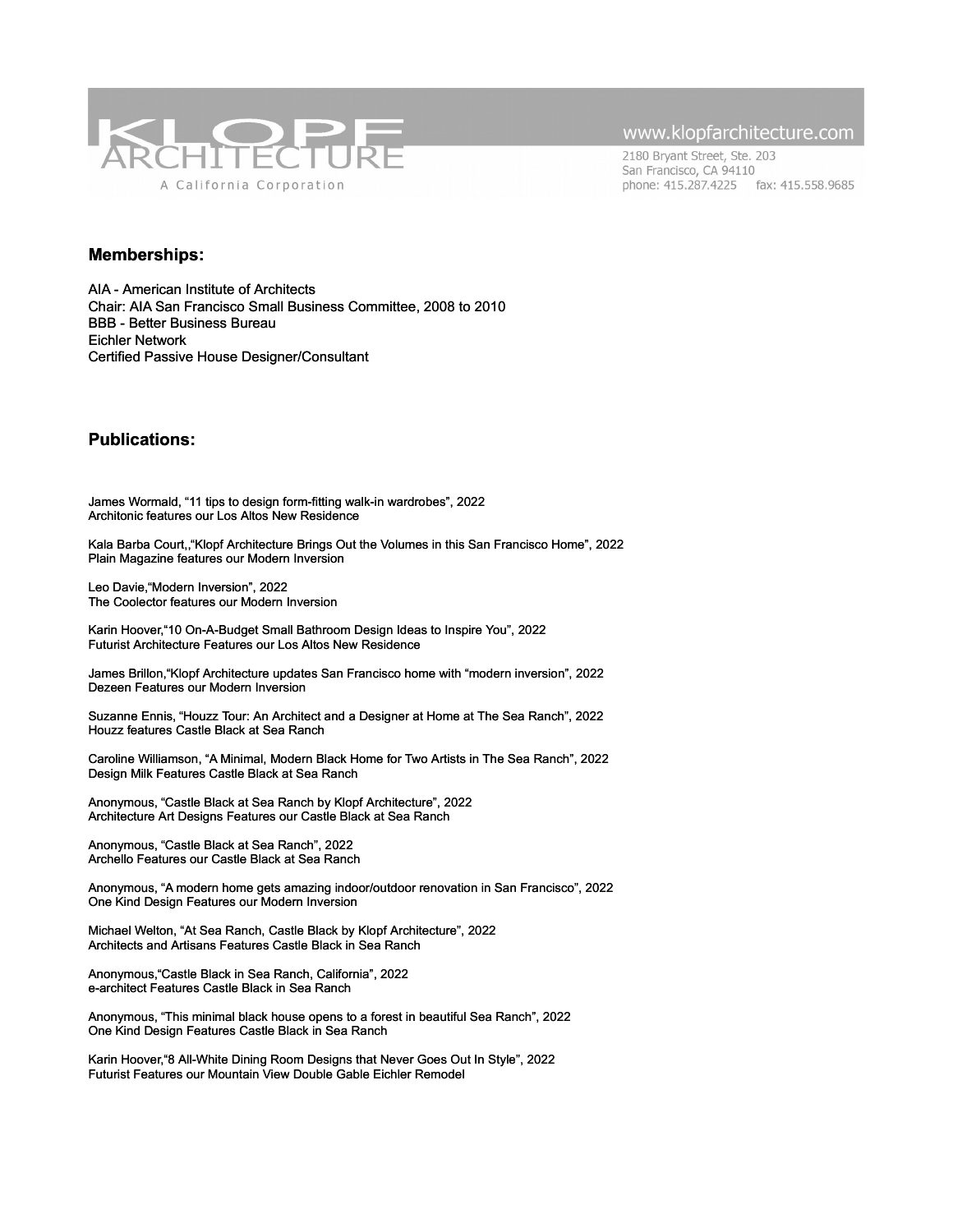

2180 Bryant Street, Ste. 203 San Francisco, CA 94110 phone: 415.287.4225 fax: 415.558.9685

#### Anonymous, World Architects features our project Castle Black at Sea Ranch, 2022 US Building of the Week – World Architects

Karin Hoover,"10 Warm And Calming Master Bedrooms with Wooden Ceiling", 2022 [Futurist Features our Sacramento New Residence](https://www.futuristarchitecture.com/98801-10-warm-and-calming-master-bedrooms-with-wooden-ceiling.html)

Anonymous, Stanford Mid-Century Modern Remodel Addition is a nominee for the ArchDaily 2022 Building of the Year Awards.

Ten Years of Best Houzz in Design and Service, 2012-2022

Anonymous, "Have an Empty Garage? Here Are 5 Ideas To turn it Into a Busy Space", 2022 [Beauty Harmony Life Features our Los Altos New Residence](https://beautyharmonylife.com/have-an-empty-garage-here-are-5-ideas-to-turn-it-into-a-busy-space/)

Mitchel Parker, "New This Week: 6 Dramatic Showers", 2022 [Houzz Features our Mountain View Eichler Remodel](https://www.houzz.com/magazine/new-this-week-6-dramatic-showers-stsetivw-vs~155654935)

Karin Hoover, "10 Master Bathroom Remodel Ideas with Relaxing Tub", 2021 Futurist Architecture Features our Mountain View Double Gable Eichler Remodel

Anonymous, "Are Residential Additions the Future of Home Building?", 2021 [Architizer Features our Eichler Front Addition](https://architizer.com/blog/inspiration/industry/the-future-of-home-building-residential-additions/)

Jane Englefield, "Eight stylish green bathrooms with a retro feel", 2021 [Dezeen Features our Stanford Mid-Century Modern Remodel Addition](https://www.dezeen.com/2021/11/28/green-bathrooms-retro-lookbook/)

Janice Rohlf, "A Midcentury-Modern Reoriented to the Outdoors", 2021 [Fine Home Building Features our Stanford Mid-Century Modern Remodel Addition](https://www.finehomebuilding.com/2021/11/22/a-midcentury-modern-reoriented-to-the-outdoors)

Karin Hoover, "5 Modern Farmhouse Designs to Inspire Your Next Remodel Project", 2021 [Futurist Architecture features our Los Altos New Residence](https://www.futuristarchitecture.com/97167-5-modern-farmhouse-designs-to-inspire-your-next-remodel-project.html)

Anonymous, "Stanford Mid-Century Modern Remodel Addition by Klopf Architecture", 2021 [Arch Daily Features our Stanford Mid-Century Modern Remodel Addition](https://www.archdaily.com/971427/stanford-mid-century-modern-remodel-addition-klopf-architecture?utm_source=lead_architect&utm_medium=email&utm_campaign=just-published)

Jenna Mcknight, "Stanford Mid-Century Modern Remodel Addition by Klopf Architecture", 2021 [Dezeen Features our Stanford Mid-Century Modern Remodel Addition](https://www.dezeen.com/2021/10/06/klopf-architecture-mid-century-home-renovation-stanford-university/)

Anonymous, "Stanford Mid-Century Modern Remodel Addition by Klopf Architecture", 2021 [Architecture Art Designs Features our Stanford Mid-Century Modern Remodel Addition](https://www.architectureartdesigns.com/stanford-mid-century-modern-remodel-addition-by-klopf-architecture-in-california/)

Anonymous, "Before + After – The Remodel Of A Mid-Century Modern House From 1962", 2021 [Contemporist Features our Stanford Mid-Century Modern Remodel Addition](https://www.contemporist.com/remodel-of-a-mid-century-modern-house-from-1962/)

Anonymous, "Klopf Architecture Remodels a 1962 Midcentury Modern", 2021 [Artists and Artisans Features our Stanford Mid-Century Modern Remodel Addition](https://architectsandartisans.com/klopf-architecture-remodels-a-1962-midcentury-modern/)

Anonymous, "Stanford Mid-Century Modern Remodel Addition", 2021 [Archello Features our Stanford Mid-Century Modern Remodel Addition](https://archello.com/project/stanford-mid-century-modern-remodel-addition)

Anonymous, "Before and After: A midcentury California home gets a stunning new look", 2021 [One Kindesign Features our Stanford Mid-Century Modern Remodel Addition](https://onekindesign.com/2021/08/20/midcentury-california-home/)

Anonymous, "Stanford Mid-Century Modern Remodel Addition by Klopf Architecture", 2021 [Home Adore Features our Stanford Mid-Century Modern Remodel Addition](https://www.eichlernetwork.com/article/savory-stanford-renewal)

Dan Smith, "Savory Stanford Renewal – Roger Lee home on campus retains original aesthetic, grows to meet new owner needs", 2021 [CA Modern Features our Stanford Mid-Century Modern Remodel Addition](https://www.eichlernetwork.com/article/savory-stanford-renewal)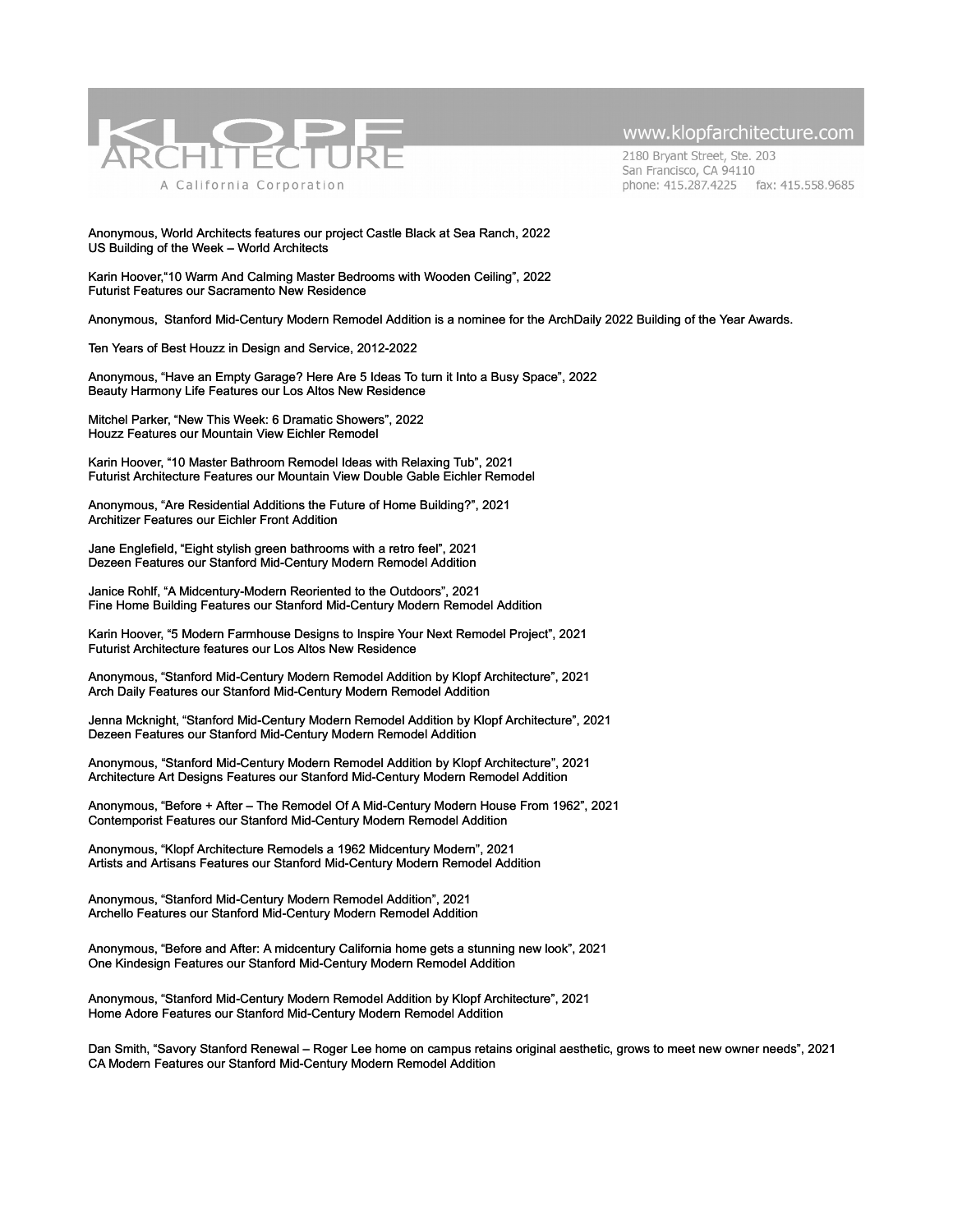

2180 Bryant Street, Ste. 203 San Francisco, CA 94110 phone: 415.287.4225 fax: 415.558.9685

Anonymous, "Modern Home Tour, Beating the heat with style in Sacramento", 2021 [Mercury News Features our Sacramento New Residence](https://l.facebook.com/l.php?u=https%3A%2F%2Fwww.mercurynews.com%2F2021%2F06%2F21%2Fhome-tours-5-klopf-architecture-sacramento%2F%3Ffbclid%3DIwAR0xXvHWkx_1h8q2vhh5qlyhAYRRlkwuStaOfR-B49Ob5zcNoTWpPIMZhB4&h=AT2FTuRizBHxkilqXfAvwDSxGiWanClGV6wUIWJIvtW2OzFGZsFKdX3tjyz1Ti8RwLigvTOTbCjVTUP4Hel8G7FXcCwPXevYnuuQ-NV4B7386RZU2cUs9Og9FChvLG7IGdNGTzt4OQ&__tn__=H-R&c%5B0%5D=AT3u1U30axp-hhtY56y5uGOurogAUe4wjdH0lFz1tgGwbUU8CKwxOF7UFX-G0ggAXrJTOKY0N0WB9CIO0LeYJre2ZGhH8e41-SbWGT1DfVek7jA08kR2Uwhdo3g38jIPPXKyMylBrUX7w9LyILmUv3CEAX6_gqOEh-DhMFI8nbCw_llTlkNpDhZZSGApkE8uDYsRtZQ)

Christine Lennon"This Sacramento Stunner Is Built to Beat Intense Heat. Learn How They Did It on The Bay Area Modern Architecture Tour.", 202. Sunset Magazine Features our Sacramento New Residence

Anonymous, "Designing Net-Zero: California's New Models for Integrated Housing", 2021 ArchDaily Features our Net Zero Energy House

Jennifer Massoni Pardini, "DESIGN SPOTLIGHT: California Modern", 2021 San Francisco's Nob Hill Gazette features John Klopf in the Design Spotlight

Anyonymous, "Sonoma Pool House and Guest House by Klopf Architecture", 2021 Architect Magazine Features our Sonoma Pool House and Guest House

Anonymous, "Sonoma Pool House and Guest House by Klopf Architecture", 2021 e-architect Features our Sonoma Pool House and Guest House

Anonymous, "Sonoma Pool House and Guest House by Klopf Architecture", 2021 Home World Design Features our Sonoma Pool House and Guest House

Anonymous, "Sonoma Pool House and Guest House by Klopf Architecture in California, USA", 2021 Architecture Art Design Features our Sonoma Pool House and Guest House

Anonymous, San Francisco Kitchen Remodel Contractors Present 24 Most Current Mid-Century Modern Design Ideas

Cozy Home Features our Los Altos New Residence

Anonymous, "The 14 Best Residential Architects in San Bruno, California," 2021

Home Builder Digest Features Klopf Architecture

Anonymous, "The 15 Best Residential Architects in Belmont, California," 2021 Home Builder Digest Features Klopf Architecture

Anonymous, "The 10 Best Residential Architects in Hillsborough, California," 2021 Home Builder Digest Features Klopf Architecture

Anonymous, "A Midcentury Inspired Home in Los Altos, California", 2021

Mid Century Modern Home Features our Los Altos New Residence

Anonymous, "20 best Architects in San Francisco" 2021 Expertise Features Klopf Architecture

Anonymous, Best of Houzz 2021 Design and Service"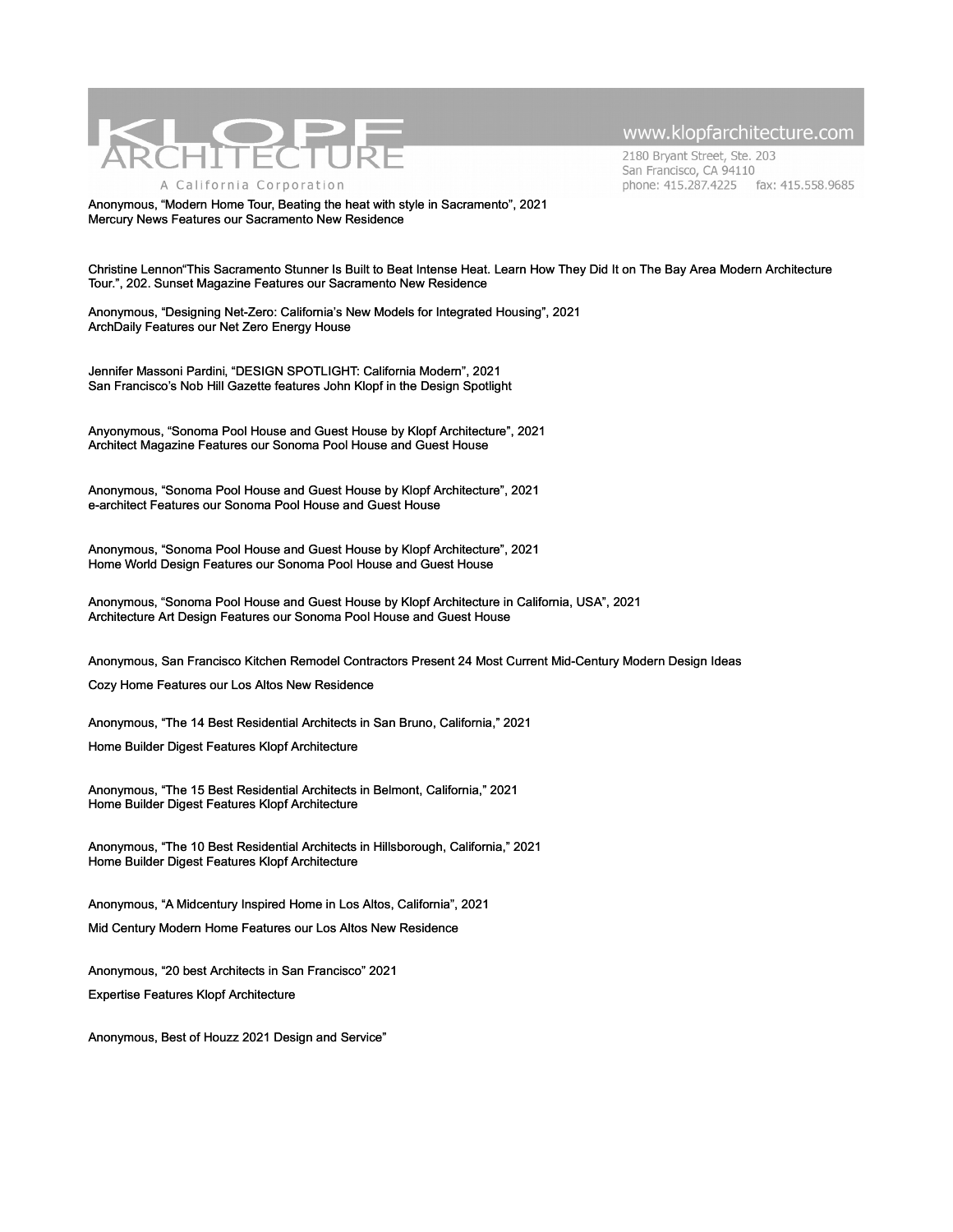

#### Houzz features Klopf Architecture

www.klopfarchitecture.com

2180 Bryant Street, Ste. 203 San Francisco, CA 94110 phone: 415.287.4225 fax: 415.558.9685

Anonymous, "Best of 2020 Architects in San Francisco"

Porch Features Klopf Architecture

Anonymous, "3 Best Residential Architects in San Francisco, CA", 2020

Three Best Rated Features Klopf Architecture

Anonymous, "Functional and Budget-friendly Eichler Home Remodel", 2020 [Mid Century Modern](https://klopfarchitecture.com/foster-city-affordable-2-2-2-2-2-2-2-3/)  Foster City Affordable Eichler Remodel by Klopf Architecture

Kate Reggev, "Want to Make a Bold First Impression? Paint Your Front Door a Vibrant Hue", 2020 Dwell Palo Alto Eichler Remodel by Klopf Architecture

Sam Ferris, "Porcelain vs. Ceramic Tile: A Five-Scenario Showdown", 2020 **[Houzz](https://klopfarchitecture.com/foster-city-affordable-2-2-2-2-2-2-2-2-2/)** Double Gable Eichler Remodel by Klopf Architecture

Anonymous, "Mid-Century Modern Remodel in California Opens to the Outdoors", 2020 [My Move](https://klopfarchitecture.com/foster-city-affordable-2-2-2-2-2-2-2-2/)  Lafayette MCM Remodel by Klopf Architecture

Sanjay, "Foster City Affordable Eichler Remodel in California by Klopf Architecture", 2020 [AECCafe](https://klopfarchitecture.com/foster-city-affordable-2-2-2-2-2-2-2/) Foster City Affordable Eichler Remodel by Klopf Architecture

Anonymous, "A Klopf-able Eichler Home in the Bay Area", 2020 [Architects and Artisans](https://klopfarchitecture.com/foster-city-affordable-2-2-2-2-2-2/) Foster City Eichler Remodel by Klopf Architecture

Anonymous, "Foster City Affordable Eichler Remodel by Klopf Architecture", 2020 [Architecture Art Designs](https://klopfarchitecture.com/foster-city-affordable-2-2-2-2-2/) Foster City Eichler Remodel by Klopf Architecture

Anonymous, "California Eichler house gets budget-friendly remodel with high-end looks", 2020 [One Kindesign](https://klopfarchitecture.com/foster-city-affordable-2-2-2-2/) Foster City Eichler Remodel by Klopf Architecture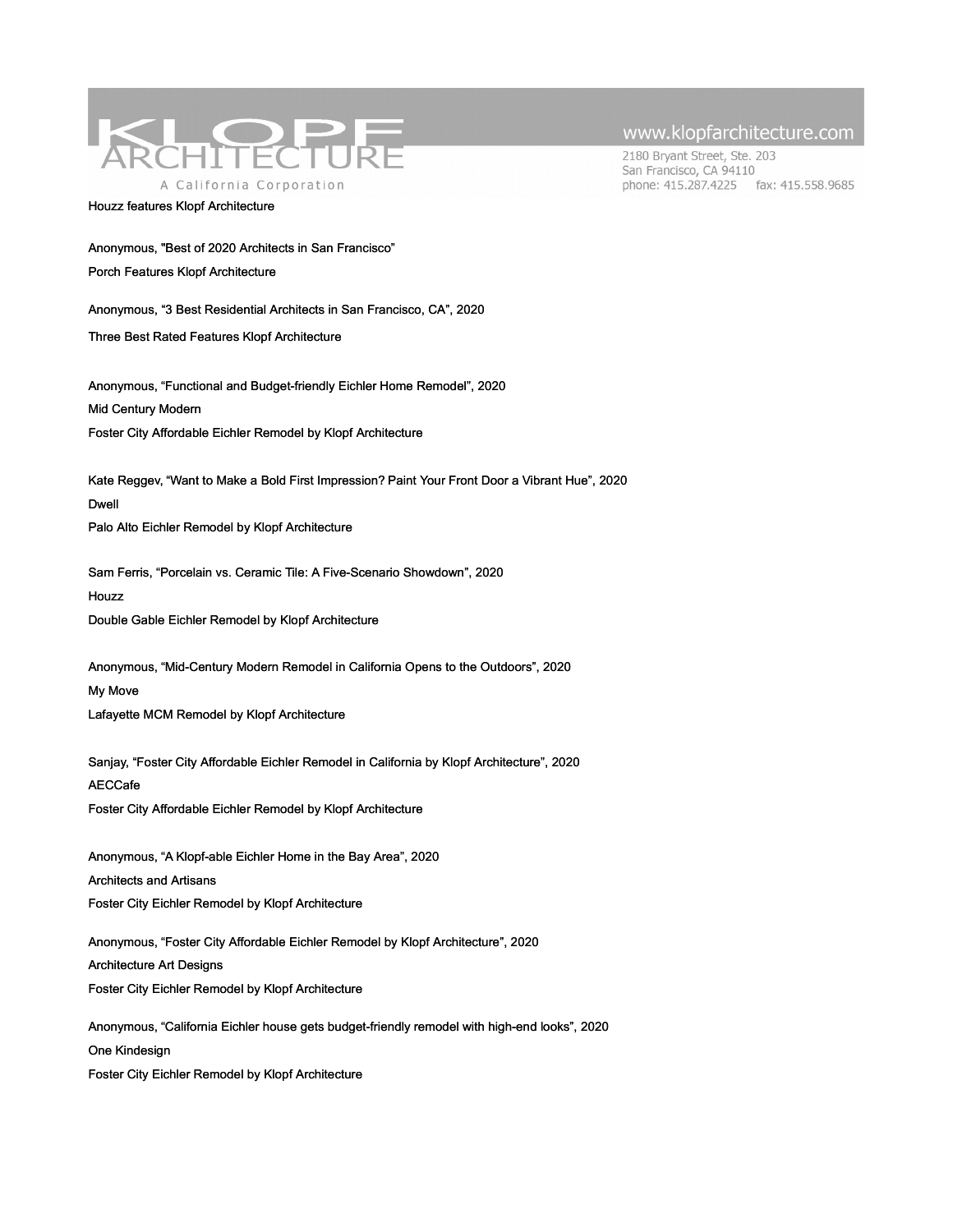

2180 Bryant Street, Ste. 203 San Francisco, CA 94110 phone: 415.287.4225 fax: 415.558.9685

Anonymous, "Foster City Affordable Eichler Remodel by Klopf Architecture", 2020 [Archello](https://klopfarchitecture.com/foster-city-affordable-2-2-2/)  Foster City Eichler Remodel by Klopf Architecture

Anonymous, "Foster City Affordable Eichler Remodel by Klopf Architecture", 2020 [Home WorldDesign](https://klopfarchitecture.com/foster-city-affordable-2-2/) Foster City Eichler Remodel by Klopf Architecture

Anonymous, "Foster City Affordable Eichler Remodel, California", 2020 [The Architecture Insight](https://klopfarchitecture.com/foster-city-affordable-2/) Foster City Eichler Remodel by Klopf Architecture

Anonymous, "Foster City Affordable Eichler Remodel, California", 2020 [e-architect](https://klopfarchitecture.com/foster-city-affordable/)  Foster City Eichler Remodel by Klopf Architecture

Katie Newborn, "Shades of Gray: Architects Pick the 10 Best Exterior Gray Paints", 2020 [Gardenista](https://klopfarchitecture.com/living-room-cozy-2-2-2-2-2-2-3-2/) Net Zero Energy House by Klopf Architecture

Karin Hoover, "11 Incredible Bathroom Decorating Ideas"- 2020 [Futurist Architecture](https://klopfarchitecture.com/living-room-cozy-2-2-2-2-2-2-3/)  Mountain View Double Gable Eichler Remodel by Klopf Architecture

Dan Smith, "Shelter-in-place Breakthrough" – 2020 [The Eichler Network Interviews John Klopf](https://klopfarchitecture.com/living-room-cozy-2-2-2-2-2-2-2/)

Sherry Nothingham, "Healthier Lifestyle: Gorgeous Atriums Create a More Cheerful Home" – 2020 [Decoist](https://klopfarchitecture.com/living-room-cozy-2-2-2-2-2-2/) Eichler Front Addition by Klopf Architecture

Anonymous, "BEST TOY ORGANIZERS FOR THE SMALLEST SPACES!"- 2020 [The Uncluttered Angel](https://klopfarchitecture.com/living-room-cozy-2-2-2-2-2/) Los Altos New Residence by Klopf Architecture Anonymous, "The Manzanita House by Klopf Architecture"- 2020 [Home Stratosphere](https://klopfarchitecture.com/living-room-cozy-2-2-2-2/)

Manzanita House by Klopf Architecture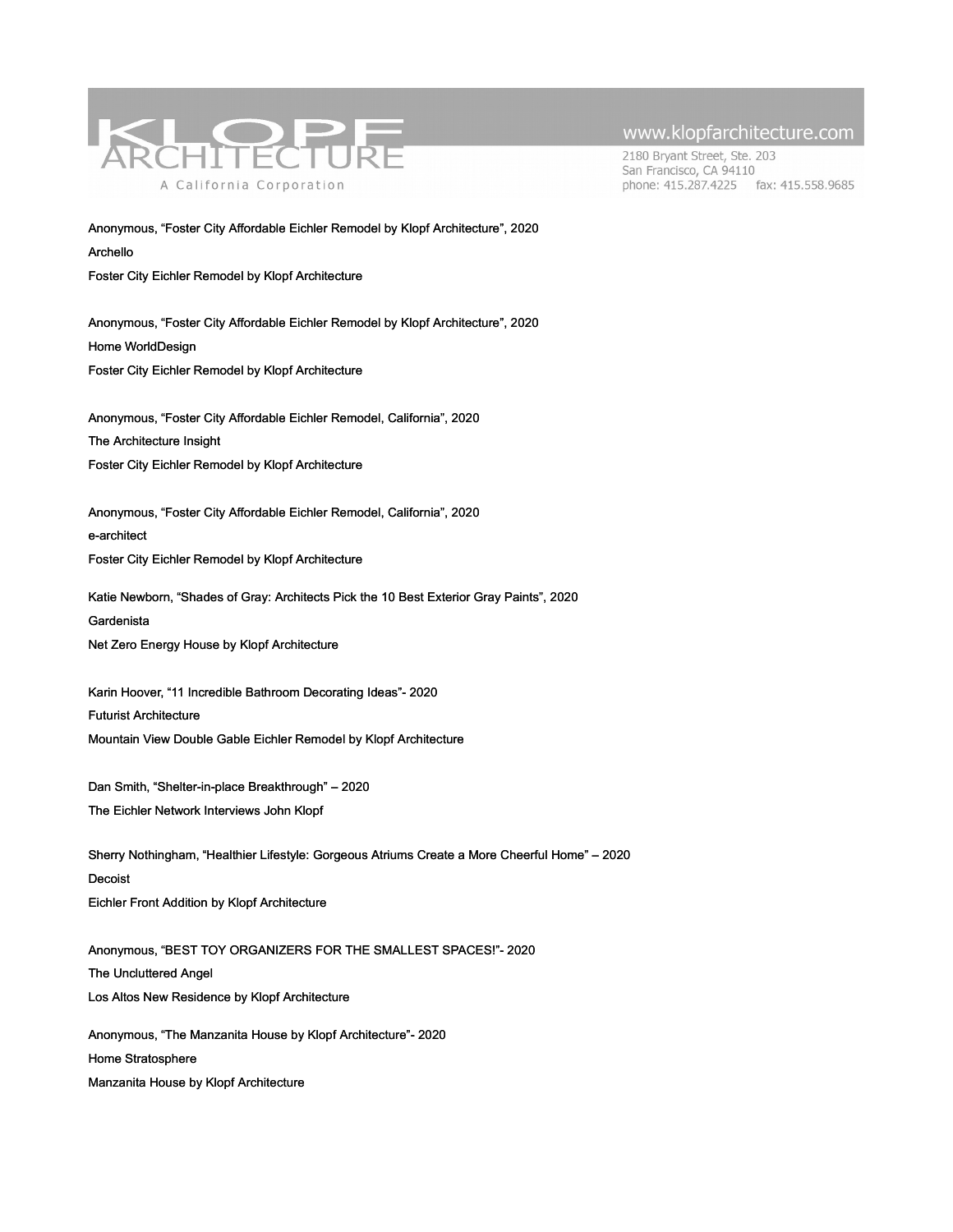

2180 Bryant Street, Ste. 203 San Francisco, CA 94110 phone: 415.287.4225 fax: 415.558.9685

Anonymous, "Open Floor Plans: A Trend for Modern Living"- 2020 [Freshome](https://klopfarchitecture.com/living-room-cozy-2-2-2/) 

Lafayette MCM Remodel by Klopf Architecture

Anonymous, "Mid-Century Modern Remodel in California Opens to the Outdoors" – 2020 [Freshome](https://klopfarchitecture.com/living-room-cozy-2-2/) Lafayette MCM Remodel by Klopf Architecture

Anonymous, "Popular Houses with Atriums" – 2020 [First Step Housing](https://klopfarchitecture.com/living-room-cozy-2/) Modern Atrium House by Klopf Architecture

Anonymous, "CHARACTERISTICS OF RANCH-STYLE HOME THAT ARE DEFINING THE SUBURBS" – 2020 [Living Room Cozy](https://klopfarchitecture.com/living-room-cozy/) Los Altos New Residence by Klopf Architecture

Anonymous, "4 Interior Design Optical Illusions That Change the Way You See Your Space" – 2020 [Freshome](https://klopfarchitecture.com/glass-wall-house-on-spruce-2-2-2-2-3-2/) San Carlos Mid Century Modern Remodel by Klopf Architecture

Anonymous, "5 Feng Shui Home Decor Tips for A Peaceful, Prosperous Space" – 2020 [Freshome](https://klopfarchitecture.com/glass-wall-house-on-spruce-2-2-2-2-3/)  Early Eichler Expansion by Klopf Architecture

Anonymous, Klopf Architecture "Top 50 Architecture Firms in San Francisco" -2020 Rethinking The Future

Lisa Hallett Taylor, "25 Landscape Design Ideas for Mid-Century Modern Homes", 2019 [The Spruce](https://klopfarchitecture.com/glass-wall-house-on-spruce/) [Gl](https://klopfarchitecture.com/glass-wall-house-on-spruce/)ass Wall House by Klopf Architecture

Kiley Jacques, "Eichler Revised", 2019 [Fine Home Building](https://klopfarchitecture.com/glass-wall-house-on-spruce-2/)  Glass Wall House by Klopf Architecture

[Klopf Architecture included in The Best Residential Architects in Palo Alto, California](https://klopfarchitecture.com/palo-alto-best/) [Home Builder Digest](https://klopfarchitecture.com/palo-alto-best/)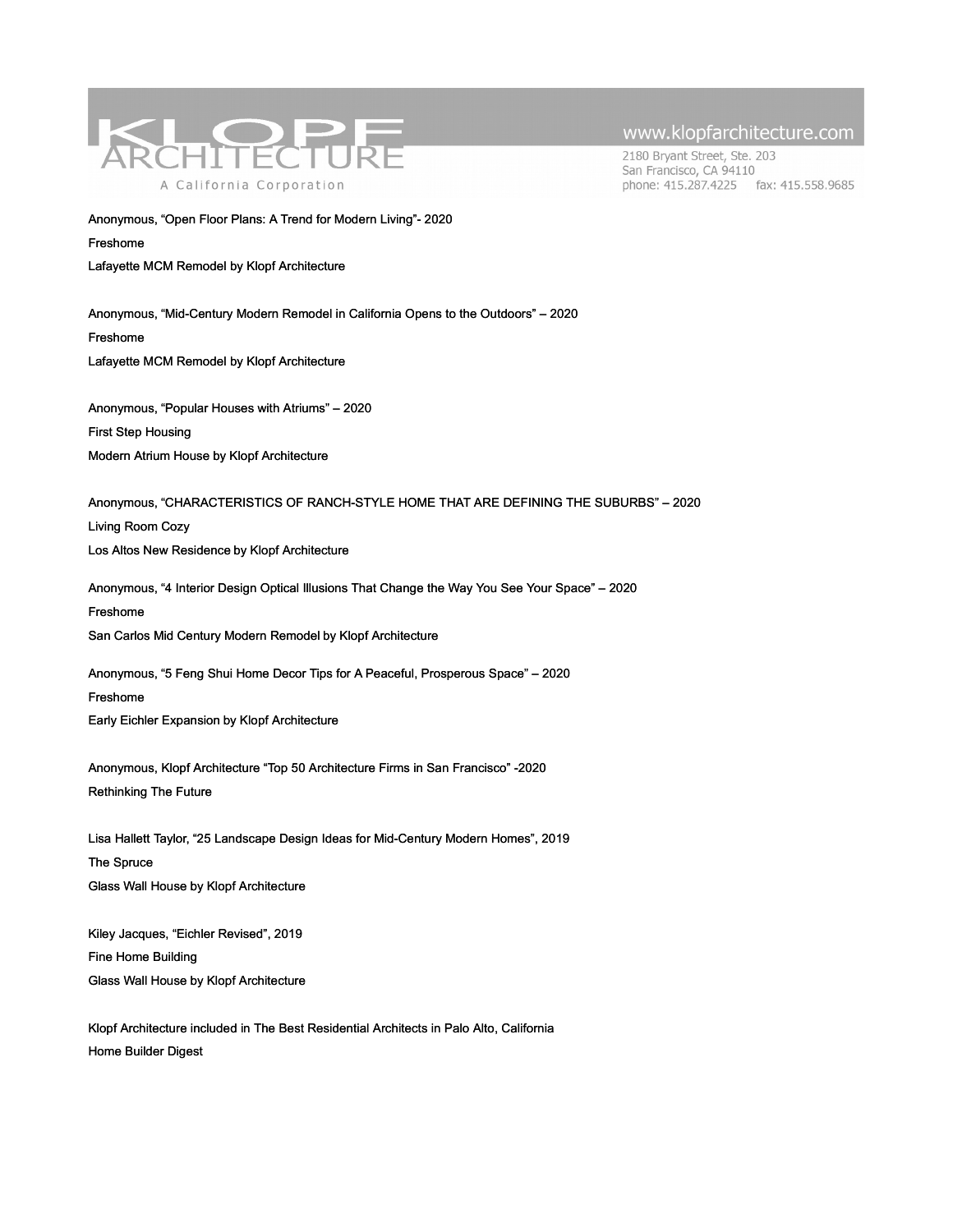

2180 Bryant Street, Ste. 203 San Francisco, CA 94110 phone: 415.287.4225 fax: 415.558.9685

Anonymous, "Mid-Century Modern Remodel in California Opens to the Outdoors", 2019

Freshome

Lafayette Midcentury Modern Remodel by Klopf Architecture

Anonymous, "Optimum Flow of Spaces Exhibited by Mid-Century Modern Home in California", 2019

[Freshome](https://klopfarchitecture.com/glass-wall-house-on-spruce-2-2-2/)

Midcentury Modern Remodel View Home by Klopf Architecture

Allie Holcomb King, "15 Patio Fountains That Ooze Tranquility", 2019

**HGTV** 

Truly Open Eichler Remodel by Klopf Architecture

Anonymous,"Remodeling a 1960s Brown & Kaufman" Architects and Artisans, 2019 Brown and Kaufman Remodel by Klopf Architecture

Anonymous,"Landscaping Your Backyard to Complement Your Home" Living Spaces, 2019. Eichler Remodels by Klopf Architecture

Anonymous,"Brown and Kaufman Remodel by Klopf Architecture in Palo Alto" Architecture Art and Designs, 2019. Brown and Kaufman Remodel by Klopf Architecture

Anonymous,"Midcentury home in Northern California gets a refreshing renovation" One Kind Design, 2019 Brown and Kaufman Remodel by Klopf Architecture

Anonymous,"Brown and Kaufman Home Remodel by Klopf Architecture" Home World Design, 2019. Brown and Kaufman Remodel by Klopf Architecture

Anonymous,"Top Bathroom Remodel Trends of 2019" 2x2 Construction, 2019 Bathroom Remodel by Klopf Architecture

Sam Ferris,"Porcelain vs. Ceramic Tile: A Five-Scenario Showdown" Houzz, 2019 Double Gable Eichler Remodel by Klopf Architecture

Deirde Sullivan,"30 Beautiful Black Rooms" The Spruce, 2019 San Carlos Mid-Century Modern Remodel by Klopf Architecture

Lavinia,"Redesigned Eichler Home in California Features Pops of Color"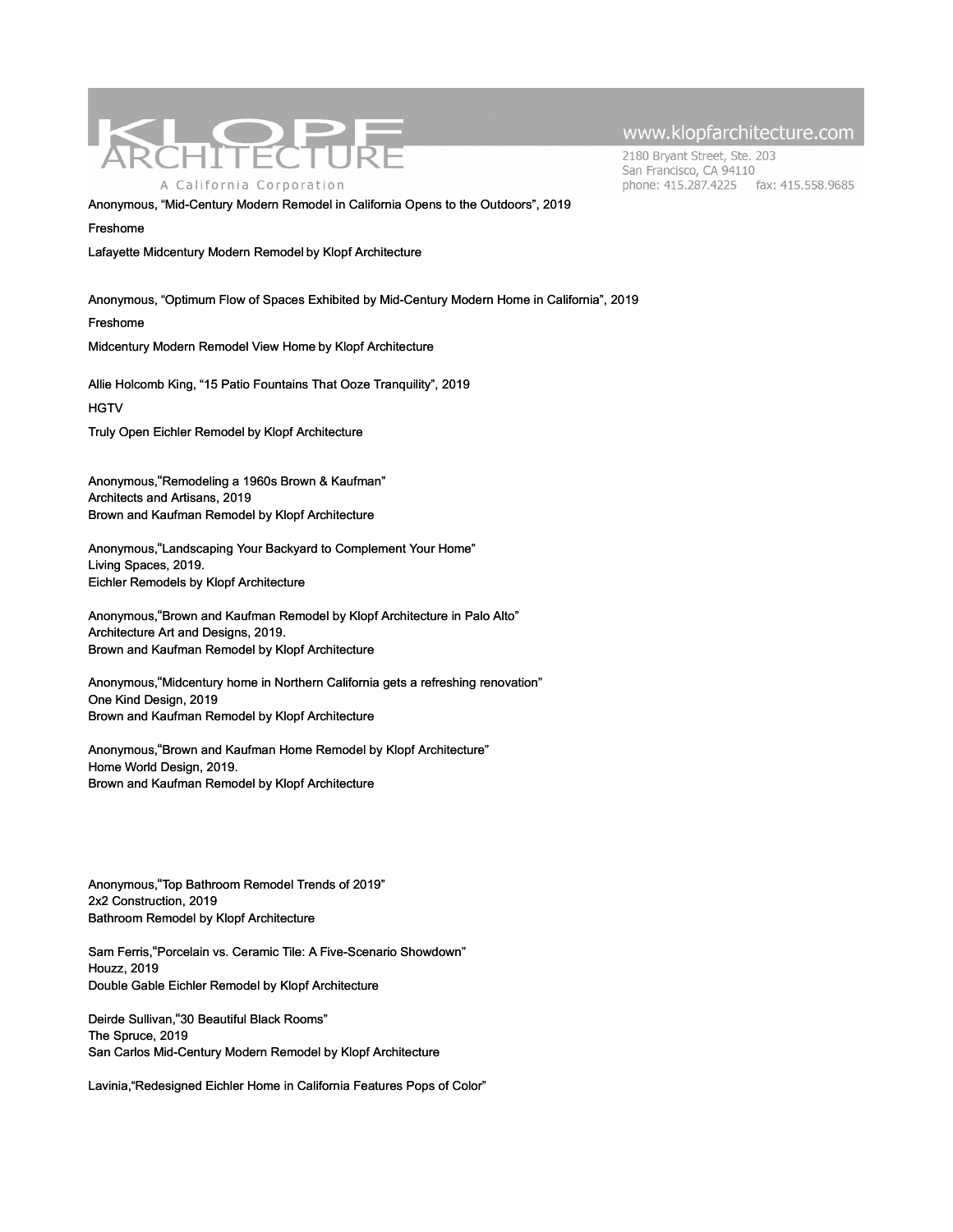

2180 Bryant Street, Ste. 203 San Francisco, CA 94110 phone: 415.287.4225 fax: 415.558.9685

Freshome 2019 Renewed Classic Eichler Remodel by Klopf Architecture

Anonymous,"12 Outdoor Living Areas to Inspire (and Desire)" Your Modern Cottage, 2019 Truly Open Eichler Remodel by Klopf Architecture

Anonymous,"10 Houses that Actually Produce More Energy than They Consume" Family Handyman, 2019 Net Zero Energy House by Klopf Architecture

Anonymous,"Remodel Eichler Style House by Klopf Architecture" Sugar and Cream, 2019 Eichler Remodels by Klopf Architecture

Anonymous,17 Exterior Mid Century Flat Roofline Gable Roofline Design Photos And Ideas" Dwell, 2019 Midcentury Modern Remodels by Klopf Architecture

Sherry Nothingham,"Innovative Home Revamp Brings Cheerful Delight into Kitchen and Bathroom" Decorist, 2019 Lafayette Modern Remodel by Klopf Architecture

Anonymous,"24 Landscape Design Ideas for Mid-Century Modern Homes"

The Spruce, 2019 Glass Wall House by Klopf Architecture

Anonymous,"Mid-century modern home in California gets rejuvenated with natural light"

One Kind Design, 2019 Lafayette Modern Remodel by Klopf Architecture

Samantha Daly,"Top 5 Homes of the Week That Celebrate California Living"

Dwell, 2019 Los Altos New Residence by Klopf Architecture

Jean-Luc Alpille, "Apparence minimaliste" Architecture Durable #36, May 2019 Los Altos New Residence by Klopf Architecture

Anonymous, "San Carlos Midcentury Modern Remodel by Klopf Architecture" Design Raid, 2019 San Carlos Eichler Remodel by Klopf Architecture

Alia Akkam, "16 Eichler Homes That Epitomize Midcentury California Cool" Dwell, 2019 7 Eichler Remodels by Klopf Architecture

Samantha Daly, "Top 5 Homes of the Week With Charming Kids' Rooms" Dwell, 2019 Los Altos New Residence by Klopf Architecture

Elizabeth Lorenz, "A Clean Well-Lighted Place to Live" Home and Garden Design Magazine, 2019 Los Altos New Residence by Klopf Architecture

Anonymous, "New Eichler Remodel In Palo Alto, Klopf Architecture" Mid Century Home, 2019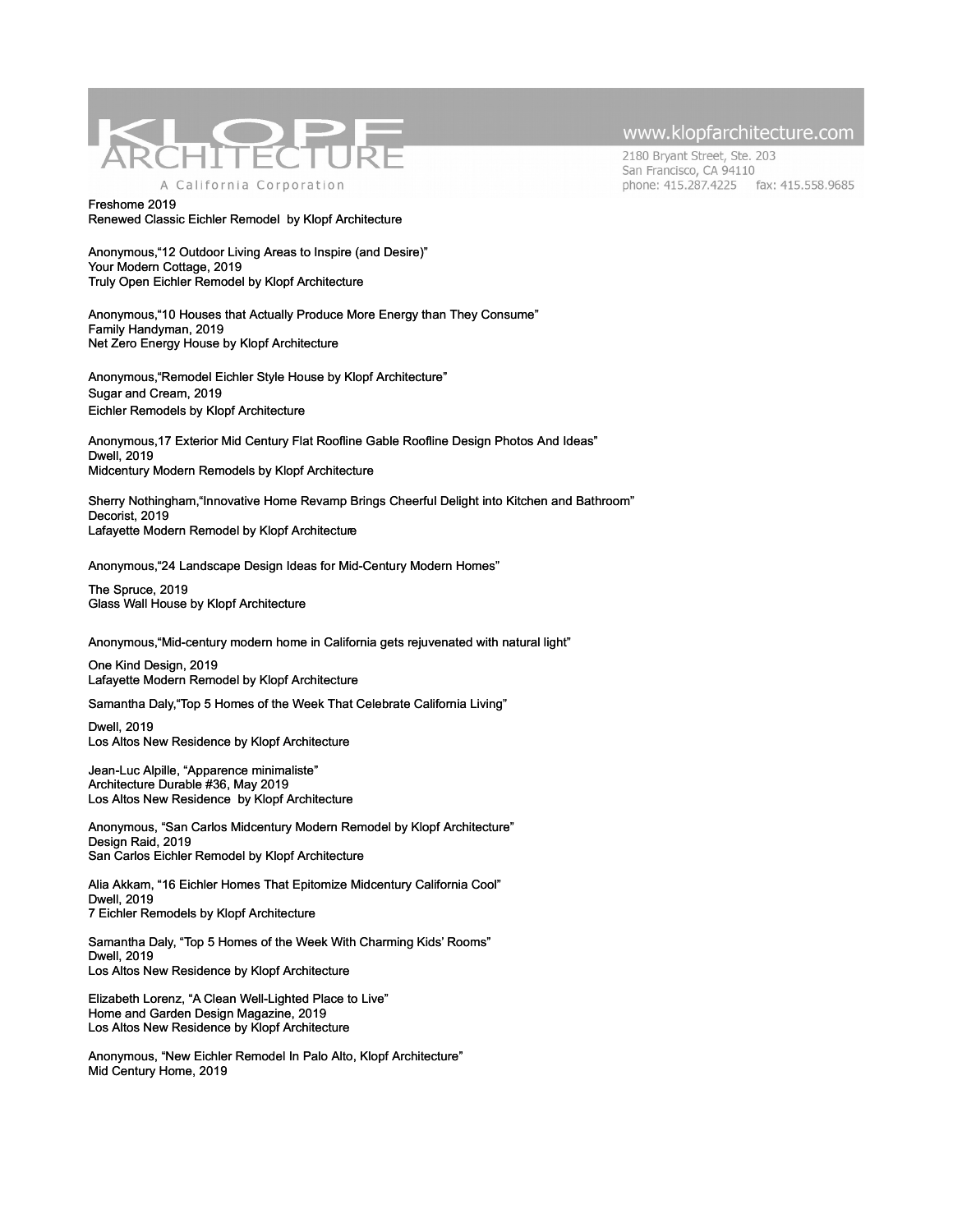

#### Featured our Palo Alto Eichler Remodel

#### www.klopfarchitecture.com

2180 Bryant Street, Ste. 203 San Francisco, CA 94110 phone: 415.287.4225 fax: 415.558.9685

Sarah Akkoush, "Before & After: A Luminous Remodel Breathes New Life Into a Palo Alto Eichler" Dwell, 2019 Featured our Palo Alto Eichler Remodel

Jenna Mcknight, "Klopf Architecture updates mid-century Eichler home in Silicon Valley" Dezeen, 2019 Featured our Palo Alto Eichler Remodel

Caroline Williamson, "Klopf Architecture Remodels a Dark Eichler Home in Palo Alto" Design Milk, 2019 Featured our Palo Alto Eichler Remodel

Anonymous, "138 Eichler Remodels – and Counting" Architects and Artisans, 2019 Featured our Palo Alto Eichler Remodel

Anonymous, "Fresh modern update to an Eichler house in the San Francisco Bay Area" One Kindesign, 2019 Featured our Palo Alto Eichler Remodel

Anonymous, "Palo Alto Eichler Remodel by Klopf Architecture" Architecture, Art Design, 2019 Featured our Palo Alto Eichler Remodel

Anonymous, "Palo Alto Eichler Remodel by Klopf Architecture" Contemporist, 2019 Featured our Palo Alto Eichler Remodel

Tyler Goodro, "Eichler Remodel by Klopf Architecture" Plastoux, 2019 Featured our Palo Alto Eichler Remodel

Anonymous, "Palo Alto Eichler Remodel by Klopf Architecture" Home World Design, 2019 Featured our Palo Alto Eichler Remodel

Anonymous,"Redesigned Eichler home in California is full of transparency and light" Home Decor Hours, 2019 Featured our Palo Alto Eichler Remodel

Anonymous, "Palo Alto Eichler Remodel by Klopf Architecture" Home World Design, 2019 Featured our Palo Alto Eichler Remodel

Tyler Goodro "Eichler Remodel by Klopf Architecture" Plastolux, 2019 Featured our Palo Alto Eichler Remodel

Vanessa Walker, "Picture Perfect: 26 Sensational Backyards" Houzz, 2019 Featured our Los Altos New Residence

Tanja Kern, "Inflamed Eichler owners and remodeling pros alike facing a quagmire over California's Title 24 building regulations". CA Modern, 2018 Features John Klopf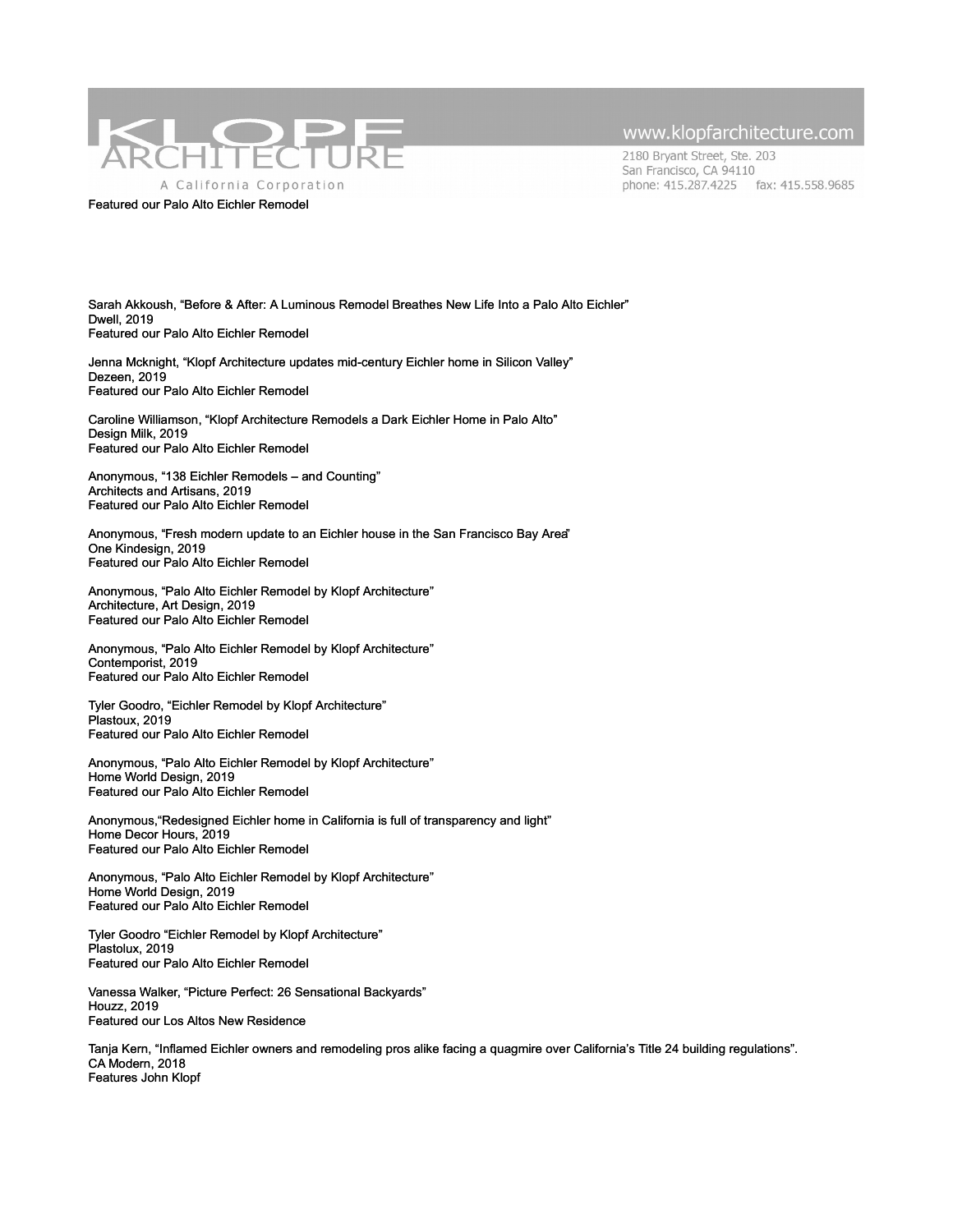

2180 Bryant Street, Ste. 203 San Francisco, CA 94110 phone: 415.287.4225 fax: 415.558.9685

Anonymous, "WHAT NIGERIAN DEVELOPERS CAN LEARN FROM THE PRUITT-IGOE SCHEME (OR EICHLER HOMES): A THOUGHT PIECE BY OLAOLU RAHMAN GANIY" Livin Spaces, 2018 Featured our Truly Open Eichler Remodel

Anonymous, "Kitchen Design Inspiration: The Best of 2018" Nonagon Style, 2018 Featured our Los Altos New Residence

Becky Harris, "The 10 Most Popular Home Tours of 2018" Houzz, 2018 Featured our Glass Wall House

Bryan Anthony, "5 Midcentury Modern Home Makeovers That Impressed in 2018" Houzz, 2018 Featured our Glass Wall House

"Los Altos New Residence in California by Klopf Architecture" Dwell, 2018 Featured our Los Altos New Residence

Maggie Burch, "This Is Why Millennials Love Mid-Century Modern Homes So Much" House Beautiful, 2018 Featured John Klopf

Samantha Daly, "Top 5 Homes of the Week With Charming Kids' Rooms" Dwell, 2018 Featured our Los Altos New Residence

Anonymous, "The Perfect Indoor/Outdoor Living Home Right In California" Coveted Edition, 2018 Featured our Los Altos New Residence

Isobel McKenzie, "Pocket Doors Enhance the Flow for Los Altos Home" Nongan Style, 2018 Featured our Los Altos New Residence

Anonymous, "Updating an Eichler for the 21st Century" Architects and Artisans, 2018 Featured our Glass Wall House

Anonymous, "Mid Century Modern Style" Home Designing, 2018 Featured our Los Altos New Residence

Anonymous, "Sacramento Modern Residence with Classic Charm" Home World Design, 2018 Featured our Sacramento New Residence

Anonymous, "Glass Wall House by Klopf Architecture" Home World Design, 2018 Featured our Glass Wall House

Caroline Williamson, "A Los Altos Home That Offers Perfect Indoor/Outdoor California Living" Design Milk, 2018 Featured our Los Altos New Residence

Anonymous, "Indoor/outdoor connectivity defining mid-century modern Los Altos home" One Kindesign, 2018 Featured our Los Altos New Residence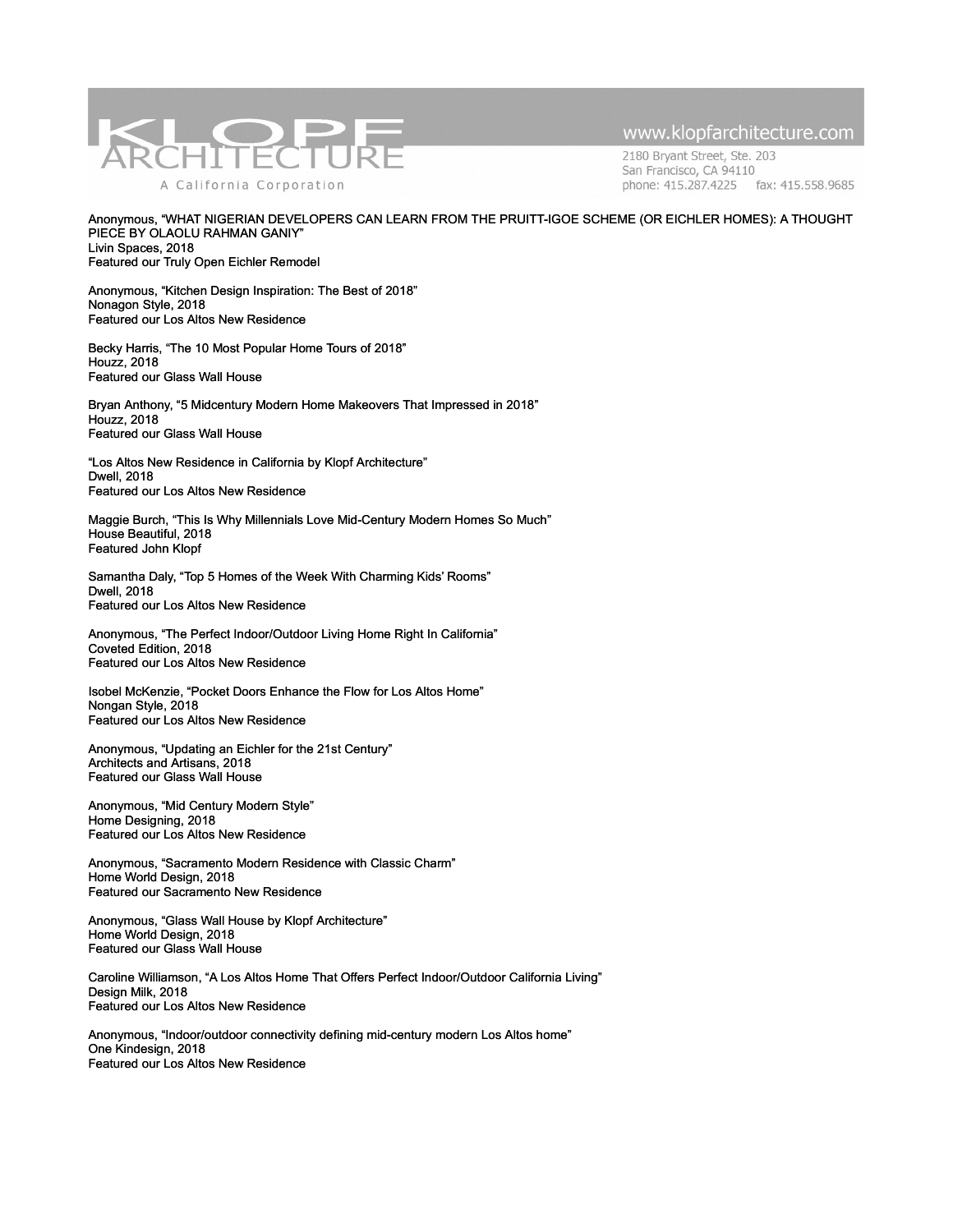

2180 Bryant Street, Ste. 203 San Francisco, CA 94110 phone: 415.287.4225 fax: 415.558.9685

Anonymous, "This New House Makes Use Of Outdoor Space To Extended The Living Areas" Contemporist, 2018 Featured our Los Altos New Residence

Anonymous, "Los Altos New Residence by Klopf Architecture" Dexigner, 20108 Featured our Los Altos New Residence

Terri Williams, "How to Use the Most Stylish Color of the Year: Black" Fresh Home, 2018 Featured our San Carlos Mid-Century Modern Remodel

Dan Smith "Winning the Bidding War" CA Modern, 2018 Features John Klopf

Chris van Uffelen, "Makeover" Braun Publishing, 2018 Featured our Mid-Mod Eichler Addition Remodel

Kiley Jacques, "Updating Midcentury Modern" Fine Homebuilding Magazine, 2018 Featured our Glass Wall House

Anonymous,"A Modern Family Home Takes The Place of A Beautiful But Old House" Home Dit, 2018 Featured our Glass Wall House

Caroline Williamson, "10 Modern Home That Seamlessly Blend Indoor and Outdoors" Design Milk, 2018 Featured our Glass Wall House

Laura Gaskill, "10 ways to Achieve the Indoor-Outdoor Connection" Houzz, 2018 Featured our Early Eichler Expansion

Anonymous, "Tour a Mid-Century Modern Oasis" Airows, 2018 Features our Burlingame Eichler Remodel

Anonymous, "This Burlingame Eichler Remodel in California by Klopf Architecture features a subtle Scandinavian aesthetic" Livinspaces, 2018 Features our Burlingame Eichler Remodel

Anonymous, "A Minimal Eichler Update by John Klopf" Architects and Artisan, 2018 Features our Burlingame Eichler Remodel

Jennifer Baum Lagdameo, "This Eichler Home in California Mixes Scandinavian Vibes With Midcentury Charm" Dwell, 2018 Features our Burlingame Eichler Remodel

Anonymous, "Klopf Architecture remodels Eichler house in Burlingame, California" designboom, 2018 Features our Burlingame Eichler Remodel

Anonymous, "Eichler Atrium Home Remodel by Klopf Architecture in California" Home World Design, 2018. Features our Burlingame Eichler Remodel

Anonymous, "Burlingame Eichler Remodel by Klopf Architecture in California, USA" Architecture Art Design, 2018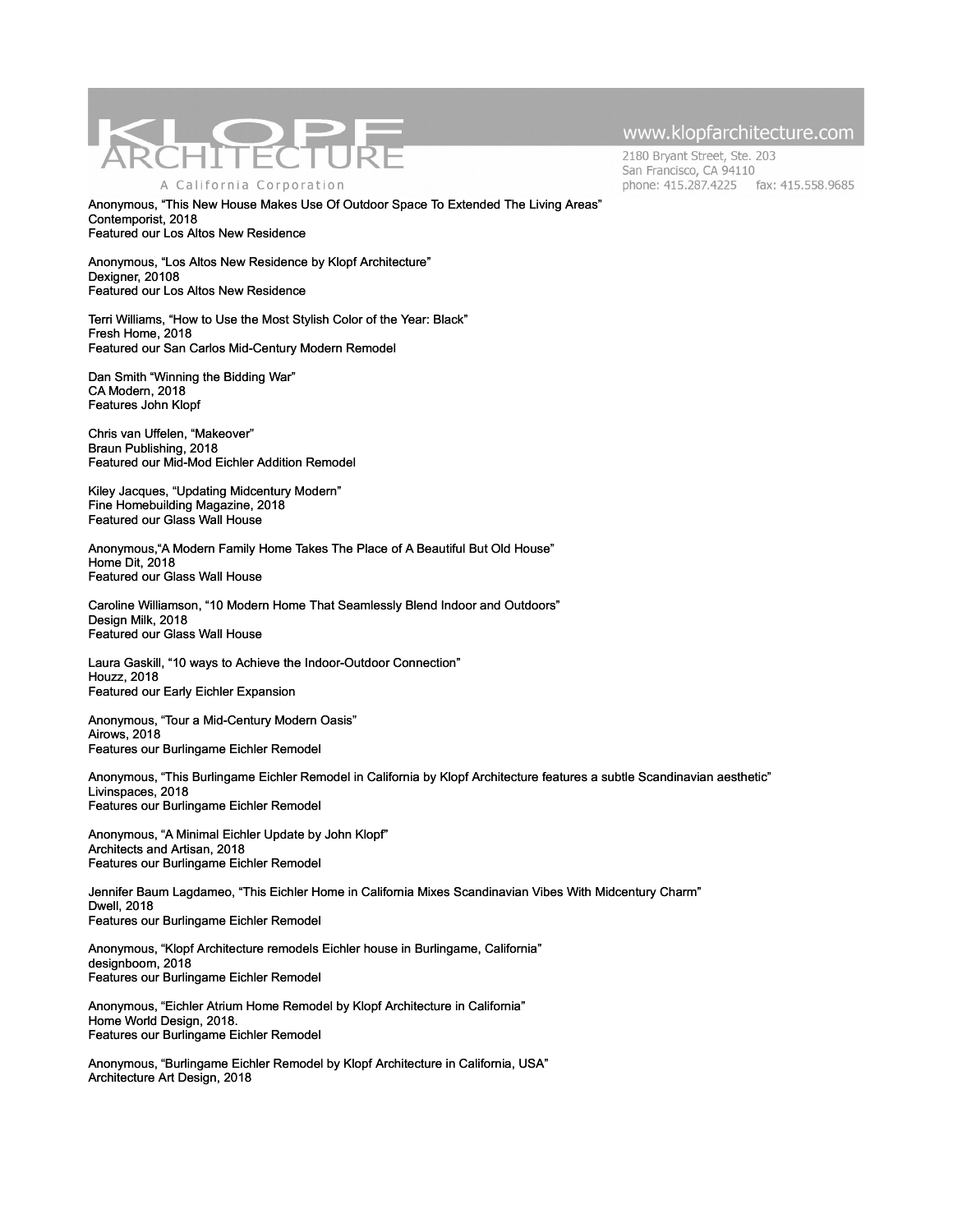

Features our Burlingame Eichler Remodel

Anonymous, "Fascinating Eichler atrium home remodel in the heart of Silicon Valley" One Kind Design, 2018 Features our Burlingame Eichler Remodel

Nancy Mitchel, "These Bedrooms are the Next Best Thing to Sleeping Outside" Apartment Therapy, 2018 Features our Burlingame Eichler Remodel

Ann V Edminister, "Zero Net Energy Primer" The American Institue of Architects, 2018 Features our Net Zero Energy House

Cynthia Bowman, "5 Feng Shui Home Décor Tips for A Peaceful, Prosperous Space" Freshome, 2018 Features our Early Eichler Expansion

Vinta Kunnath, "Fresh Ideas for Accent Walls" Houzz, 2018 Featured our San Carlos Midcentury Modern Remodel

[Amy Buxton, "](http://www.klopfarchitecture.com/homify-features-our-san-carlos-mid-century-modern-remodel-2-2-2/)How to stage a house prior to selling" Homify, 2018 Featured our Mid-Mod Eichler Addition Remodel

Cathye Smithwick, "Staged for Living" CA Modern, 2018 Featured our Truly Open Eichler Remodel

[Amy Buxton, "](http://www.klopfarchitecture.com/homify-features-our-san-carlos-mid-century-modern-remodel-2-2-2/)7 inspiring kid room color options for your little ones" Homify, 2018 Featured our San Carlos Midcentury Modern Remodel.

[Amy Buxton, "](http://www.klopfarchitecture.com/homify-features-our-san-carlos-mid-century-modern-remodel-2-2-2/)Cubicle décor ideas to make your home office pop!" Homify, 2018 Featured our Mid-Mod Eichler Addition Remodel.

[Amy Buxton, "](http://www.klopfarchitecture.com/homify-features-our-san-carlos-mid-century-modern-remodel-2-2-2/)Transitional style: what it is and how to capture it" Homify, 2018 Featured our San Carlos Midcentury Modern Remodel.

[Amy Buxton, "](http://www.klopfarchitecture.com/homify-features-our-san-carlos-mid-century-modern-remodel-2-2-2/)Office guest room ideas that give you more bang for your US buck" Homify, 2018 Featured our Mid-Mod Eichler Addition Remodel.

[Amy Buxton, "](http://www.klopfarchitecture.com/homify-features-our-san-carlos-mid-century-modern-remodel-2-2-2/)Patio doors: taking the guesswork out of style selection" Homify, 2018 Features our projects

[Amy Buxton,](http://www.klopfarchitecture.com/homify-features-our-san-carlos-mid-century-modern-remodel-2-2-2/) ["](http://www.klopfarchitecture.com/homify-features-our-sacramento-new-house/)Trends of 2018: 13 amazing kitchen back splash ideas" Homify, 2018 Features our Sacramento New House

Anonymous, "Redesigned Eichler home in California is full of transparency and light" One Kind Design, 2018 Featured our Mid-Mod Eichler Addition Remodel.

Audrey Ference, "What Are Eichler Homes? Mid-Century Modern Architectural Gems, That's What", 2018. [Realtor, 2018](http://www.klopfarchitecture.com/realtor-features-our-double-gable-eichler-remodel/) Features our Eichler Remodels

## www.klopfarchitecture.com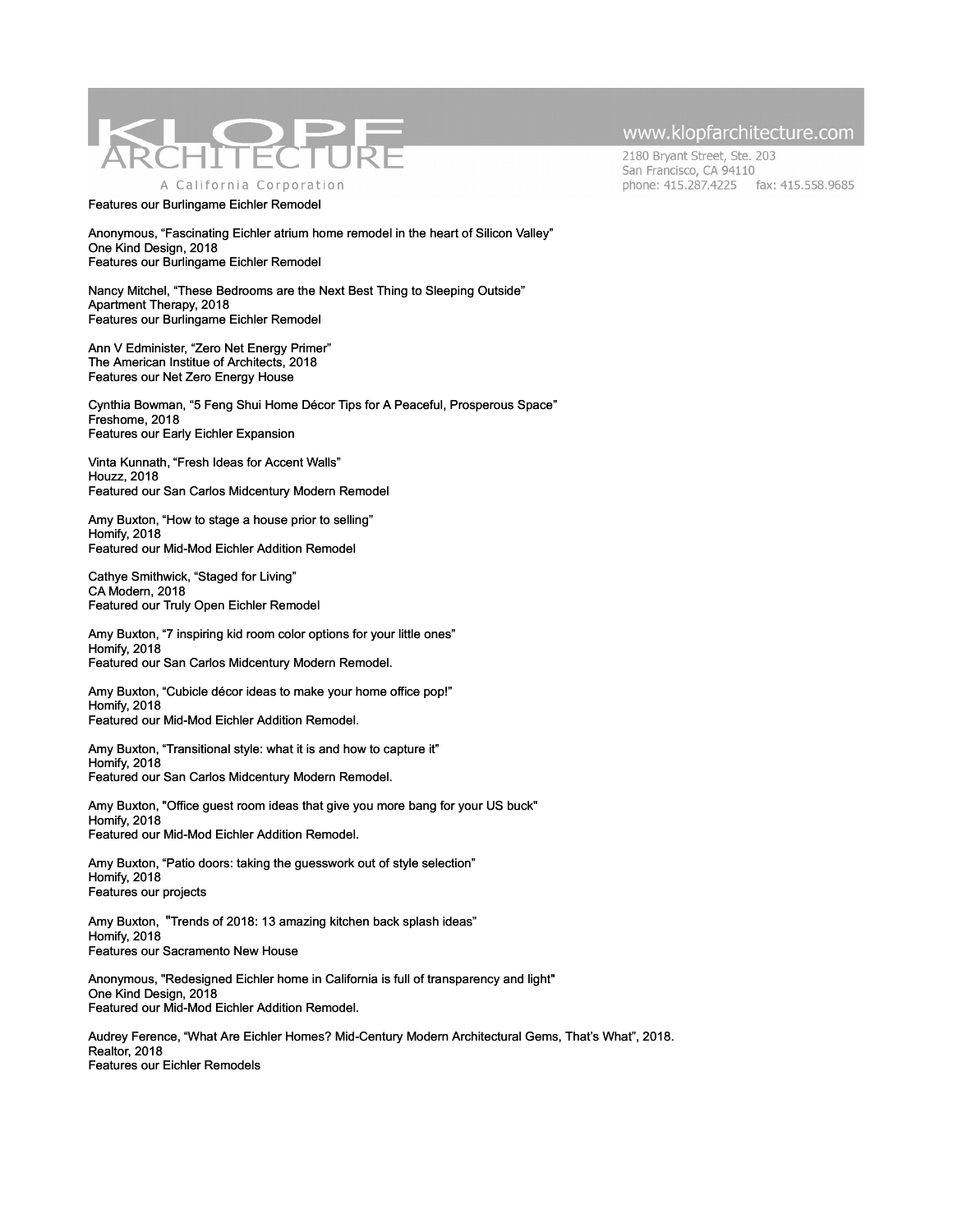

Camille LeFevre, "Houzz Tour: An Eichler-Inspired Home Rises From the Ashes" Houzz, 2018 Featured our Glass Wall House.

Charlie Clemoes, "Splashes of Cerulean Cap Off a Gorgeous Eichler Renovation by Klopf" Mid-Century Home, 2018 Featured our Mid-Mod Eichler Addition Remodel.

Anonymous, " In The Modern Context | San Mateo, CA, USA | Arterra Landscape Architects" World Landscape Architectect, 2018 Featured our Glass Wall House.

Anonymous, "Klopf Architecture Revamps San Mateo Eichler Home" [Nanogan Style, 2018](http://www.klopfarchitecture.com/nanogan-style-features-klopf-architecture/) Featured our Mid-Mod Eichler Addition Remodel.

Anonymous, "Glass Wall House in California by Klopf Architecture" American Luxury, 2018 Featured our Glass Wall House.

Kate Reggev, "What Are Eichler Homes and Why Do People Love Them?" Dwell, 2017 Featured our Eichler Remodels.

Barbara Eldredge, "Eichler home renovated, expanded to cozy effect". Curbed, 2017 Featured our Mid-Mod Eichler Addition Remodel.

Jenna McKnight, "Klopf Architecture updates mid-century modern Eichler home in Silicon Valley." Dezeen, 2017 Featured our Mid-Mod Eichler Addition Remodel.

Anonymous, "Klopf Architecture Gave This Eichler House An Extension And A Fresh Update." Contemporist, 2017 Featured our Mid-Mod Eichler Addition Remodel.

Julia Brenner, "Classic Eichler gets a tasteful renovation and expansion in the heart of Silicon Valley." Dwell, 2017 Featured our Mid-Mod Eichler Addition Remodel.

Lucy Wang, "Classic Eichler gets a tasteful renovation and expansion in the heart of Silicon Valley." Inhabitat, 2017 Featured our Mid-Mod Eichler Addition Remodel.

Anonymous, "Mid-Mod Eichler Addition Remodel by Klopf Architecture." Home World Design, 2017 Featured our Mid-Mod Eichler Addition Remodel.

Dan Smith, "Keeping Radiant Heat Alive." CA Modern, 2017 Featured our Mid-Mod Eichler Addition Remodel.

Anonymous, "An Eichler for the 21st Century." Architects and Artisans, 2017 Featured our Glass Wall House.

Nadezna Signanporia, "10 Ways to Texturise With Terrazzo." Houzz, 2017 Featured our Eichler Remodel.

Byron Loker, "7 Modern Eichler Renovations in California." Dwell, 2017

## www.klopfarchitecture.com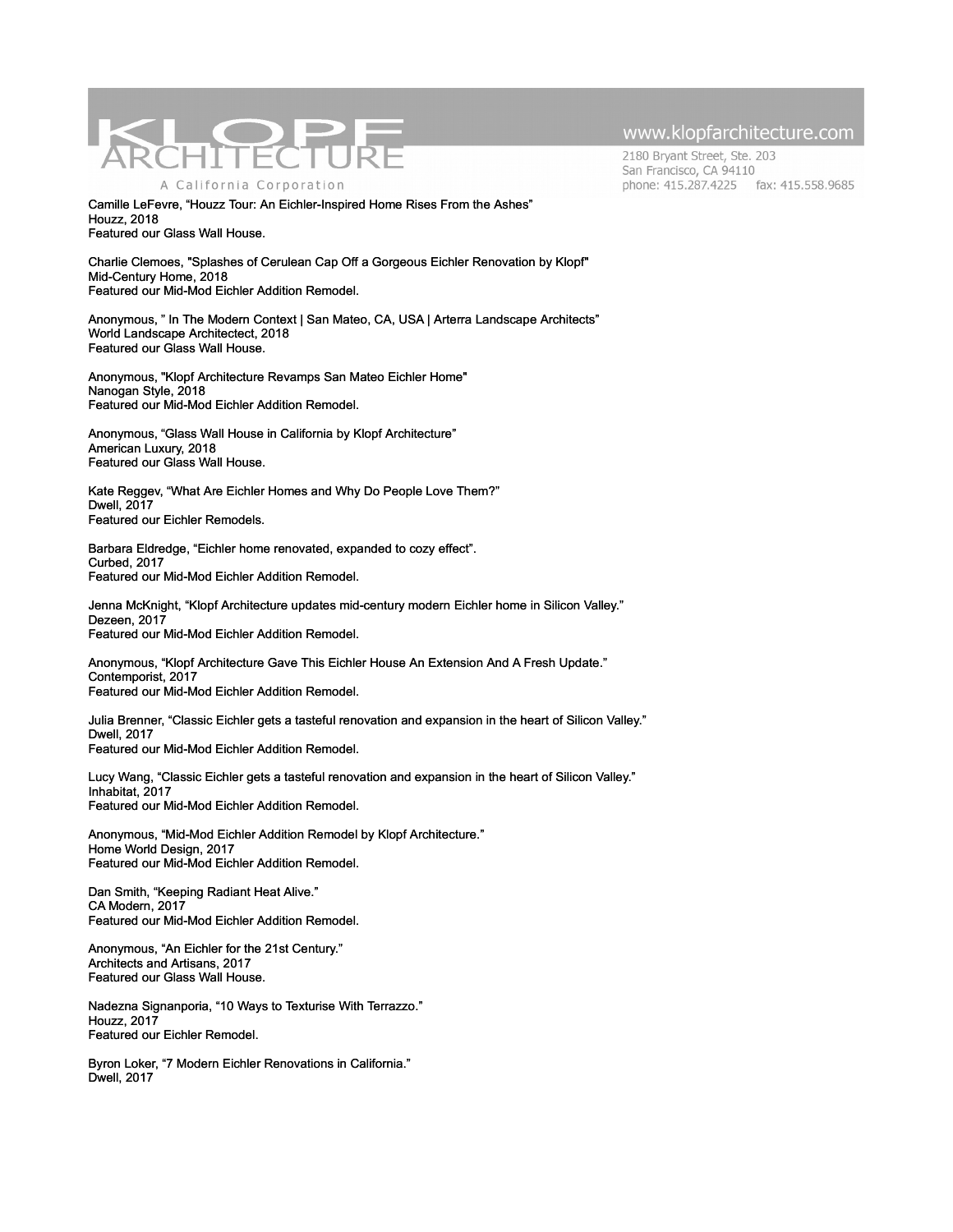

Featured our Double Gable Eichler Remodel.

Anonymous, "Sacramento New Residence by Klopf Architecture in California." Architecture Art Designs, 2017. Featured our Sacramento New Residence.

John Hill Kramer, "A Modern Update for an Eichler Home in Burlingame." 7x7 Magazine, 2017. Featured our Double Gable Eichler Remodel.

Camille Le Fevre, "Taking a Midcentury Home From a Maze to Amazing." Houzz, 2017. Featured our San Carlos Midcentury Modern Remodel.

Anonymous, "The Eichler Homes Remodelling Expert: John Klopf." Mid Century Modern Interview with John Klopf, 2017.

Lydia Lee, "A Spectacular Second Act." San Francisco Chronicle, 2017. Featured our San Carlos Midcentury Modern Remodel.

Erin Carlyle, "How to Get Your Range Hood Right" Houzz, 2017. Featured our San Carlos Midcentury Modern Remodel.

Tmoniz, "Peek inside this Mid Century Traditional Home." Home and Decoration, 2017 Featured our Midcentury Modern View House.

Anonymous, "Enjoy a Tour Through This California Modernist Architecture in Sacramento." Nonagon Style, 2017. Featured our Sacramento New Residence.

Anonymous, "7 Gorgeous Pools We'd Love To Lounge By" Huffington Post, 2017. Featured our Glass Wall House.

Cynthia Bowman, "Black is Back as the 2018 Color of the Year". Freshome, 2017 Featured our San Carlos Midcentury Modern Remodel.

Carol Blitzer, "Architects". Palo Alto Online, 2017 Featured our Mountain View Double Gable Remodel.

Amy Buxton, "3 California homes that are a dream!". Homify, 2017 Featured our San Carlos Midcentury Modern Remodel.

Amy Buxton, "Beds that are almost too beautiful to sleep in!". Homify, 2017 Featured our Glass Wall House.

Mitchel Parker, "12 Design Tips From This Week". Houzz, 2017 Featured our San Carlos Midcentury Modern Remodel.

Jennifer Ott, "Why Accent Walls Are Here to Stay". Houzz, 2017 Featured our San Carlos Midcentury Modern Remodel.

Michael Sutherns, "A delectable glass wall home in the high desert".

### www.klopfarchitecture.com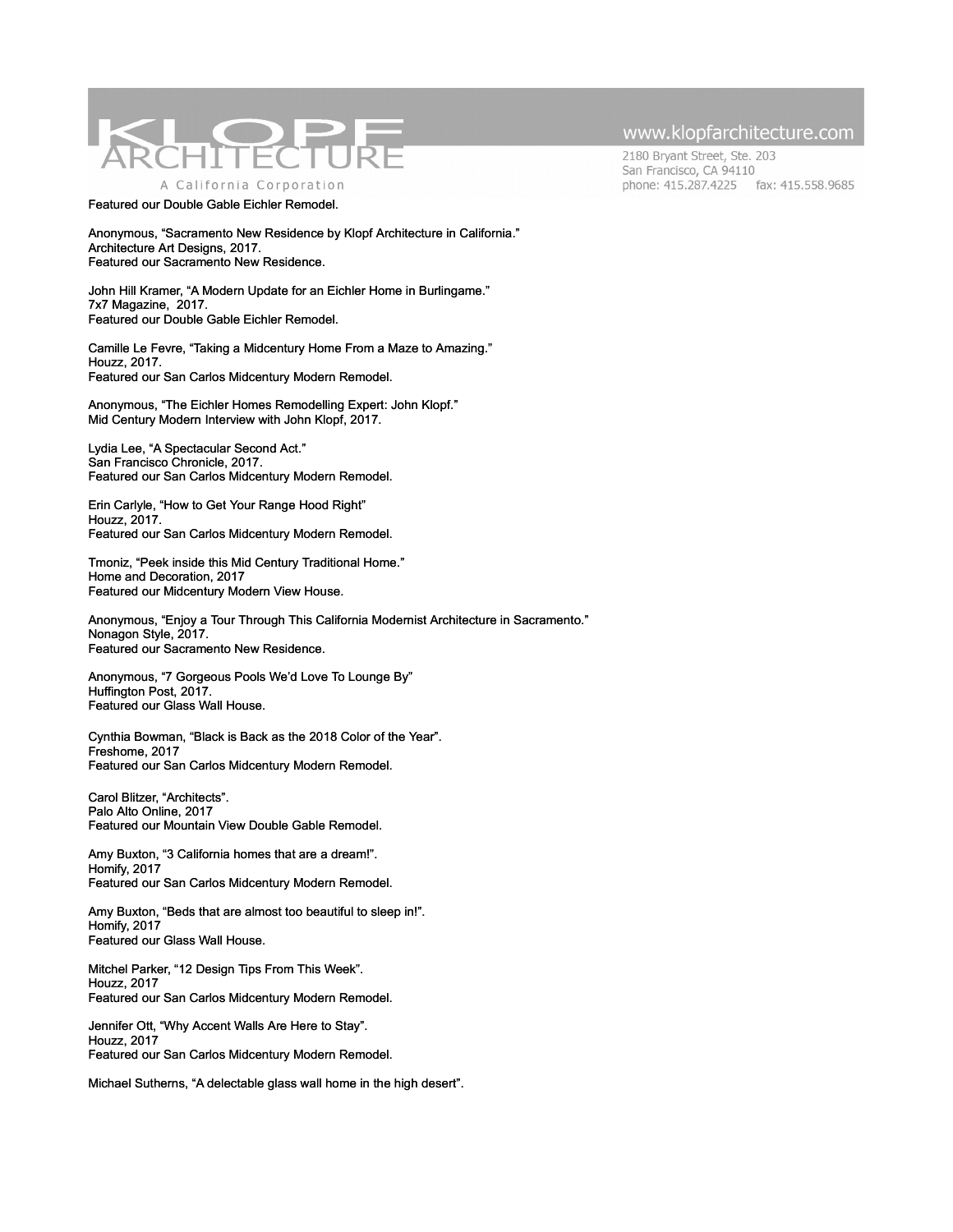

2180 Bryant Street, Ste. 203 San Francisco, CA 94110 phone: 415.287.4225 fax: 415.558.9685

#### Homify, 2017 Featured our Glass Wall House.

Anonymous, "Klopf Architecture's Sacramento New Residence Opens up to Natural Views". designboom, 2017 Featured our Sacramento New Residence.

Anonymous, "15 Home Offices Designed For Two People". Contemporist, 2017 Featured our Minimal Modern Addition.

Dave Weinstein, "Five sparking-fresh houses are the starts of Saturday's Silicon Valley Modern Home Tour". CA Modern, 2017 Featured our San Carlos Midcentury Modern Remodel.

Anonymous, "Eilchler house renovation by Klopf Architecture". Mid Century Home, 2017 Featured our Renewed Classic Eichler Remodel.

Ellysa Chenery, "Neutral bathroom décor makes for a calming retreat". Homify, 2017 Featured our Glass Wall House.

Anonymous, "Home With Blue Bathrooms Sell for \$5,440 More Than Expected". Forbes, 2017 Featured our Net Zero Energy House.

Colin Flavin, "Adding More of A Good Thing to a Midcentury Modern Home". Houzz, 2017 Featured our Eichler Remodel.

Elizabeth Lorenz, "Seamless Transition". Home + Garden Design Magazine, 2017 Featured our Mountain View Eichler Remodel.

Bond Cakson, "Net Zero Energy Modern House / Amazing Sustainable Home Architecture". *Hupe Home, 2017* Featured our Net Zero Energy House.

Sanjay Gangal, " San Carlos Midcentury Modern Remodel in California by Klopf Architecture". *AECcafe, 2017* Featured our San Carlos Midcentury Modern Remodel.

Anonymous, "San Carlos Midcentury Modern Remodel by Klopf Architecture". *Architecture Art Designs, 2017* Featured our San Carlos Midcentury Modern Remodel.

Camila Boschiero, "Make your guests feel more at home with these 13 bedroom decor steps". *Homify, 2017* Featured our Glass Wall House.

Joseph Attanasio, "Inside a Gorgeous Mid-Century Modern California Home". *Airows, 2017* Featured our San Carlos Midcentury Modern Remodel.

Amy Buxton, "Amazing house facades you won't forget!". *Homify, 2017* Featured our Glass Wall House.

Michael, "A Midcentury Modern Home Remodel in California by Klopf Architecture". *Livinspaces, 2017* Featured our San Carlos Midcentury Modern Remodel.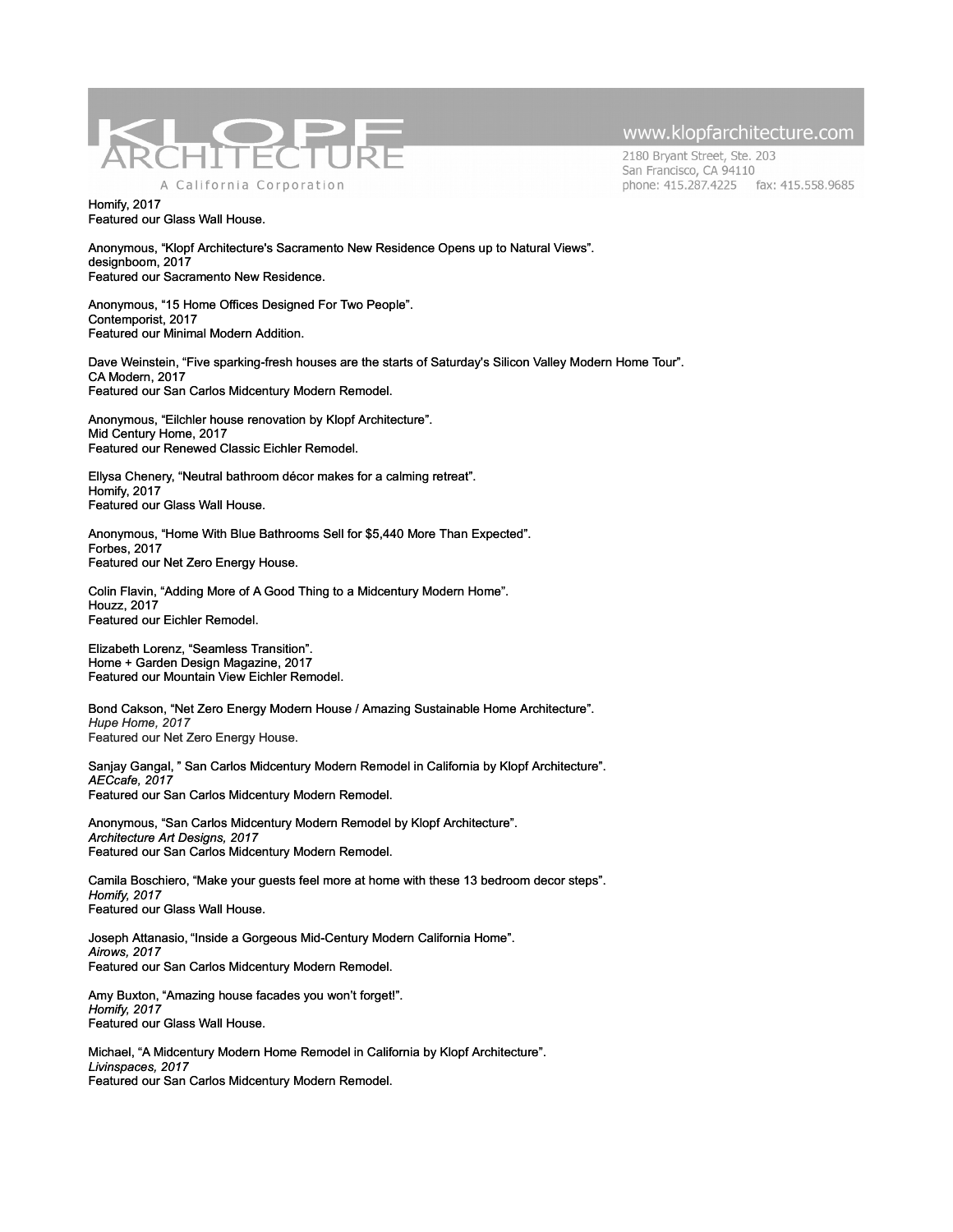

2180 Bryant Street, Ste. 203 San Francisco, CA 94110 phone: 415.287.4225 fax: 415.558.9685

Anonymous, "Mid-century modern dwelling in California gets flawless remodel". *One Kind Design, 2017* Featured our San Carlos Midcentury Modern Remodel.

Dave Weinstein, "Eichler Tour Mixes New Designs, Classics". *CA Modern, 2017* Featured our Glass Wall House.

[The Cedar Book, "Celebrating Ten Years of Western Red Cedar Architecture Design".](http://www.realcedar.com/cedarbook/) *[The Cedar Book, 2017](http://www.realcedar.com/cedarbook/)* [The Cedar Book featured Klopf Architecture](http://www.realcedar.com/cedarbook/)

Isabelle Lomholt, "Midcentury Modern House in San Carlos". *e-architect, 2017* Featured our San Carlos Midcentury Modern Remodel.

[Los Altos History Museum; Eichler Home Remodels: Updating the Classics](https://losaltoshistory.org/events/eichler-home-remodels/) Eichler Homes Remodel presented by John Klopf of Klopf Architecture on May 24, 7-8:30PM

Anonymous, "San Carlos Midcentury Modern Remodel By Klopf Architecture". *Contemporist, 2017* Featured our San Carlos Midcentury Modern Remodel.

Anonymous, "San Carlos Midcentury Modern Remodel by Klopf Architecture". *Home World Design, 2017* Featured our San Carlos Midcentury Modern Remodel.

Anonymous, "San Carlos Midcentury Modern Remodel by Klopf Architecture". *Dwell, 2017* Featured our San Carlos Midcentury Modern Remodel.

Anonymous, Modern Architecture + Design Society opens the doors to the 2017 Silicon Valley Modern Home Tour. Features Klopf Architecture.

Samantha van Egmond, "Abracadabra! 9 Ways to Create a Kid-Friendly Living Area". *[Houzz, 2017](https://www.houzz.com/ideabooks/81819757/list/abracadabra-9-ways-to-create-a-kid-friendly-living-area)* [Featured our Early Eichler Remodel](https://www.houzz.com/ideabooks/81819757/list/abracadabra-9-ways-to-create-a-kid-friendly-living-area)

Amy Buxton, "13 incredible beds that you'll want to stay awake to admire".. *Homify, 2017* Featured our Glass Wall House.

[Archiworld, "I](http://archiworld1995.com/)·[HOUSING".](http://archiworld1995.com/) *[Archiworld, 2017](http://archiworld1995.com/)* [Featured our Glass Wall House](http://archiworld1995.com/)

[Archinect's Ten Top Images on Archinect's "Houses" Pinterest Board](http://archinect.com/news/article/150000601/ten-top-images-on-archinect-s-houses-pinterest-board) [Featured on Klopf Architecture](http://archinect.com/news/article/150000601/ten-top-images-on-archinect-s-houses-pinterest-board)

Lauren Ro, "Sacramento Modern New Residence". *[Curbed, 2017](http://www.curbed.com/2017/3/30/15130558/klopf-architecture-orangevale-sacramento-home)* [Featured our Sacramento Modern New Residence.](http://www.curbed.com/2017/3/30/15130558/klopf-architecture-orangevale-sacramento-home)

[Anonymous, "Sacramento Modern New Residence".](http://www.curbed.com/2017/3/30/15130558/klopf-architecture-orangevale-sacramento-home) *[Dwell, 2017](https://www.dwell.com/home/sacramento-modern-residence-by-klopf-architecture-9b57607d)* [Featured our Sacramento Modern New Residence.](http://www.curbed.com/2017/3/30/15130558/klopf-architecture-orangevale-sacramento-home)

Jenna McKnight, "Northern California home by Klopf Architecture designed to keep a low-profile", 2017.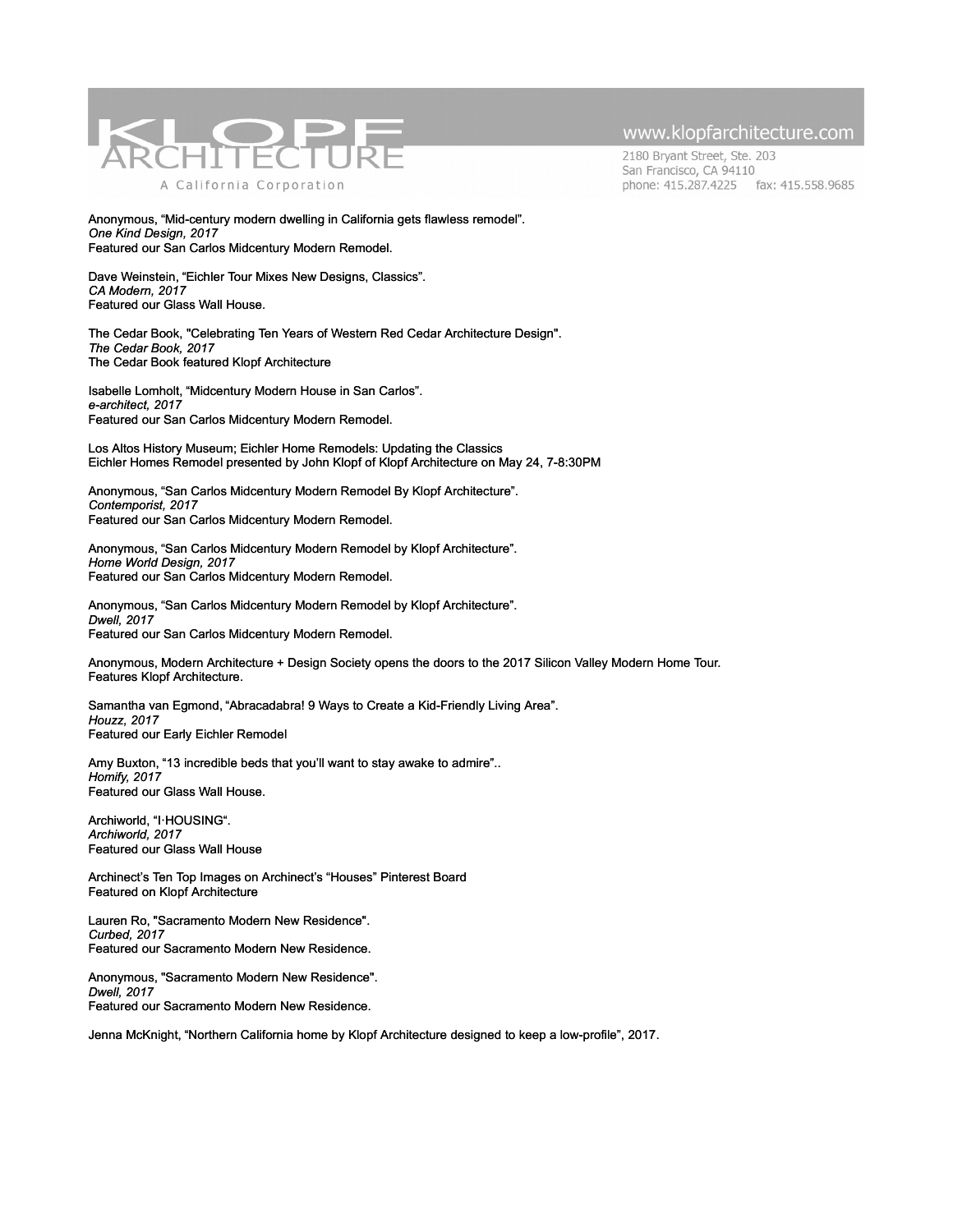

2180 Bryant Street, Ste. 203 San Francisco, CA 94110 phone: 415.287.4225 fax: 415.558.9685

*[Dezeen, 2017](http://www.curbed.com/2017/3/30/15130558/klopf-architecture-orangevale-sacramento-home)* [Featured our Sacramento Modern New Residence.](http://www.curbed.com/2017/3/30/15130558/klopf-architecture-orangevale-sacramento-home)

Anonymous, "A modern California dwelling with surprising interior warmth". *[One Kind Design, 2017](http://www.curbed.com/2017/3/30/15130558/klopf-architecture-orangevale-sacramento-home)* [Featured our Sacramento Modern New Residence.](http://www.curbed.com/2017/3/30/15130558/klopf-architecture-orangevale-sacramento-home)

Shrry Nothingam, "Sacramento Modern Residence: Inspired by the Classic Eichler Charm!" *[Decosit, 2017](http://www.decoist.com/modern-family-residence-sacramento/)* [Featured our Sacramento Modern New Residence.](http://www.curbed.com/2017/3/30/15130558/klopf-architecture-orangevale-sacramento-home)

Dan Smith, "An MCM 'Dream' Come True". *CA Modern, 2017* Featured our Mountain View Double Gable Eichler Remodel

Anonymous, "Design Envy: An Early Eichler Expands in Palo Alto". *7x7 Magazine* Featured our Early Eichler Expansion

Lauren Dunec Hoang,"10 Spectacular Trees for Courtyards and Tight Spaces". *Houzz, 2017* Featured our Double Gable Eichler Remodel.

Anonymous, "Silver Screen to Room: Color Palettes Inspired by 'La La Land"'". *Houzz, 2017* Feature about Klopf Architecture.

Jenna McKnight, "Klopf Architecture revamps mid-century modern Eichler home in California". *Dezeen, 2017* Feature about our Mountain View Double Gable Eichler Remodel.

Anonymous, "Redesigned Eichler home in California with an indoor-outdoor flow". *One Kind Design, 2017* Feature about our Mountain View Double Gable Eichler Remodel.

Anonymous, "Design Envy: An Early Eichler Expands in Palo Alto". *7x7 Magazine, 2017* Featured about our Mountain View Double Gable Eichler Remodel.

Anonymous, "Sacramento Modern Residence: Inspired by the Classic Eichler Charm!". *Decosit, 2017* Feature about our Sacramento Modern New Residence.

Anonymous, "A modern California dwelling with surprising interior warmth". *One Kind Design, 2017* Feature about our Sacramento Modern New Residence.

Anonymous, "Sacramento Modern New Residence". *Dwell, 2017* Feature about our Sacramento Modern New Residence.

Lauren Ro, "Sacramento Modern New Residence". *Curbed, 2017* Feature about our Sacramento Modern New Residence.

Book publication, "I·HOUSING", 2017. Feature about our Glass Wall House.

Anonymous, "13 incredible beds that you'll want to stay awake to admire". *Homify, 2017* Feature about our Glass Wall House.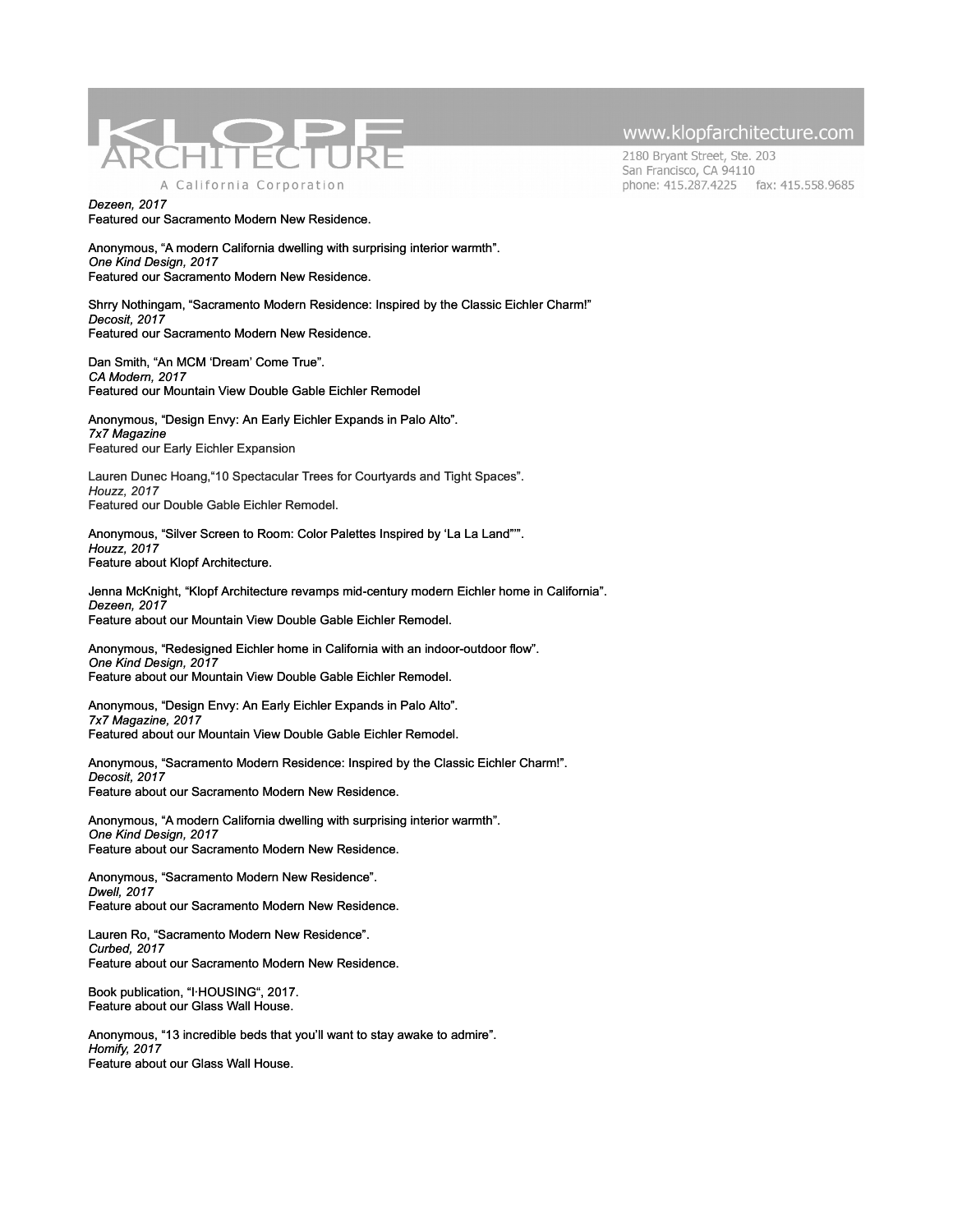

2180 Bryant Street, Ste. 203 San Francisco, CA 94110 phone: 415.287.4225 fax: 415.558.9685

Dan Smith, "An MCM 'Dream' Come True". *CA Modern, 2017* Feature about our Mountain View Double Gable Eichler Remodel.

Jenna Mcknight, "Northern California home by Klopf Architecture designed to keep a low-profile". *Dezeen, 2017* Feature about our Sacramento Modern New Residence.

Anonymous, "Ten Top Images on Archinect's "Houses" Pinterest Board". *Archinect, 2017* Feature about our Mountain View Double Gable Eichler Remodel.

Samantha van Egmond, "Abracadabra! 9 Ways to Create a Kid-Friendly Living Area". *Houzz, 2017* Feature about our Early Eichler Remodel.

Real Cedar, "Celebrating Ten Years of Western Red Cedar Architecture Design". *The Cedar Book, 2017* Feature about our Glass Wall House.

Klopf Architecture is awarded Best of Houzz 2017 in Design and Service.

Erin Carlye, "Silver Screen to Room: Color Palettes Inspired by 'La La Land". *Houzz, 2017* Feature about Klopf Architecture.

Anonymous, "Mountain View Double Gable Eichler Remodel by Klopf Architecture". *Architecture Art Design, 2017* Features about our Mountain View Double Gable Eichler Remodel.

Anonymous, "Glass Wall House by Klopf Architecture". *arcidec, 2017*  Feature about our Glass Wall House.

Eichler Home Tour 2017, San Mateo Highlands. Klopf Architecture is a Platinum Sponsor.

Paige Alexus, "Same Bones, New Materials—A Double Gable Eichler Gets a Dashing Update". *Dwell, 2017* Feature about our Mountain View Double Gable Eichler Remodel.

Colin Flavin, In an article, "Revive the Spirit of Midcentury Modern Design in a New Home". Houzz, 2017 Feature our Truly Open Eichler Remodel.

Anonymous, Luxury Real Estate: for sale one of the most beautiful villas in the Silicon Valley. *Lux Gallery Italy, 2017* Feature about our Truly Open Eichler House.

Caroline Willimason, Best of 2016: Editors' Faves. *Design Milk, 2016* Feature about our Renewed Classic Eichler House.

Andreea Apostu, Classic Silicon Valley house gets modern makeover inspired by traditional Japanese architecture. *10 Stunning Homes, 2016* Feature about our Truly Open Eichler House.

Anonymous, Glass Wall House / Klopf Architecture. *ArchDaily, 2016* Feature about our Glass Wall House.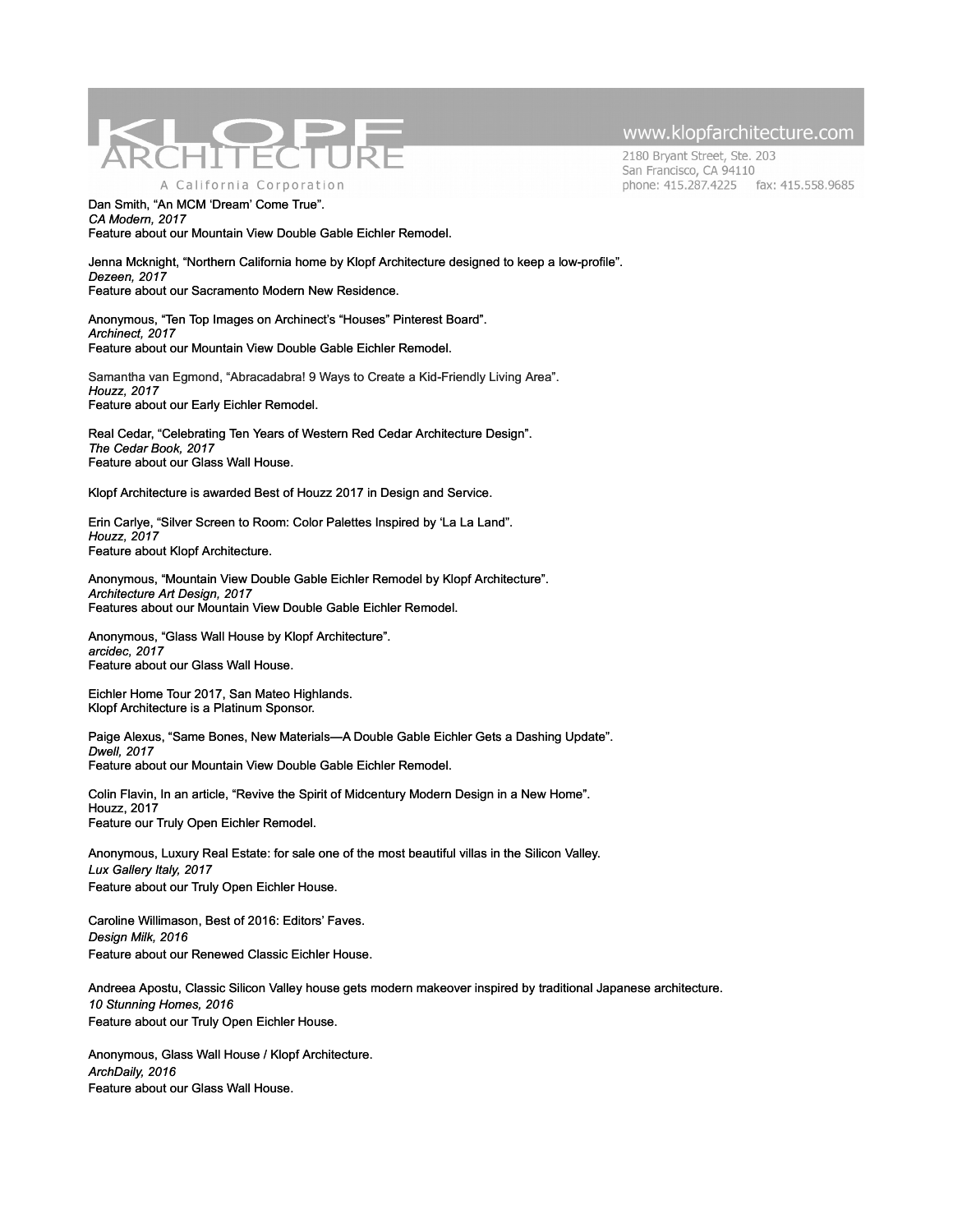

2180 Bryant Street, Ste. 203 San Francisco, CA 94110 phone: 415.287.4225 fax: 415.558.9685

Anonymous, Interior Designers Share Their Design Predictions for 2017. *Nonagon, 2016* Feature about John Klopf.

Anonymous, This Mid Century Modern Eichler House In California Got A Contemporary Remodel. *Contemportist, 2016* Feature about our Mountain View Double Gable Eichler House.

Magaly, Klopf Architecture Remodels a Private Home in Mountain View, California. *HomeDSGN, 2016* Feature about our Mountain View Double Gable Eichler House.

Lidija Grozdanic, Remodeled Eichler house is an oasis of calm in the heart of Silicon Valley. *Inhabitat, 2016* Feature about our Mountain View Double Gable Eichler House.

Anonymous, Mountain View Double Gable Eichler Remodel by Klopf Architecture. *Home World Design, 2016* Feature about our Mountain View Double Gable Eichler House.

Anonymous, Glass wall house design ideas. *YouTube, 2016* Feature about our Glass Wall House.

Anonymous, A Minimal Modern Home Extension by Klopf Architecture. *Livin Spaces, 2016* Feature about our Minimal Modern Addition.

Tyler Goodro, Mountain View Double Gable Eichler Remodel. *Plastolux, 2016* Feature about our Mountain View Double Gable Eichler House.

Anonymous, Mountain View Double Gable Eichler Remodel by Klopf Architecture. *Architect Magazine, 2016* Feature about our Mountain View Double Gable Eichler House.

Anonymous, Mountain View Double Gable Eichler Remodel / Klopf Architecture. *Architecture Lab, 2016* Feature about our Mountain View Double Gable Eichler House.

Anonymous, Mountain View Double Gable Eichler by Klopf Architecture. *Dexigner, 2016* Feature about our Mountain View Double Gable Eichler House.

Anonymous, Mountain View Double Gable Eichler. *e-architiect, 2016* Feature about our Mountain View Double Gable Eichler House.

As Seen In. *Luxe Book Publication, 2016 F*eatured about Klopf Architecture.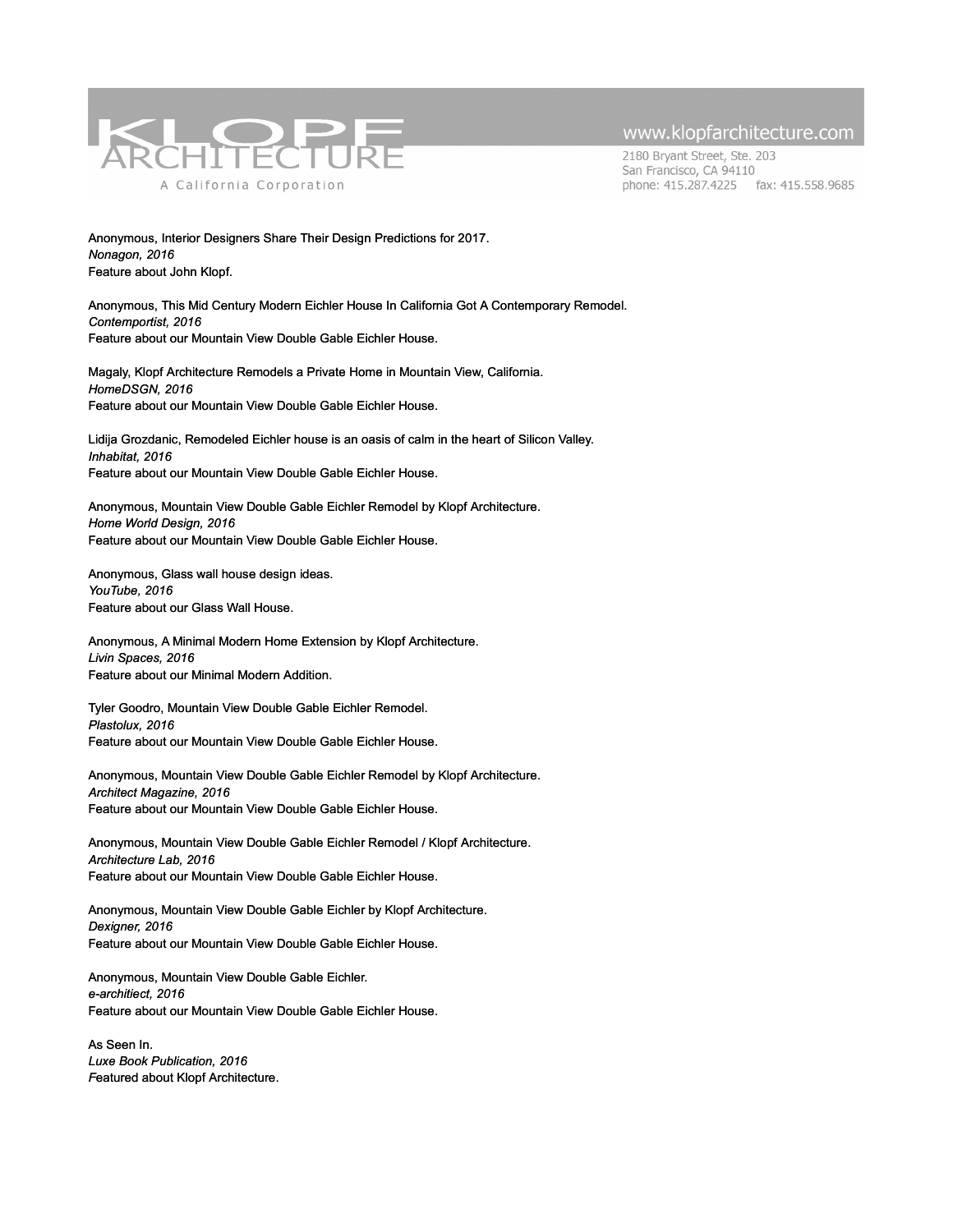

2180 Bryant Street, Ste. 203 San Francisco, CA 94110 phone: 415.287.4225 fax: 415.558.9685

Midcentury Makeover. *San Francisco Cottages and Gardens Magazine, 2016* Featured about our Great Room Remodel.

Sanjay Gagal, Glass Wall House in San Mateo, California by Klopf Architecture. *AECCafe, 2016* Featured about our Glass Wall House.

Design Excellence Award *Gentry Home Magazine, 2016.*

Sherry Nothingam, Glass Wall House: Custom Design Meets Eichler-Inspired, Modern Flair. *Decoist, 2016* Featured about our Glass Wall House.

Anonymous, Remodeling Project of Klopf Architecture – The Eichler Home. *Kelly Home Design, 2016* Featured our Double Gable Eichler Remodel.

Anonymous, Recreating a Classic. *Nonagon Style, 2016* Featured about our Glass Wall House.

Anonymous, Eichler Updated for the 21st Century. *Architects and Artisans, 2016* Featured about our Glass Wall House.

Aline Chammas, Glass Wall House / Klopf Architecture. *Architecture Lab, 2016* Featured about our Glass Wall House.

Anonymous, Glass Wall House by Klopf Architecture. *Architecture Art Designs, 2016* Featured about our Glass Wall House.

Anonymous, Glass Wall House: Custom Design Meets Eichler-Inspired, Modern Flair. *Dexigner, 2016* Featured about our Glass Wall House.

Anonymous, Living Lavishly! A Replacement Of The Eichler House By Klopf Architecture. *Stupid Dope, 2016* Featured about our Glass Wall House.

Anonymous, Truly Open Eichler House in California by Klopf Architecture. *Living Spaces, 2016* Featured about our Truly Open Eichler House.

Charles Conway, B Beyond: Fabulous Interior & Architecture Designs. *BB Publications, 2016* Featured about our Glass Wall House, Truly Open Eichler House, Minimal Modern Addition, Modern Atrium House and Net Zero Energy House.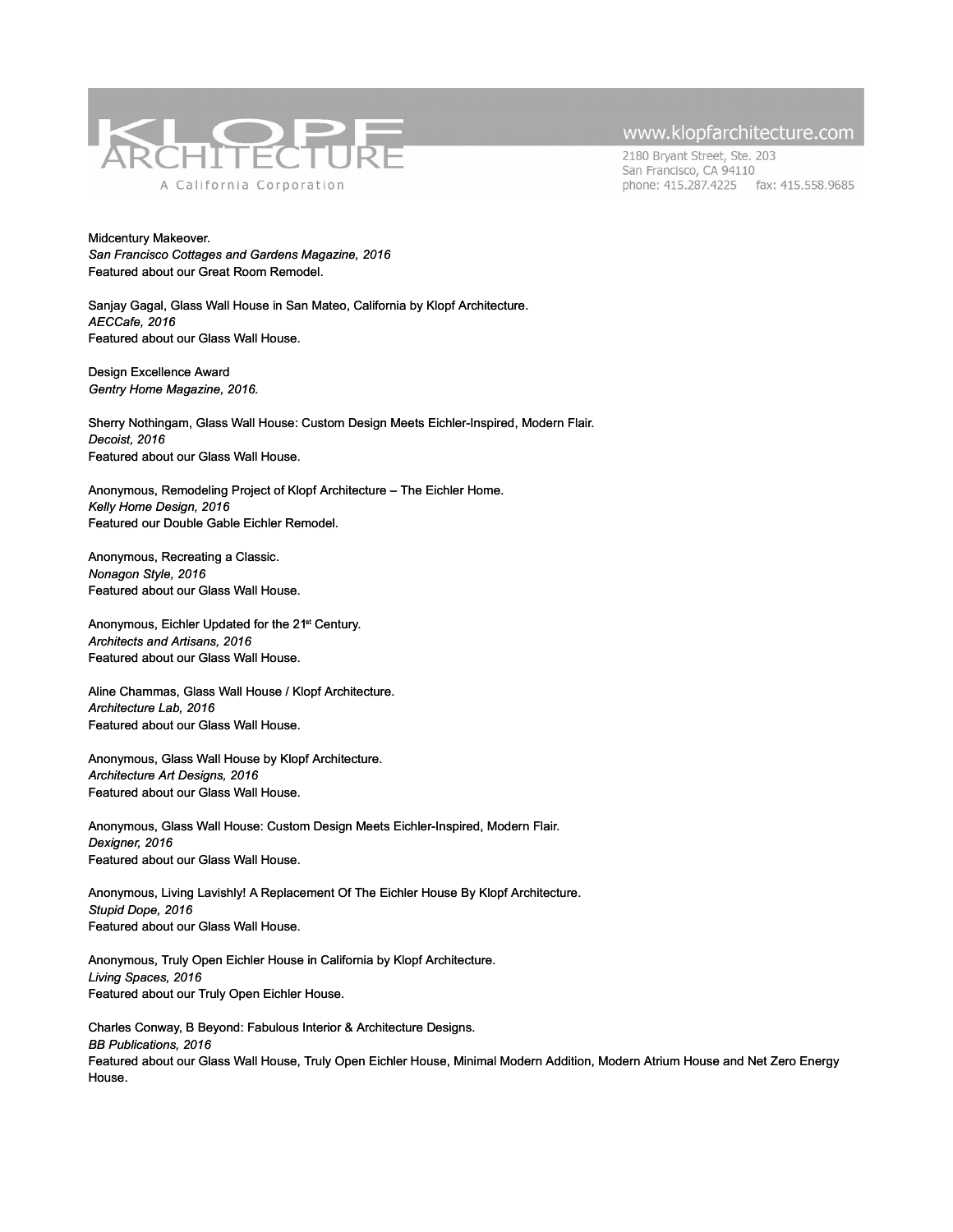

2180 Bryant Street, Ste. 203 San Francisco, CA 94110 phone: 415.287.4225 fax: 415.558.9685

Mike Ruskin, Indoor splendor and outdoor drama live in perfect harmony thanks to the brilliantly conceived modernist interpretations that hallmarks of Klopf Architecture. *Luxe, The Luxury of Home, 2016.* Featured about our Glass Wall House and Minimal Modern Addition.

Anonymous, 10 Outdoor Kitchen Designs We Love, 2016. *Builder*, 2016 Feature about our Truly Open Eichler Remodel.

Anonymous, Modern Atrium House / Klopf Architecture, 2016. *Architecture Lab*, 2016 Featured about our Modern Atrium House.

Meredith Swinehart, Expert Advice: 8 Ways to Create a Productivity-Enhancing Workspace, 2016. *Remodelista*, 2016 Featured about our New Zero Energy House.

Anonymous, Palo Alto Eichler receives extreme makeover, asks \$2.6 million, 2016. *Curbed*, 2016 Feature about our Truly Open Eichler Remodel.

AIASF Great Firms Small Projects 2016. Klopf Architecture is featured on pages 78-79.

Meredith Swinehart, Remodeling 101: How to Choose the Right Tile Grout, 2016. *Remodelista*, 2016 Feature about our Renewed Classic Eichler.

Anonymous, Modern Redux, A mid-century Eichler home in Palo Alto looks to biophilia and brings the outside in with a 21st-century update, 2016.

*Green Building and Design*, 2016 Feature about our Truly Open Eichler Remodel.

Colin Flavin, The Frank Lloyd Wright-Joseph Eichler Connection, 2016. *Houzz*, 2016 Feature about our Double Gable Eichler Remodel.

Expertise picked Klopf Architecture; 20 Best San Francisco Architects In an article, "We Looked at 284 Architects in San Francisco and Picked the Top 20", 2016.

Anonymous, Renovating a Modern 60s Eichler Home for Contemporary Living, 2016. *Nonagon*, 2016 Feature about our San Francisco Eichler Remodel.

Edie Cohen, Marvels of Modernism. *Interior Design Magazine*, 2016 Feature about our Renewed Classic Eichler.

Anonymous, 1962 Eichler Home Remodel in San Francisco by Klopf Architecture.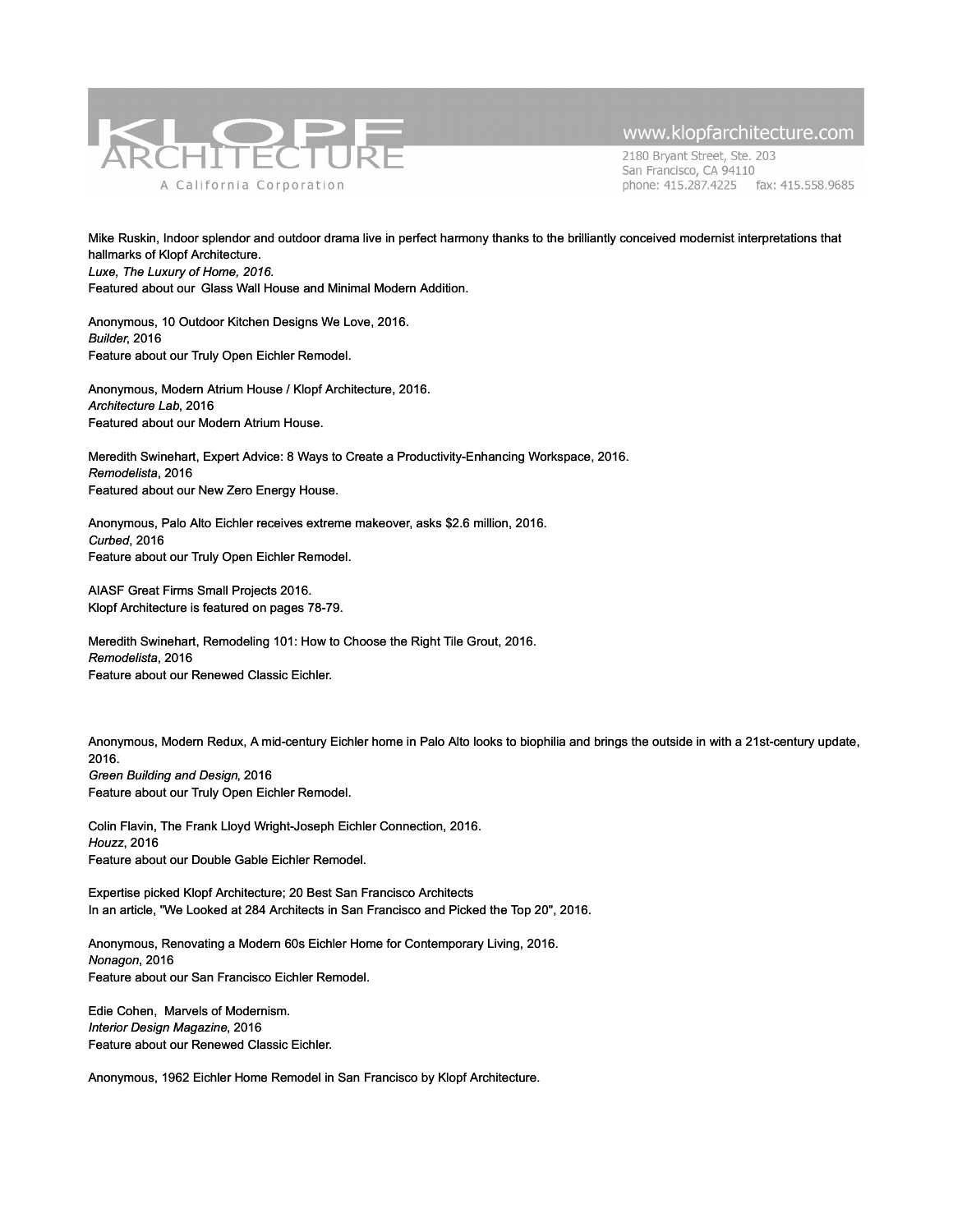

2180 Bryant Street, Ste. 203 San Francisco, CA 94110 phone: 415.287.4225 fax: 415.558.9685

Trendir, 2016 Feature about our San Francisco Eichler Remodel.

Jess McBride, 18 Ways to Play Hide and Seek With Columns. *Houzz*, 2016 Feature about our San Francisco Mid Century Modern Remodel.

Sherry Nothingam, 30 Mirrored Coffee Tables that Add a Sparkle to Your Home! *Decoist*, 2016 Feature about our Double Gable Eichler Remodel.

Laura Gaskill, Nail Your Curb Appeal: Midcentury Style. *Houzz*, 2016 Feature about our Truly Open Eichler Remodel.

Anonymous, Take an International Tour of 5 Mid-Century Residences. *Interior Design*, 2016 Feature about our Renewed Classic Eichler.

Anonymous, San Francisco Eichler Remodel by Klopf Architecture. *Moco Loco* , 2016 Feature about our San Francisco Eichler Remodel.

Anonymous, Eichler home in San Francisco gets bright and airy update. *One Kind Design*, 2016 Feature about our San Francisco Eichler Remodel.

Sanjay Gangal, San Francisco Eichler Remodel in California by Klopf Architecture. *AECCafe*, 2016 Feature about our San Francisco Eichler Remodel.

Jess McBride, Great Ways to Dress Up Those Necessary Columns. *Houzz*, 2016 Feature about our Mid Century Modern Remodel.

Allie Weiss, Not the Eichler Post-and-Beam Style You Know. *Dwell*, 2016 Feature about our San Francisco Eichler Remodel.

Katie Medlock, Vintage Eichler home receives open and airy remodel that preserves its roots. I*nhabitat*, 2016 Feature about our San Francisco Eichler Remodel.

Anonymous, In San Francisco, an Eichler Townhome. *Architects and Artisans*, 2016 Feature about our San Francisco Eichler Remodel.

Sherry Nothingam, White and Mahogany Palette Revitalizes 1962 Eichler Home in San Francisco. *Decoist* , 2016 Feature about our San Francisco Eichler Remodel.

Matt Watts, Eichler Remodel by Klopf Architecture.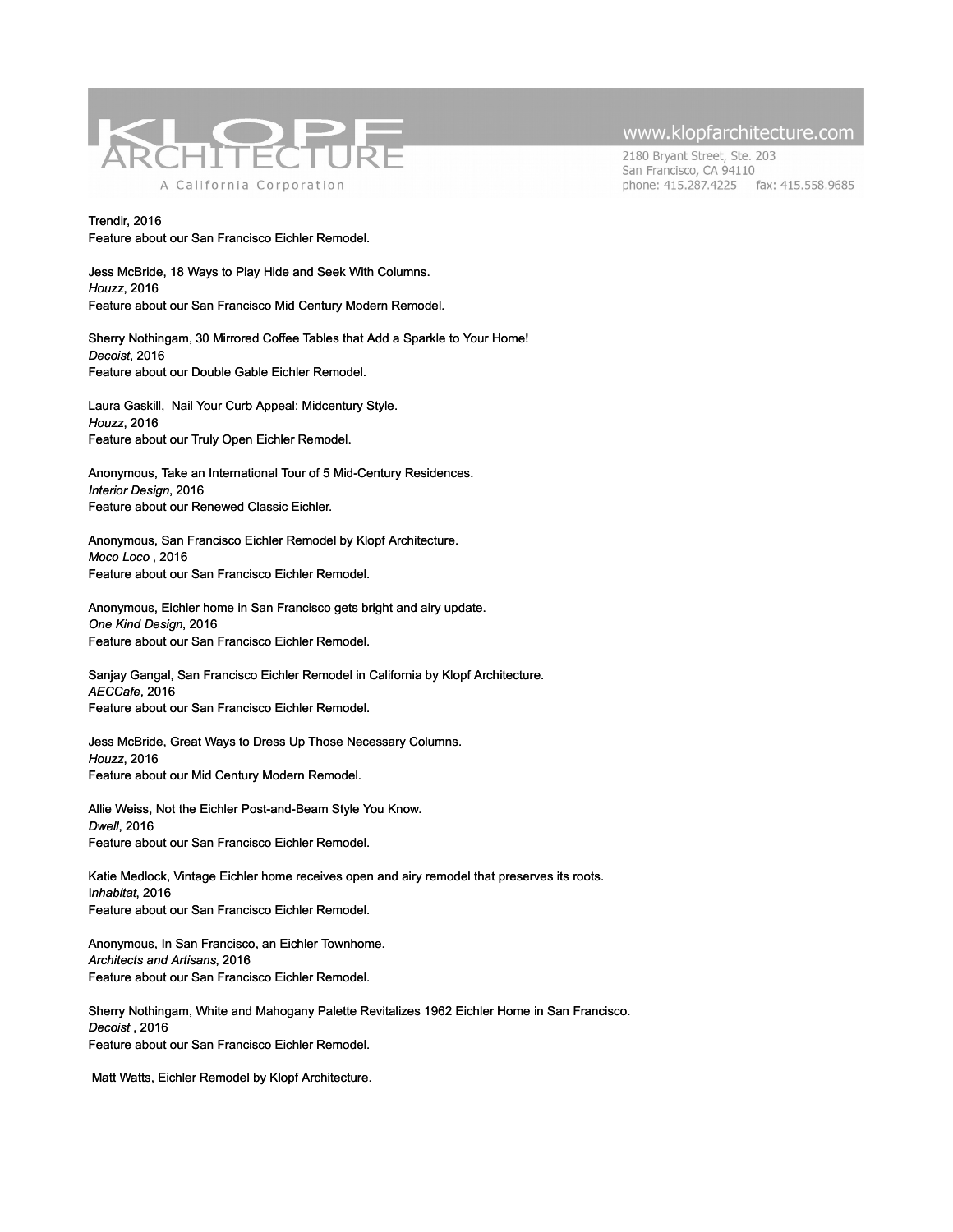

2180 Bryant Street, Ste. 203 San Francisco, CA 94110 phone: 415.287.4225 fax: 415.558.9685

*Home Adore*, 2016 Feature about our San Francisco Eichler Remodel.

Anonymous, This San Francisco Eichler Home Got Itself A Contemporary Remodel. *Contemporist*, 2016 Feature about our San Francisco Eichler Remodel.

Isabelle Lombholt, Eichler Home Remodel in San Francisco. *e-architect*, 2016 Feature about our San Francisco Eichler Remodel.

Caroline Williamson, A Renewed Classic Eichler by Klopf Architecture. *Design Milk,* 2016 Feature about our Renewed Classic Eichler.

Anonymous, Historic Eichler Home Refit for the Future. *Nonagon,* 2016 Feature about our Renewed Classic Eichler.

Anonymous, Black Modern Addition to Traditional Style Home in California. *Interior Design Ideas*, 2016 Feature about our Minimal Modern Addition.

Dan Smith, Lost Eichler's Grand Rebirth. *Eichler Network*, 2016 Feature about our San Mateo New House.

Katie Medlock, Mid-century Eichler home gets a bold remodel into the 21st century. *Inhabitat*, 2016 Feature about our Renewed Classic Eichler.

Mike Welton, Anonymous, A Renewed, Classic Eichler Residence. *Architects and Artisans*, 2016 Feature about our Renewed Classic Eichler.

Jenny Xie, Classic Eichler Ready For Modern Living After Redesign. *Curbed*, 2016. Feature about our Renewed Classic Eichler.

Anonymous, Renewed Classic Eichler by Klopf Architecture. *Residential Architect* , 2016 Feature about our Renewed Classic Eichler.

Anonymous, Classic Eichler home in California gets an inspiring update. *One Kind Design*, 2016 Feature about our Renewed Classic Eichler.

Tyler Goodro, Eichler Update by Klopf Architecture. *Plastolux*, 2016. Feature about our Renewed Classic Eichler.

Anonymous, Mid-Century Modern Remodel by Klopf Architecture.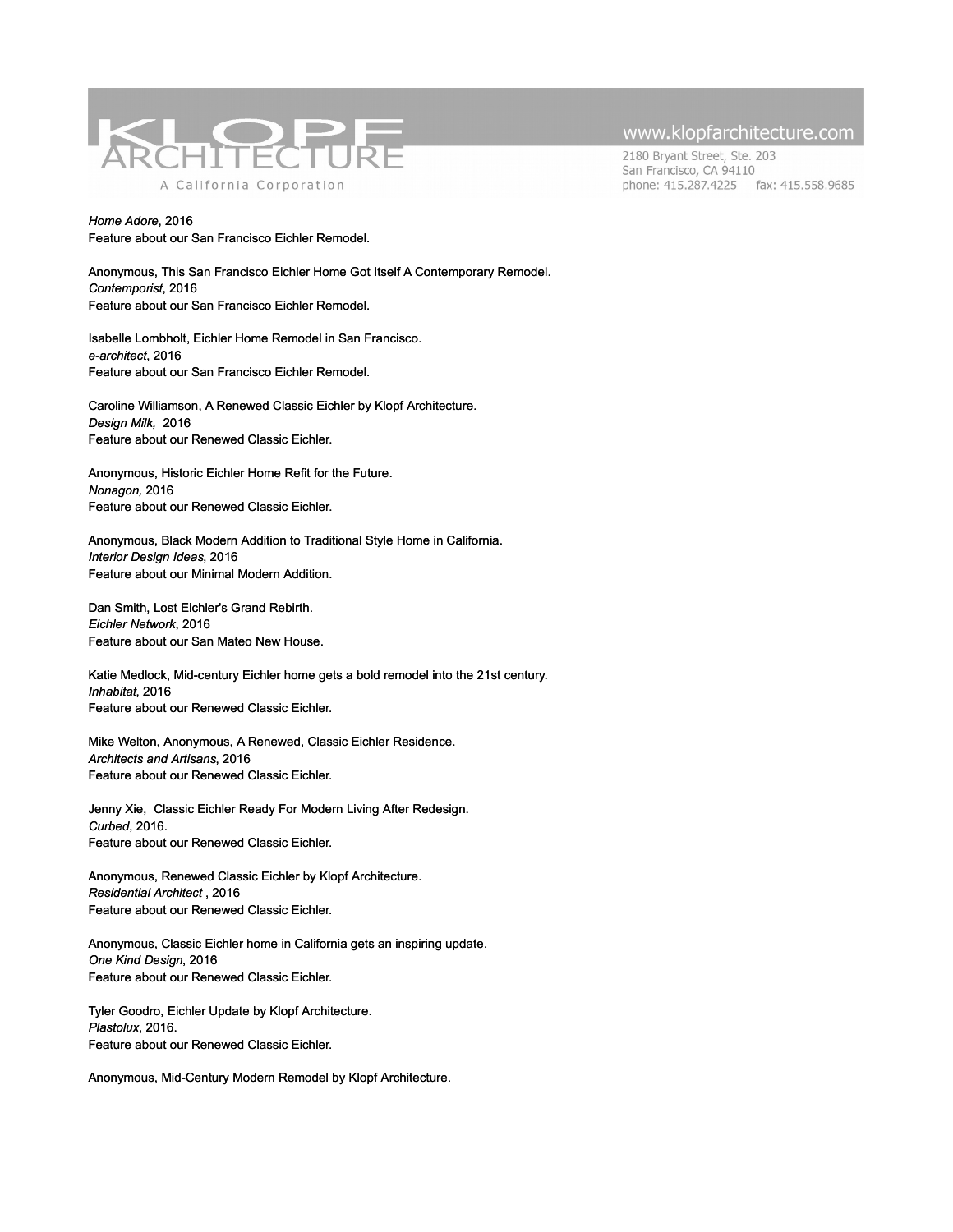

2180 Bryant Street, Ste. 203 San Francisco, CA 94110 phone: 415.287.4225 fax: 415.558.9685

*Archilovers*, 2016 Feature about our Renewed Classic Eichler.

Falon Mihalic, 5 Ways to Use Trees to Create a Sensational Garden Space. *Houzz*, 2016 Feature about our Double Gable Eichler Remodel.

Sarah Jane Stone, Eichler Rescue – Worn from years of bad renovations and improper care, this home was renovated to revive it's original glory. *Atomic Ranch Renovation Guide Magazine*, 2016 Feature about our Palo Alto Eichler Remodel.

Elizabeth T. Pardo, An Enigmatic Eichler, Part 1: The MCM Makeover. *Atomic Ranch*, 2016 Feature about our Double Gable Eichler Remodel.

Elizabeth T. Pardo, An Enigmatic Eichler, Part 2: Atomic Furniture Makes the Space. *Atomic Ranch*, 2016 Feature about our Double Gable Eichler Remodel.

Elizabeth T. Pardo, An Enigmatic Eichler, Part 3: Your Own Ranch Renovation. *Atomic Ranch*, 2016 Feature about our Double Gable Eichler Remodel.

Annonymous, Brown & Kaufman Remodel by Klopf Architecture. *Archilovers*, 2016 Feature about our Brown & Kaufman Remodel.

Annonymous, Early Eichler Expansion by Klopf Architecture. *Archilovers*, 2016 Feature about our Early Eichler Expansion.

Annonymous, 6 Northern California Homes We Love. *Dwell*, 2016 Feature about our Minimal Modern Addition.

Andreea Apostu, Classic Eichler home in the heart of Silicon Valley gets chic new look. 10 Stunning Homes, 2016 Feature about our Palo Alto Eichler Remodel.

Annonymous, 6 Northern California Homes We Love. *Dwell*, 2016 Feature about our Minimal Modern Addition.

Evelyn M, Mid Century House Remodel Project by Klopf Architecture in Bay Area, CA. Trendir, 2016 Feature about our Lafayette Mid Century Modern Remodel.

Sherry Nothingam, Classic Eichler Home in Palo Alto Remolded into a Chic Single-Family Residence. *Decoist*, 2016 Feature about our Palo Alto Eichler Remodel.

Kerryn Ramsey, 10 Retro Ideas Reworked For Modern Living: The Dining Room.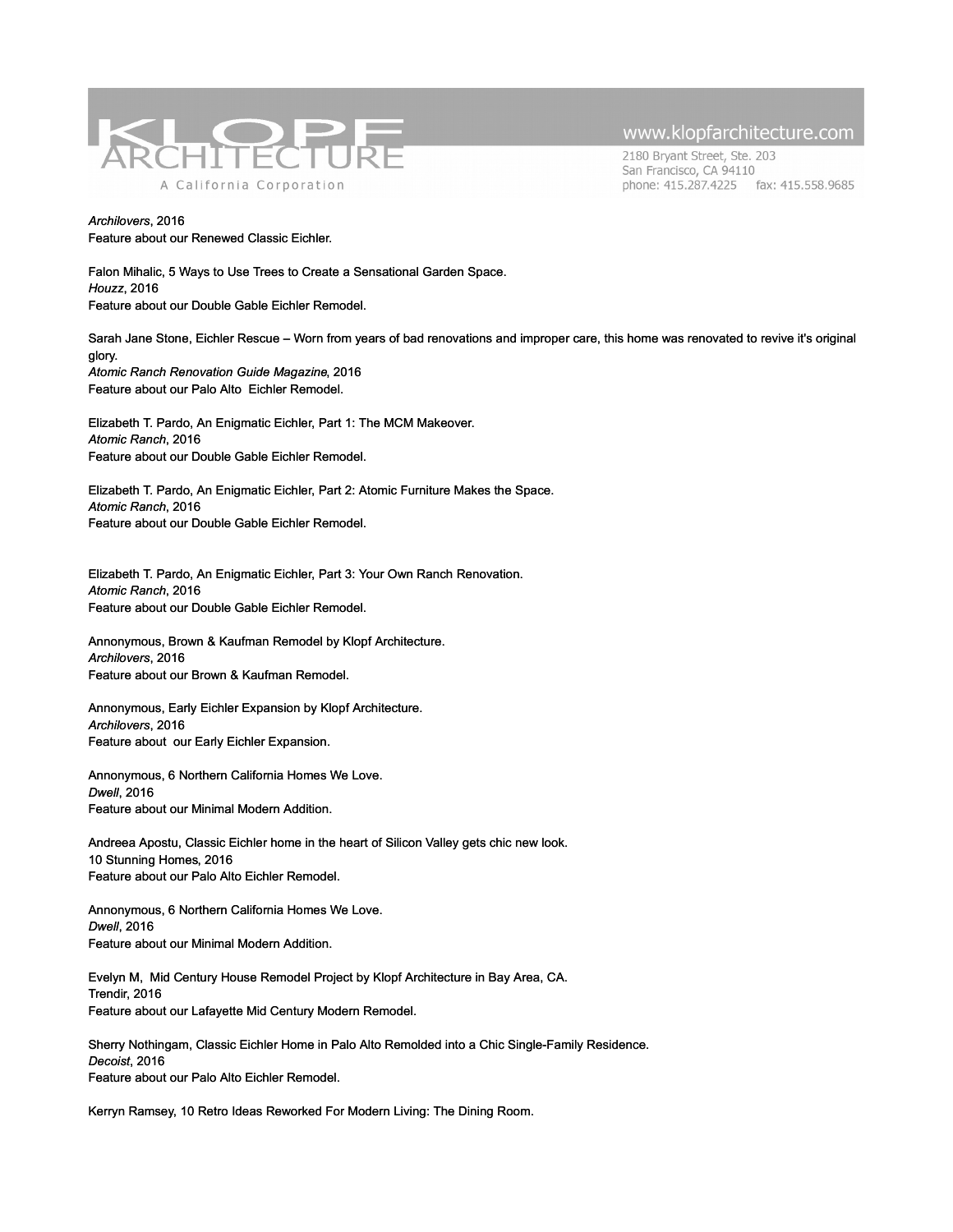

2180 Bryant Street, Ste. 203 San Francisco, CA 94110 phone: 415.287.4225 fax: 415.558.9685

*Houzz*, 2016 Feature about our Double Gable Eichler Remodel.

Zachary Edelson, 6 Modern Stucco Homes. *Dwell*, 2016 Feature about our Minimal Modern Addition.

Katie Medlock, Mid-century home by Frank Lloyd Wright apprentice receives an earth-friendly upgrade. *Inhabitat,* 2016 Feature about our Mid Century Modern View House.

Noah Brown, Designer's Den – Klopf Architecture: Lafeyette. *Deco and Bloom,* 2016 Feature about our Lafayette Mid Century Modern Remodel.

Nanette Wong, Classic Mid-Century Modern Home Gets Sustainable, Open Makeover. *Design Milk*, 2016 Feature about our Mid Century Modern View House Remodel.

Zachary Edelson, 6 Modern Stucco Homes. *Dwell*, 2016 Feature about our Minimal Modern Addition.

Mat Watts, Eichler Remodel by Klopf Architecture. *Home Adore*, 2016 Feature about our Palo Alto Eichler Remodel.

Anonymous, A Mid-Century Remodel in Lafayette. *Architects and Artisans*, 2015 Feature about our Lafayette Mid Century Modern Remodel.

Lavinia, Mid-Century Modern Remodel in California Opens to the Outdoors. *Freshome*, 2015 Feature about our Lafayette Mid Century Modern Remodel.

Zachary Edelson, Inspiration for Designing with Cherner Furniture. *Dwell*, 2015 Feature about our Truly Open Eichler Remodel.

Anonymous, A Mid-Century Modern House in California Gets A Remodel. *Contemporist*, 2015 Feature about our Lafayette Mid Century Modern Remodel.

Anonymous, Designer's Den: Net-Zero Energy House – John Klopf Architecture. *Deco and Bloom*, 2015 Feature about our Net-Zero Energy House.

John Hill, Reinvigorating a Gable Eichler for a Family. *Houzz TV*, 2015. Feature about our Double Gable Eichler Remodel.

Zachary Edelson, 7 Striking Courtyards We Love.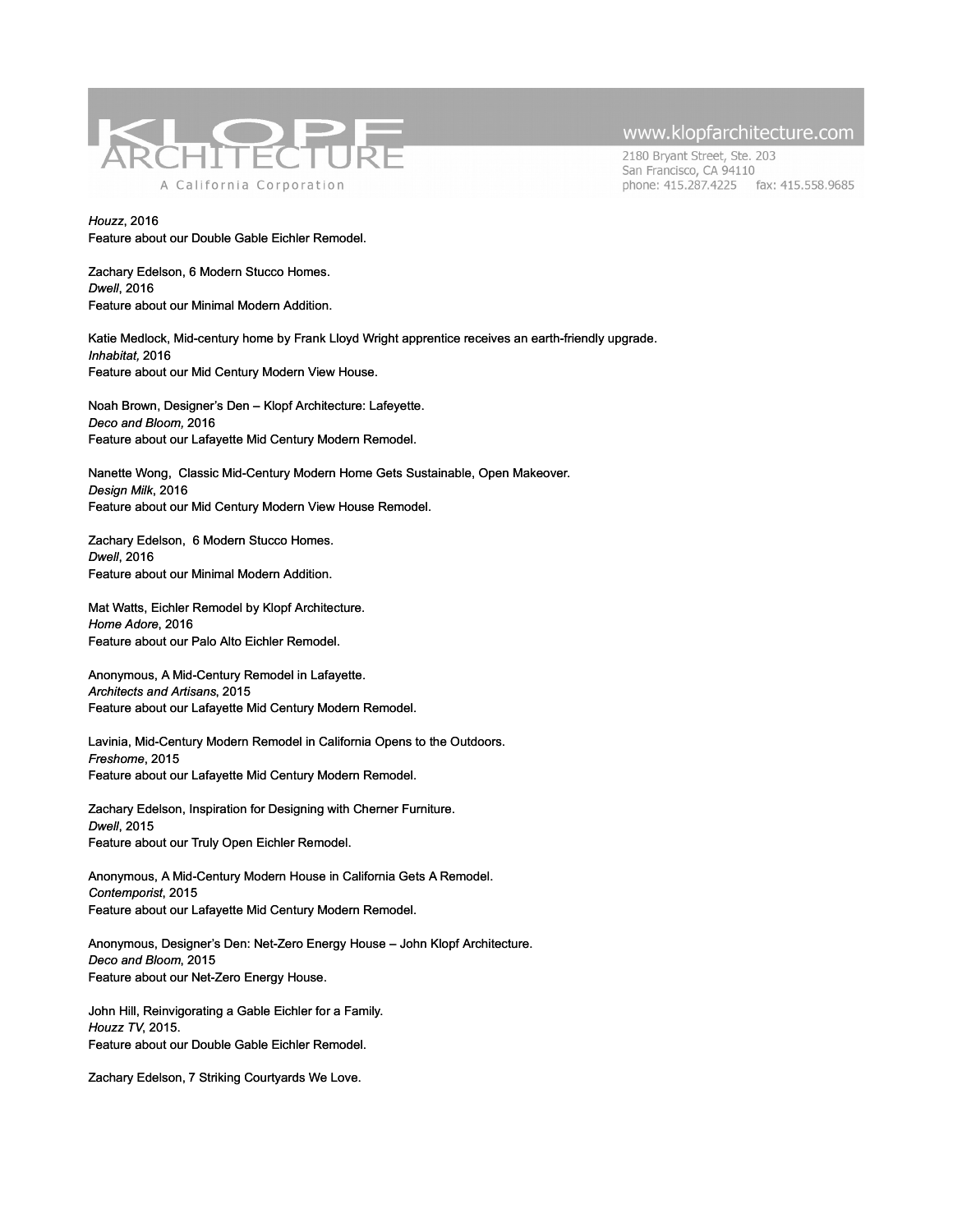

2180 Bryant Street, Ste. 203 San Francisco, CA 94110 phone: 415.287.4225 fax: 415.558.9685

*Dwell*, 2015 Feature about our Double Gable Eichler Remodel.

Zachary Edelson, 5 Modern Luminous Clerestorie. *Dwell*, 2015 Feature about our Double Gable Eichler Remodel.

Luke Hopping, 11 Amazing Midcentury Renovations. *Dwell*, 2015 Feature about our Truly Open Eichler Remodel.

Sarah Akkoush, This Modern Addition in Northern California Has the Ultimate Rooftop Hangout. *Dwell*, 2015 Feature about our Minimal Modern Addition.

Erin Ansley, Opposites Attract in Nor Cal Addition. *Remodeling Magazine*, 2015 Feature about our Minimal Modern Addition.

Lidija Grozdanic, Klopf Architecture replaced a dilapidated 1940s house with a daylit Eichler-inspired home in California. *Inhabitat*, 2015 Feature about our Modern Atrium House.

Leora Tanjatco, They Like Eich: How Midcentury House Designer Joseph Eichler Made a Comeback. *Curbed,* 2015 Feature about our Great Room Remodel.

Caroline Williamson, A Traditional Home with a Modern Addition. *Design Milk*, 2015 Feature about our Minimal Modern Addition.

Lavinia, Hillside Eichler-Inspired Residence in California: Atrium House by Klopf Architecture. *Freshome*, 2015 Feature about our Modern Atrium House.

Anonymous, Klopf Architecture's Modern Addition. *Architects and Artisans*, 2015 Feature about our Minimal Modern Addition.

Sara Johnson, Modern Atrium House. *Residential Architect Magazine*, 2015 Feature about our Modern Atrium House.

Juliana Neira*,* Klopf Architecture Brings Contemporary Addition to Traditional Home. *designboom*, 2015 Feature about our Modern Atrium House.

Lavinia, Black Modern Addition to Traditional-Style Home in California. *Freshome*, 2015 Feature about our Minimal Modern Addition.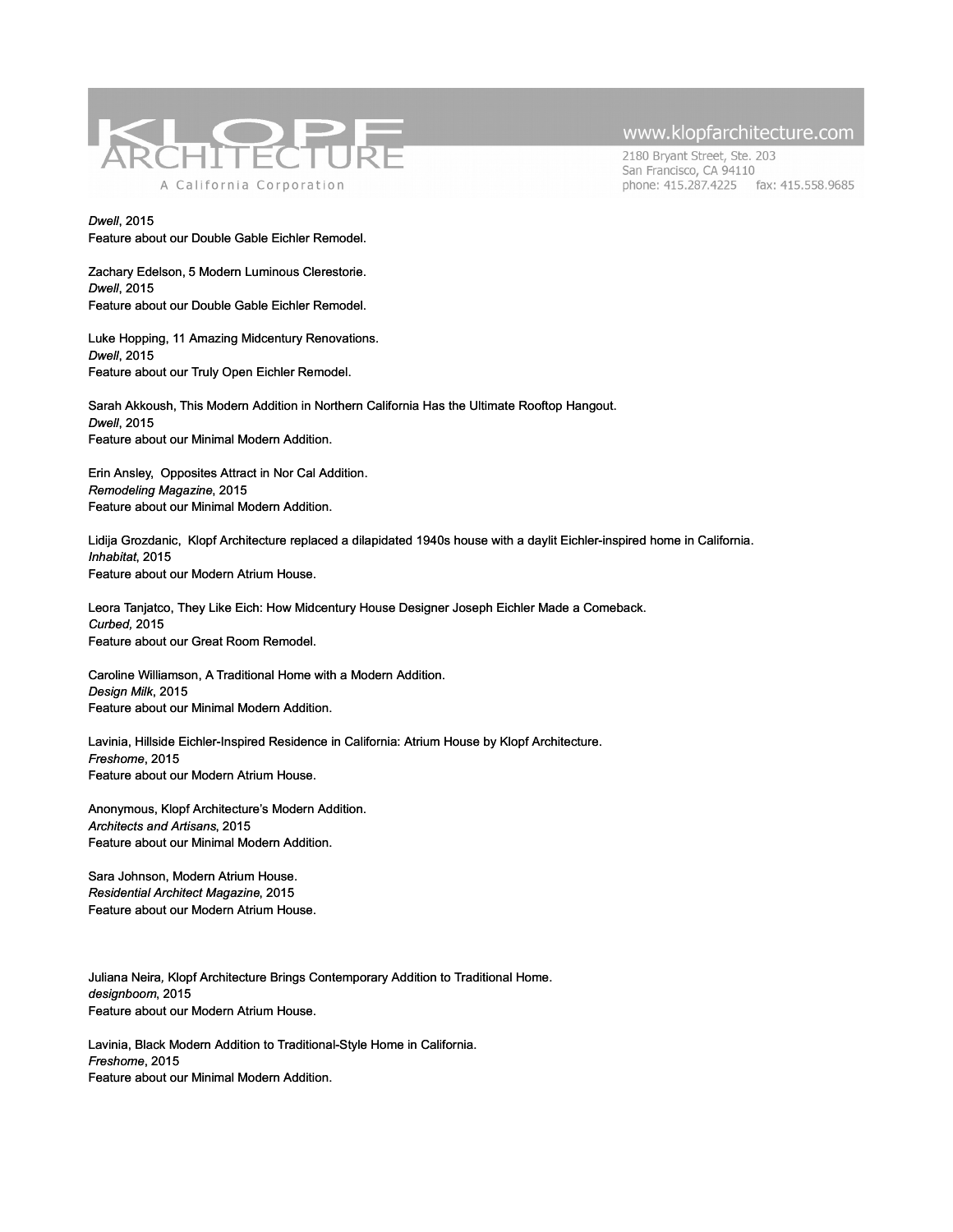

2180 Bryant Street, Ste. 203 San Francisco, CA 94110 phone: 415.287.4225 fax: 415.558.9685

Abigail Stone, Stark Contrast. In Orinda, a modern and minimal addition by Klopf Architecture adds a maximum amount of space and style. *California Home & Design* , 2015 Feature about our Minimal Modern Addition.

Anonymous, This California Home Gets An Addition For Entertaining And Living. *Contemporist* , 2015 Feature about our Minimal Modern Addition.

Agnes Carpentier, Laundry: 17 malignant amenities to remember. *Houzz* , 2015 Feature about our Laundry Room.

Kristine Lofgren, Classic Eichler Renovated into a Naturally-Cooled Home that Blends Indoors and Out. *Inhabitat* , 2015 Feature about our Truly Open Eichler House.

Matt Clawson, 8 Alternative Roof Materials to Buck the Mainstream. *Houzz* , 2015 Feature about our Early Eichler Expansion.

Laura Gaskill, 10 Gorgeous Courtyards From Mod to Moroccan. *Houzz* , 2015 Feature about our Double Gable Eichler Remodel.

Asad Syrkett , Rad Restorations: This Restored Mid-century Gem by a Frank Lloyd Wright Apprentice Dazzles. *Yahoo Homes* , 2015 Feature about our Midcentury Modern View House Remodel.

Luke Hopping, Groovy 1970s Pads That Were (Mercifully) Transformed Into Modern Homes. *Dwell* , 2015 Feature about our Great Room Eichler Remodel.

Asad Syrkett, This Restored Midcentury Gem by Frank Lloyd Wright Apprentice Dazzles. *Curbed* , 2015 Feature about our Mid Century Modern View House.

Nick Brink, 1950s Ellis Jacobs' home transformed into Mid-Century Modern. designboom , 2015 Feature about our Mid Century Modern View House Remodel.

Karla Kane, Bringing Back The Eichler Aesthetic. *Palo Alto Online* , 2015 Feature about our Eichler Great Room Remodel.

Anonymous, From Mid-Century Modern to the 21st Century | Q&A w/ John Klopf". *Modern Home Tours* , 2015 Feature about our Modern Atrium House.

Magaly, Mid-Century Modern View House Remodel by Klopf Architecture. *HomeDSGN* , 2015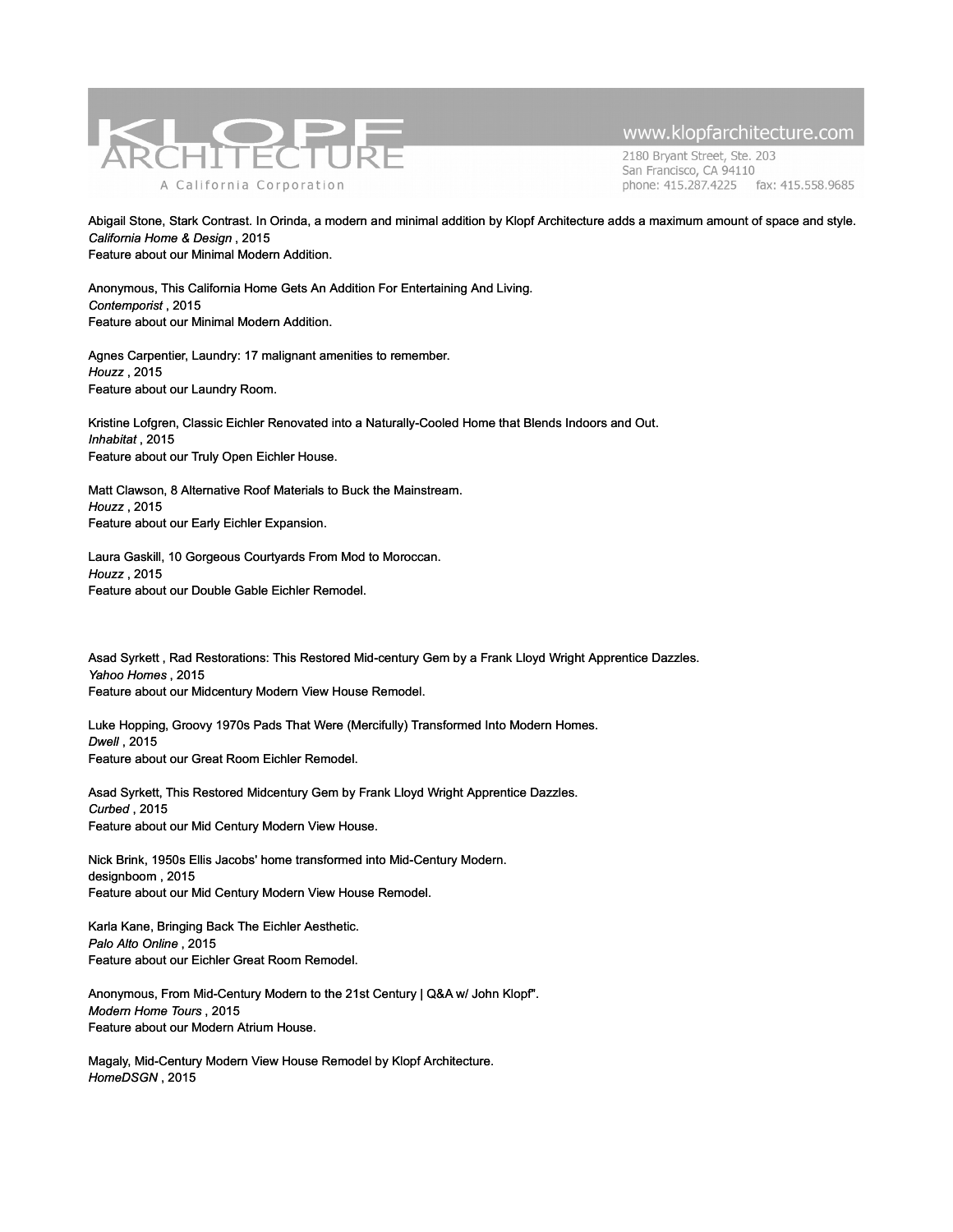

2180 Bryant Street, Ste. 203 San Francisco, CA 94110 phone: 415.287.4225 fax: 415.558.9685

Feature about our Mid-Century Modern View House Remodel.

Lavina, Optimum Flow of Spaces Exhibited by Mid-Century Modern Home in California. *Freshome* , 2015 Feature about our Mid-Century Modern View House Remodel.

Laura Gaskill, 11 Magnifiques Patios. *Houzz* , 2015 Feature about our Double Gable Eichler Remodel.

Joanna Crain, Designers Do Outdoor Spaces. *Design Shuffle* , 2015 Feature about our Truly Open Eichler Remodel.

Dave Weinstein, Eichler's Famous Life House Can be Toured. *The Eichler Network* , 2015 Feature about our Modern Atrium House.

Matt Watts, Mid Century Modern House by Klopf Architecture. *Home Adore* , 2015 Feature about our Mid Century Modern View House.

Tyler, Mid Century Revival by Klopf Architecture. *Plastolux* , 2015 Feature about our Mid Century Modern View House.

Sherry Nothingam, 1950s Mid-Century Modern Home Remodeled into a Smart, Contemporary Delight. *Decoist* , 2015 Feature about our Mid Century Modern Home Remodel.

Anonymous*, ISSUU Magazine* , 2015 Feature about our Truly Open Eichler House On Page 184.

Anonymous, Klopf Architecture. Double Gable Eichler Home Remodel. *Midcentury Home Magazine* , 2015 Feature about our Double Gable Eichler Remodel.

Anonymous, Klopf Architecture. Double Gable Eichler Home Remodel. *e-architect* , 2015 Feature about our Mid Century Modern View Home Remodel.

Anonymous, Open Shelves Kitchen for the Open House Plan. *Trendir* , 2015 Feature about our Eichler Great Room Remodel.

Anonymous, Best Rated Architects in San Bruno, CA. *Porch* , 2015 Feature about Klopf Architecture.

Anonymous, John Klopf Interview. The Eichler Remodeling Expert. *Midcentury Home Magazine*, 2015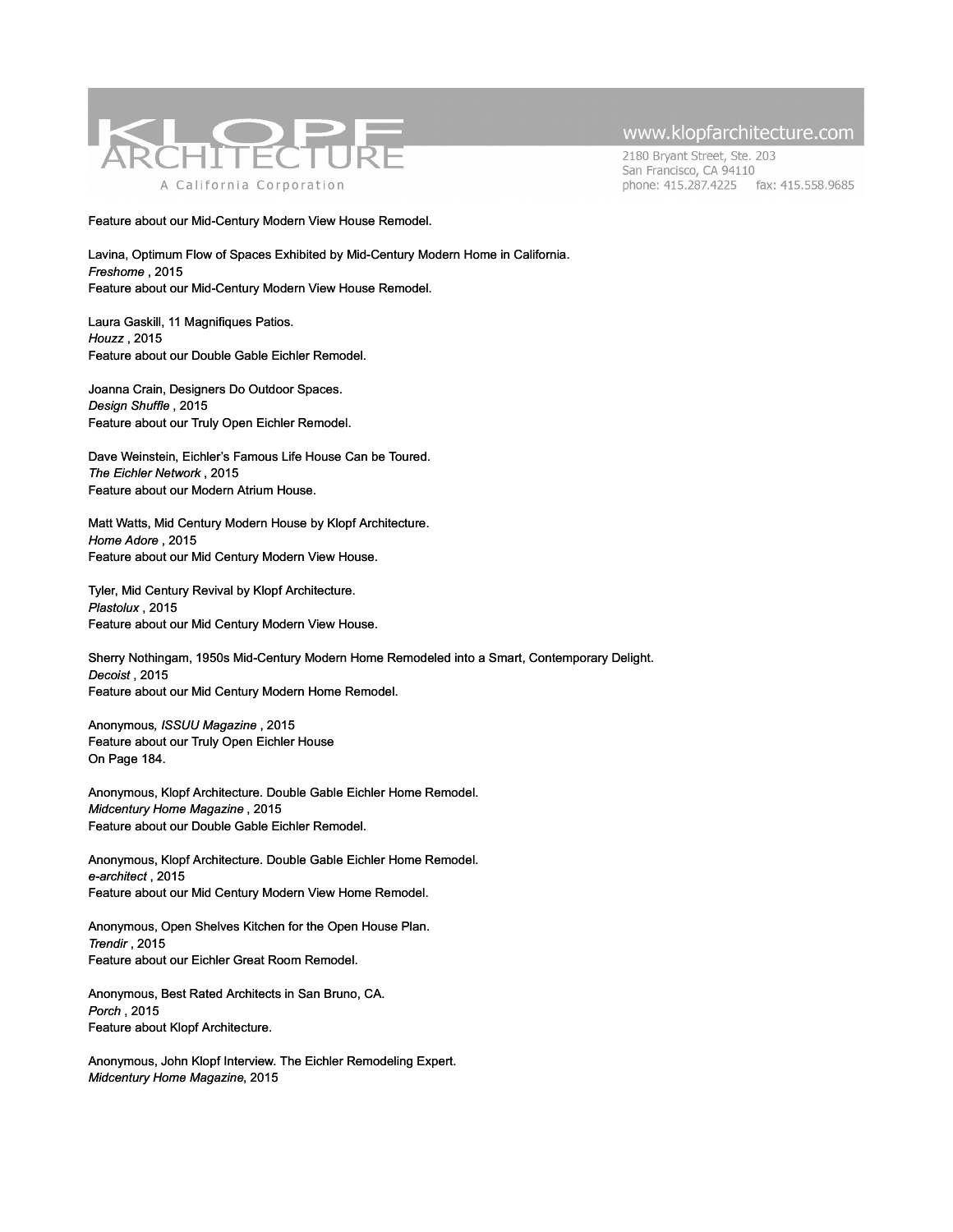

2180 Bryant Street, Ste. 203 San Francisco, CA 94110 phone: 415.287.4225 fax: 415.558.9685

#### Interview with John Klopf.

Anonymous, 10 Outdoor Kitchen Designs We Love. *Builder Online* , 2015 Feature about our Truly Open Eichler House.

Anonymous, A Remodeled Eichler in Palo Alto by Klopf Architecture. *Midcentury Home Magazine* , 2015 Feature about our Truly Open Eichler House.

Anonymous, Eichler Update Facilitates Outdoor Living. *Custom Home Online* , 2015 Feature about our Truly Open Eichler House.

Ovidiu Slavulete, Renovated single-family house in Palo Alto -Truly Open Eichler House. *Home World Design* , 2015 Feature about our Truly Open Eichler House.

David Rudin, Indoor-Outdoor Home by a Midcentury Master Gets a Faithful Update. *Dwell* , 2015 Feature about our Truly Open Eichler Remodel.

Anonymous, Current Obsessions: Curb Appeal and Courtyards by Gardenista Team. *Gardenista* , 2015 Feature about our Truly Open Eichler House.

Anonymous, View the Video of our Double Gable Eichler Remodel and Interview with John Klopf. *Fine HomeBuilding Magazine*, 2015 Feature about our Double Gable Eichler Remodel, Best Remodel 2015.

Chloe Hennen, Sneak Peek: Silicon Valley Modern Home Tour. *7x7* , 2015 Feature about our Truly Open Eichler House and Modern Atrium House.

Caroline Williamson, An Open Eichler Home by Klopf Architecture. *Design Milk* , 2015 Feature about our Truly Open Eichler House.

Phillip Ferrato, Check Out Architecturally Significant Silicon Valley Properties With Modern Home Tours Next Weekend *California Home & Design* , 2015 Feature about our Modern Atrium Home

Anonymous, Klopf Architecture Updates Classic Eichler Home in Palo Alto. *designboom* , 2015 Feature about our Truly Open Eichler House.

Anonymous, Eichler Update Facilitates Outdoor Living. *Builder* , 2015 Feature about our Truly Open Eichler House.

J. Michael Welton, Restoring a Wave of Midcentury Modern Homes. *Huffington Post* , 2015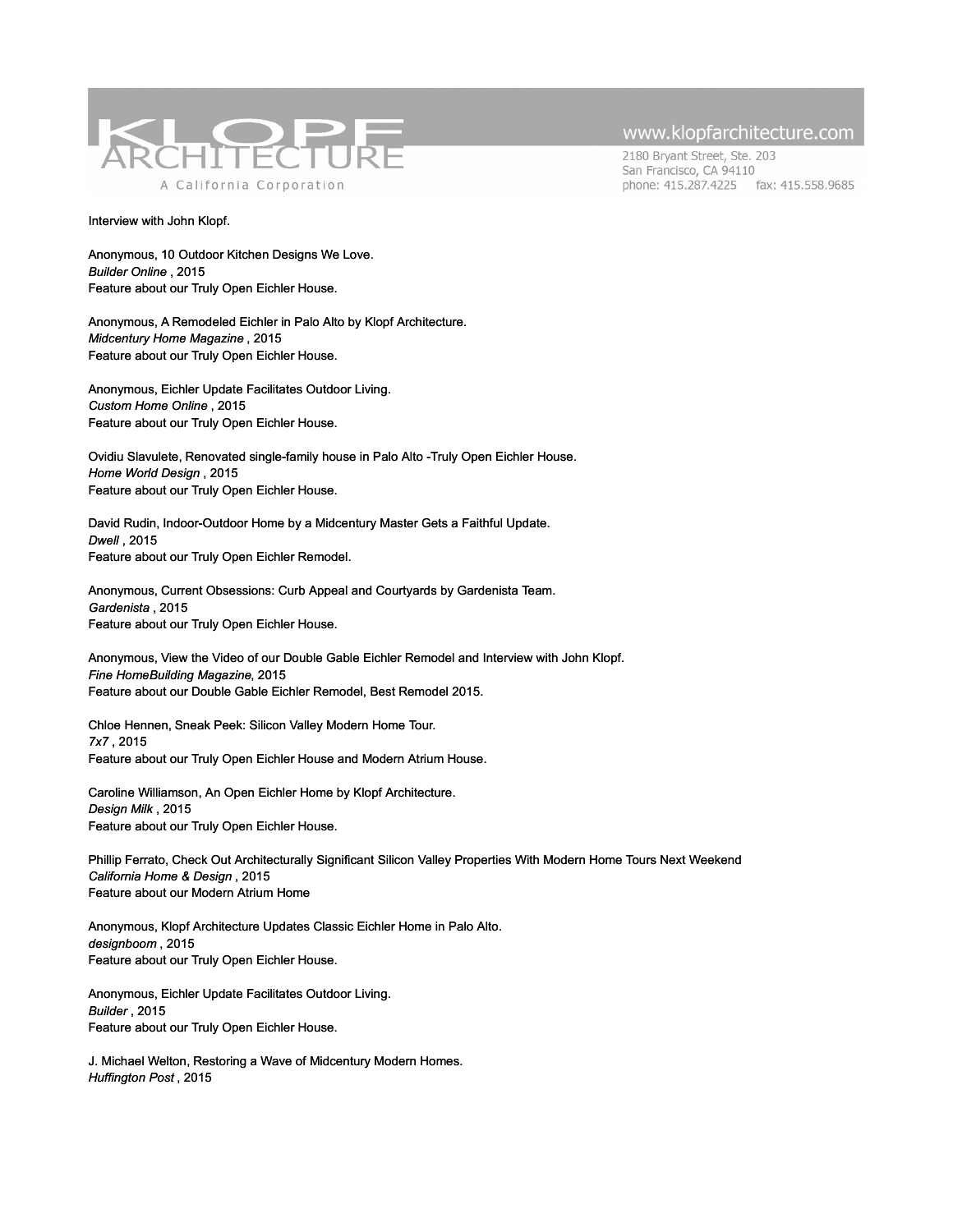

2180 Bryant Street, Ste. 203 San Francisco, CA 94110 phone: 415.287.4225 fax: 415.558.9685

#### Feature about our Truly Open Eichler House.

Magaly, Truly Open Eichler Home is a project completed jointly by Klopf Architecture, Arterra Landscape Architects & Flegels Construction. *Home DSGN* , 2015 Feature about our Truly Open Eichler House.

Anonymous, Are You Brave Enough For This Bathroom? *Contemporist* , 2015 Feature about our Truly Open Eichler House.

Anonymous, Opening Up an Original Eichler Home. *Architects and Artisans* , 2015 Feature about our Truly Open Eichler House.

Janel Laban, A Hallway Makeover for an Eichler. *Apartment Theraphy* , 2015 Feature about our Eichler Front Addition.

Anonymous, 21 floor tile Midcentury San Francisco Entry Design Photos. *SF Gate* , 2015 Feature about our Eichler Remodel.

Erin Davis, The 6 Best Kitchen Design Trends To Try in 2015. *Porch* , 2015 Feature about our Early Eichler Expansion.

Anonymous, Opened from the 1930′s: House from 1930′s has been opened up to create modern, spacious home. *Usual Home* , 2015 Feature about our Brown and Kaufman Remodel.

Anonymous, Eichler house modernized by Klopf Architecture. *Home World Design* , 2015 Feature about our Double Gable Eichler Remodel.

Lavinia, Inspiring Eichler Great Room Remodel in California, Before & After Photos. *Freshome* , 2015 Feature about our Eichler Great Room Remodel.

Anonymous, Kitchen Mid-century, San Francisco. *Better Home Lifestyle* , 2015 Feature about our Early Eichler Expansion.

Anonymous, Ten Top Images on Archinect's "Details" Pinterest Board. *Archinect* , 2015 Feature about our Net Zero Energy House.

Anonymous, Stairs Design Photos. *Porch* , 2015 Feature about our Mid-Century Modern Remodel.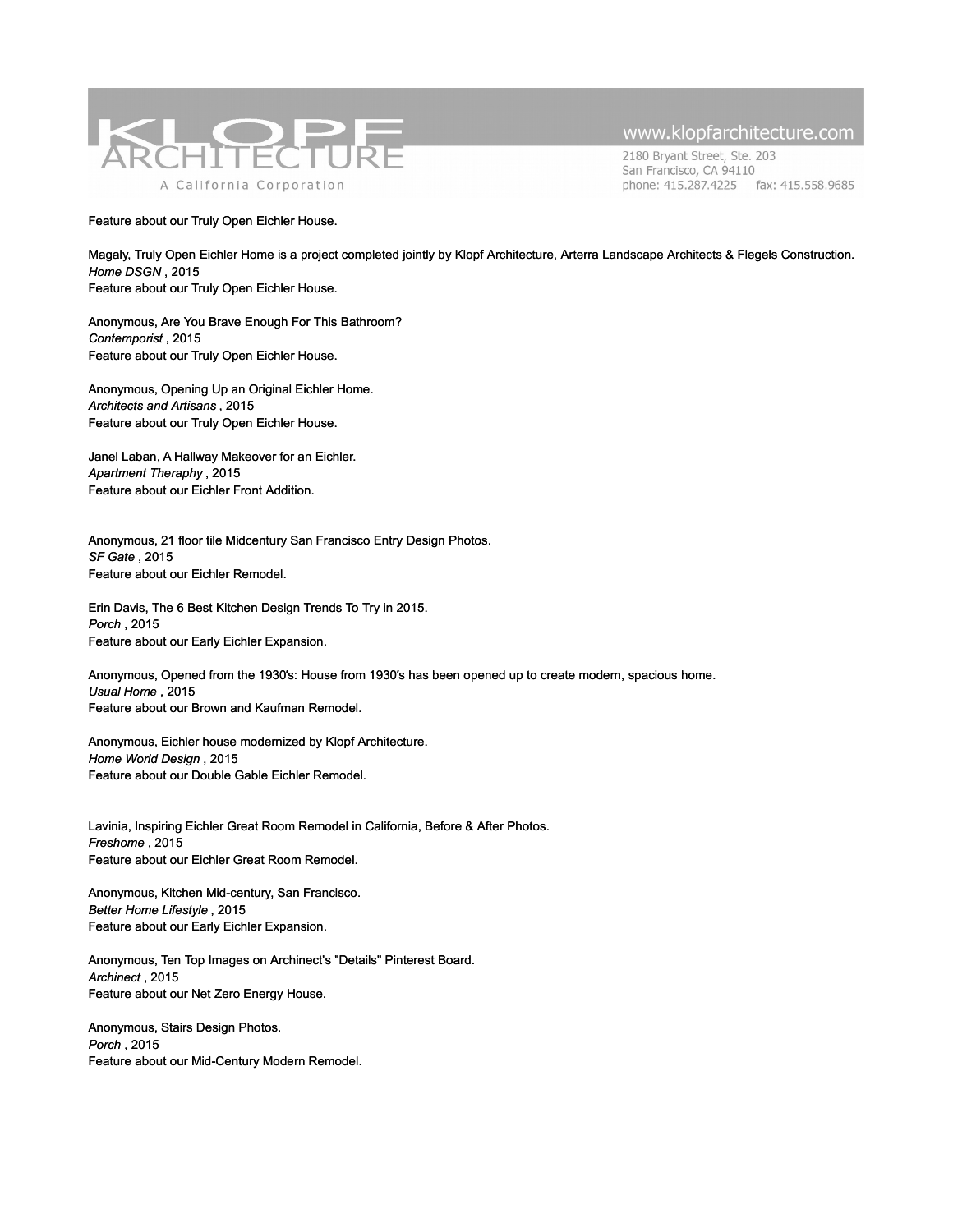

2180 Bryant Street, Ste. 203 San Francisco, CA 94110 phone: 415.287.4225 fax: 415.558.9685

Mitchell Parker, Room of the Day: Great Room Solves an Awkward Interior. *Houzz* , 2015 Feature about our Eichler Great Room Remodel.

Jack Levitan, Breaking New Ground *CA Modern* , 2015 Feature our Architecture Renderings

Eric Reinholdt, Design Workshop: The Modern Dogtrot. *Houzz* , 2015 Feature about our Manzanita House.

Allie Weiss, Sunny Renovation of an Eichler Great Room. *Dwell* , 2015 Feature about our Eichler Great Room Remodel.

Anonymous, Eichler Great Room Remodel by Klopf Architecture. *designboom* , 2015 Feature about our Eichler Great Room Remodel.

Kerryn Ramsey, 10 Simple Ways to Personalize Your Front Entry. *Houzz* , 2015 Feature about our Eichler Remodel.

Magaly, Exposed Ceiling Beams. *Home DSGN* , 2015 Feature about our Net Zero Energy House.

Anonymous, Ten Top Images on Archinect's "Architect Sure! *Archinect* , 2015 Feature about our Eichler Bedroom Wing.

Tanja Kern, Hues That Say You. *Eichler Network*, 2014 Feature quotes John Klopf.

Janet Hall, Remodeling101: Where to Locate Electrical Outlets, Bath Edition. *Yahoo Home* , 2014 Feature about our Eichler Remodel.

Anonymous, Mountain View Modern Ranch House Addition Remodel by Klopf Architecture. *The FHD* , 2014 Feature about our Modern Ranch House.

Meredith Swinehart, *Remodelista* Considered Design 2014 Finalist Feature about our Net Zero Energy House

Frank Organ, Pretty Trees for Patios, Paths and Other Tight Spots. *Houzz*, 2014 Feature about our Double Gable Eichler Remodel.

Anonymous, Zero Energy Poised for Mega Growth.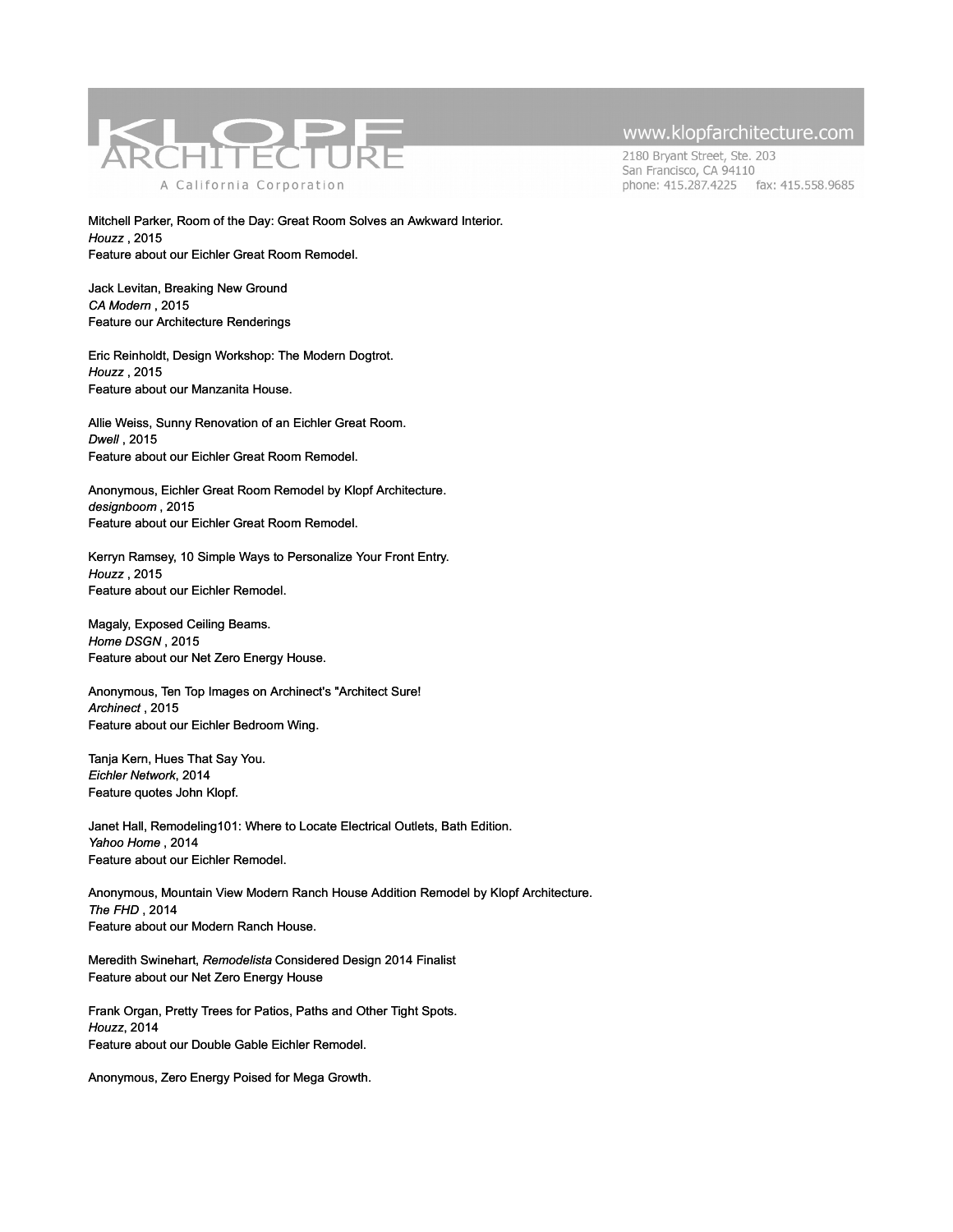

#### *Durability and Design Magazine* , 2014 Feature about our Net Zero Energy House.

Kerrie Kelly, Creating a Home Office Space for All Ages. *Yahoo Home* , 2014 Feature about our Net Zero Enegy House.

Anonymous, On The Radar. *Build LLC Blog* , 2014 Feature about our Double Gable Eichler Remodel.

Anonymous, *AIA San Francisco*, Small Firms, Great Projects Exhibit 2014 Feature about our Modern Pool House and Brown and Kaufman Remodel.

Anonymous, How to Work with an Architect. *AIA San Francisco,* Small Firms, Great Projects, 2014 Feature about our Net-Zero Energy House.

Joanna Crain, Inspired Spaces: An Infusion Of Yellow. *Design Shuffle* , 2014 Feature about our Brown and Kaufman Remodel.

Anonymous, Midcentury Modern Curb Appeal. *Front Door* , 2014 Feature about our Early Eichler Expansion.

Anonymous, Manzanita House with Various Combination Design by Klopf Architecture. *Home Design* , 2014 Feature about our Manzanita House.

Tanja Kern, Crystal Ball Remodeling. *Eichler Network*, 2014 Feature quotes John Klopf.

Matt Shaw, 9 Buildings That Produce More Energy Than They Consume. *Architizer* , 2014 Feature about our Net Zero Energy Home.

*Remodelista* Considered Design 2014 Finalist. Feature about our Net-Zero Energy House as a finalists for their Considered Design Awards – Office Space Category.

Anonymous, Updating a mid-century modern. *Palo Alto Weekly* , 2014 Feature about our Brown and Kaufman Remodel.

Magaly, Manzanita House by Klopf Architecture. *HomeDSGN* , 2014 Feature about our Manzanita House.

Laura Gaskill, 10 Gorgeous Courtyards From Mod-to-Moroccan. *Houzz* , 2014

### www.klopfarchitecture.com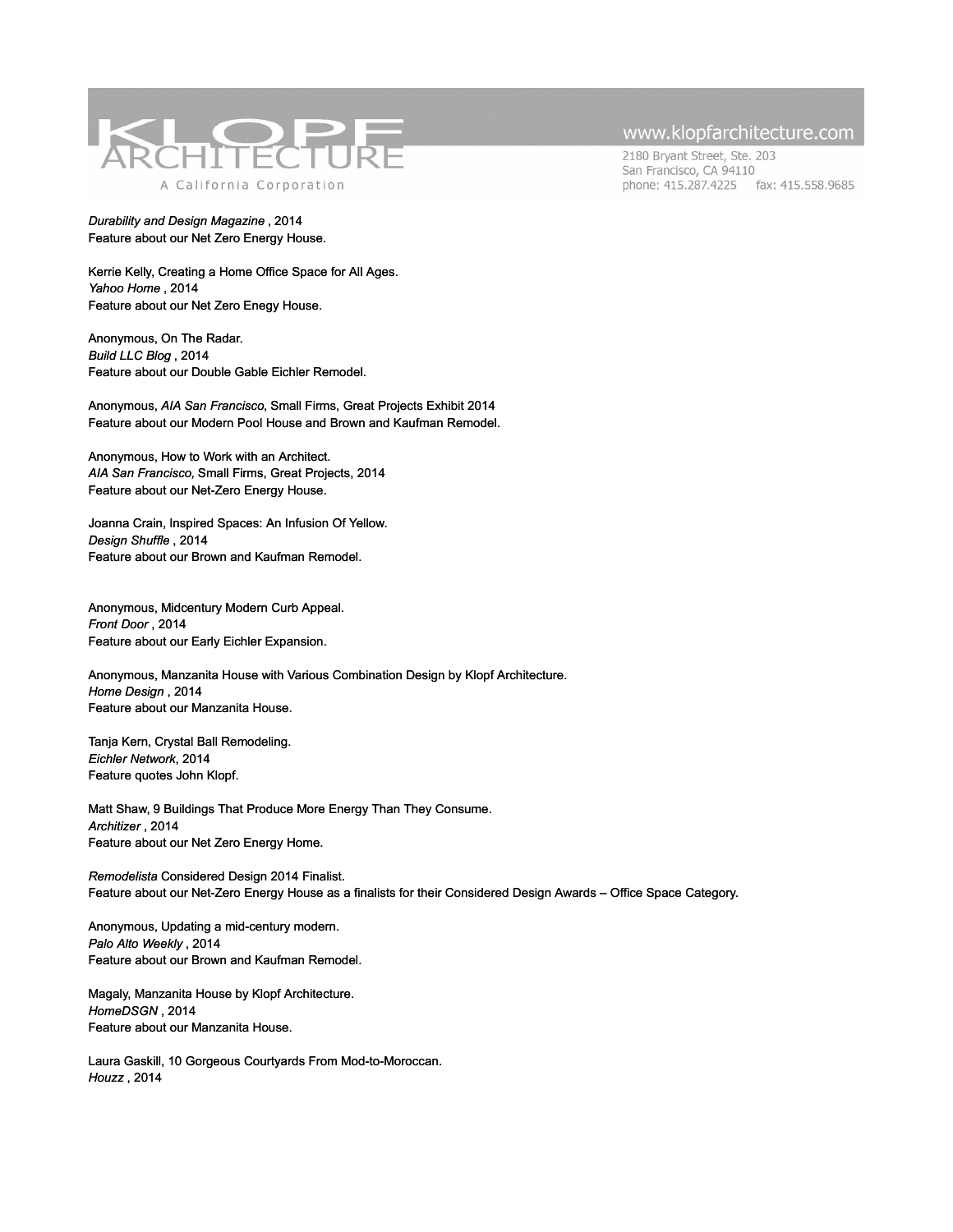

2180 Bryant Street, Ste. 203 San Francisco, CA 94110 phone: 415.287.4225 fax: 415.558.9685

Feature about our Double Gable Eichler Remodel.

Anonymous, Klopf Architecture Remodels Double Gable Eichler Home in California. *designboom* , 2014 Feature about our Double Gable Eichler Remodel.

Anonymous, Klopf Architecture Remodels Family Home Into Eichler Homage. *Just Luxe* , 2014 Feature about our Double Gable Eichler Remodel.

John Hill, Houzz Tour: Reinvigorating a Gable Eichler for a Family. *Houzz* , 2014 Feature about our Double Gable Eichler Remodel.

Kate Simmons, How to Decorate with Shades of Red. *Decorist*, May, 2014 [Feature about our Kitchen Remodel.](http://www.houzz.com/photos/midcentury/exterior)

Monique Valeris, Eichler Remodel. *Dwell*, May, 2014 [Feature about our Double Gable Eichler Remodel.](http://www.houzz.com/photos/midcentury/exterior)

Anonymous, Remodeled California Home. *Home Designing*, May, 2014 [Feature about our Double Gable Eichler Remodel.](http://www.houzz.com/photos/midcentury/exterior) 

Jamie Danielle Muro, Updated Ranch Home Architecture. *Trend Hunter*, May, 2014 [Feature about our Double Gable Eichler Remodel.](http://www.houzz.com/photos/midcentury/exterior) 

Gismullr, Beautiful Houses: Double Gable Eichler Remodel. *Abduzeedo*, May, 2014 [Feature about our Double Gable Eichler Remodel.](http://www.houzz.com/photos/midcentury/exterior) 

Anonymous, Eichler Remodel by Klopf Architecture. *Climate Pro*, May, 2014 [Feature about our Double Gable Eichler Remodel.](http://www.houzz.com/photos/midcentury/exterior) 

Caroline Williamson, Double Gable Eichler Remodel by Klopf Architecture. Design Milk, May, 2014 [Feature about our Double Gable Eichler Remodel.](http://www.houzz.com/photos/midcentury/exterior) 

Ross Brooks, Double Gable Eichler Remodel by Klopf Architecture. *The Coolist*, May, 2014 [Feature about our Double Gable Eichler Remodel.](http://www.houzz.com/photos/midcentury/exterior) 

Erin, Double Gable Eichler Remodel by Klopf Architecture. *The Contemporist*, May, 2014 [Feature about our Double Gable Eichler Remodel.](http://www.houzz.com/photos/midcentury/exterior) 

Lily di Costanzo, See How a 'Clean and Airy' Update Transforms This Eichler Pad. *Curbed National*, May, 2014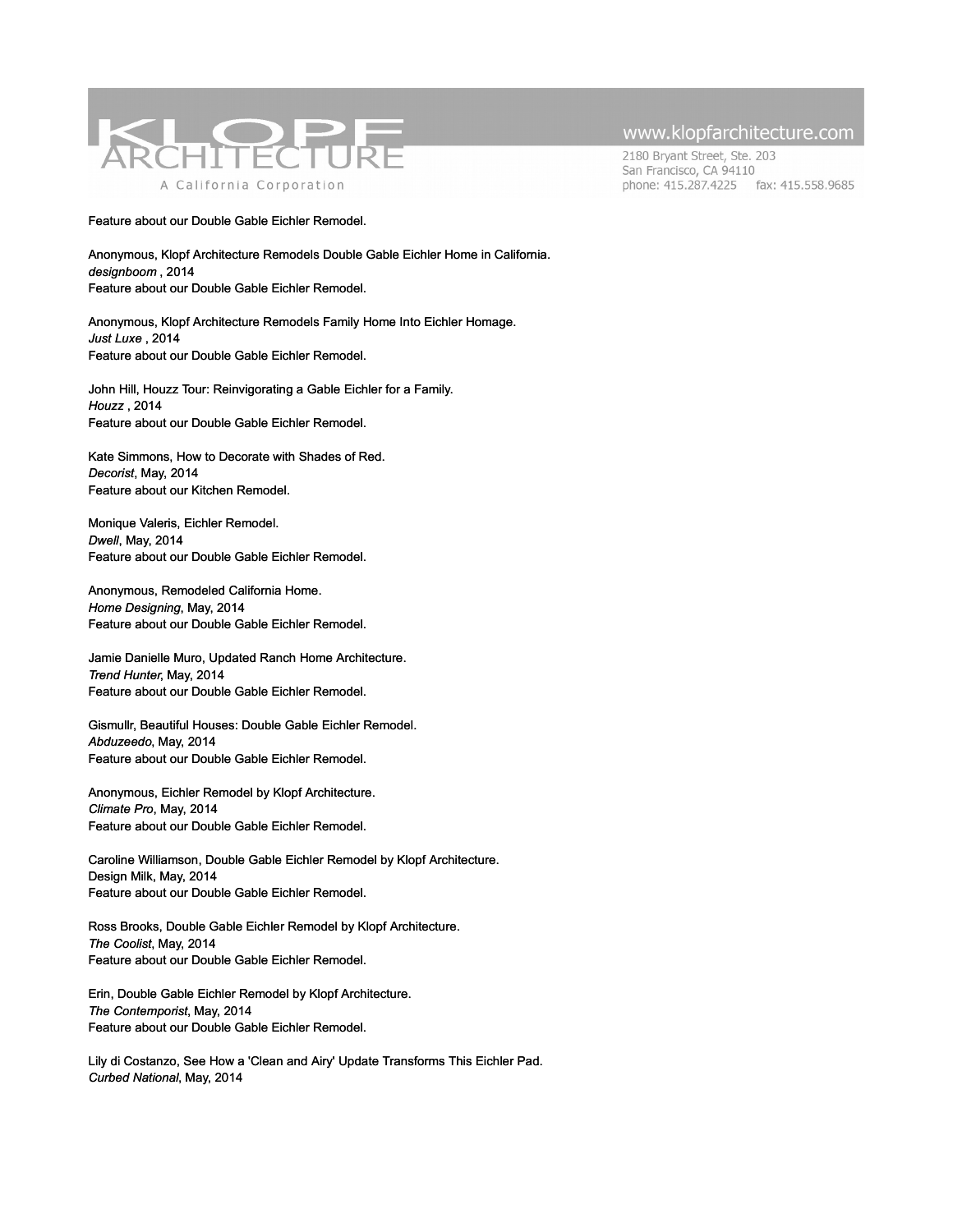

2180 Bryant Street, Ste. 203 San Francisco, CA 94110 phone: 415.287.4225 fax: 415.558.9685

[Feature about our Double Gable Eichler Remodel.](http://www.houzz.com/photos/midcentury/exterior) 

Anonymous, Double Gable Eichler Remodel by Klopf Architecture. *HomeDSGN*, May, 2014 [Feature about our Double Gable Eichler Remodel.](http://www.houzz.com/photos/midcentury/exterior) 

Lavinia, Fascinating Eichler Home Remodel in Burlingame, California. *Fresh Home*, May, 2014 [Feature about our Double Gable Eichler Remodel.](http://www.houzz.com/photos/midcentury/exterior) 

Tyler, Double Gable Eichler Remodel. *Plastolux*, May, 2014 [Feature about our Double Gable Eichler Remodel.](http://www.houzz.com/photos/midcentury/exterior) 

Adam, What to Think About When Thinking About an Addition. *Eichler Network*, 2014 [Feature about our Eichler Front Addition.](http://www.houzz.com/photos/midcentury/exterior) 

Johnna Ward, 18 Attached Garages in a Modern Inspired Home Design. *Home Design Lover*, April, 2014 [Feature about our Early Eichler Expansion.](http://www.houzz.com/photos/midcentury/exterior)

Anonymous, Amazing Sustainable House Design with Style. *Home Trend Design*, March, 2014 [Feature about our Net-Zero Energy Home.](http://www.houzz.com/photos/midcentury/exterior)

Elaine YJ Lee, Look Inside a Net Zero Energy House in Cupertino, California. *Selectism*, March, 2014 [Feature about our Net-Zero Energy House.](http://www.houzz.com/photos/midcentury/exterior)

Anonymous, The Pool House. *The Fabulous Ms. M*, March, 2014 [Feature about our Modern Pool House.](http://www.houzz.com/photos/midcentury/exterior)

Anonymous, A Classic 1970s Home Goes From Solar-Heated to Net Zero Energy. *LEED Points*, April, 2014 [Feature about our Net-Zero Energy.](http://www.houzz.com/photos/midcentury/exterior)

Anonymous, Architecture: Eichler Front Expansion Facade Front Yard Tamarind Wooden Door Glass *Usual Home*, March, 2014 [Feature about our Net-Zero Energy Home](http://www.houzz.com/photos/midcentury/exterior)

Anonymous, Laundry Rooms! So...Functional and Super Adorable! *Norman house Love*, March, 2014 [Feature about our Modern Laundry Room](http://www.houzz.com/photos/midcentury/exterior)

Anonymous, Modern Bedroom: Painting for The Living Room, Grey with Wood Trim, Natural Finishes, Opal Color for Living Room. *Meter Galery*, February, 2014 [Feature about our Modern Bedroom Remodel.](http://www.houzz.com/photos/midcentury/exterior)

Anonymous, The Pool House by Klopf Architecture. *Magazine Magnetica*, March, 2014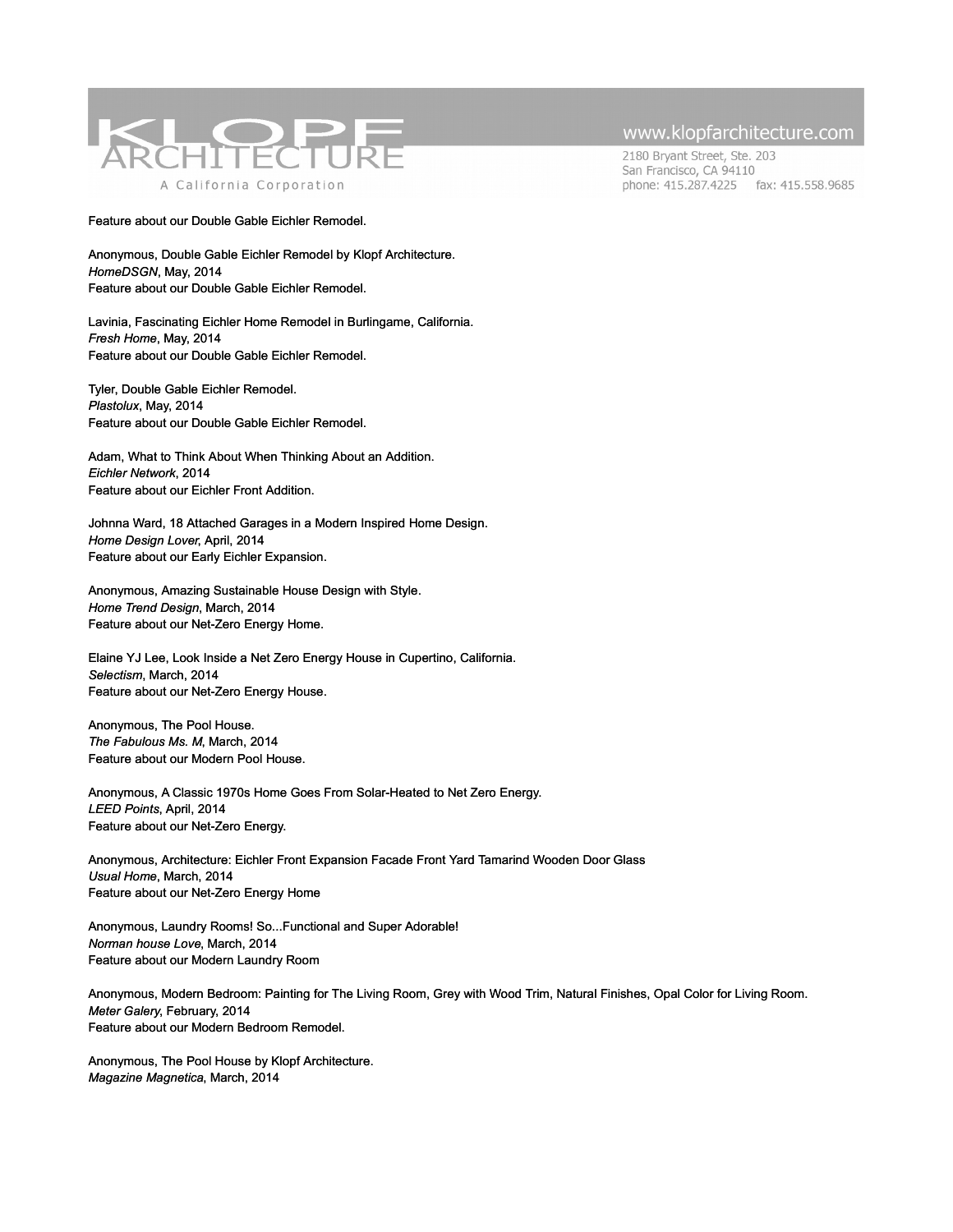

2180 Bryant Street, Ste. 203 San Francisco, CA 94110 phone: 415.287.4225 fax: 415.558.9685

#### [Feature about our Modern Pool House.](http://www.houzz.com/photos/midcentury/exterior)

Anonymous, Modern Residential House Architecture. *Decorazy*, March, 2014 [Feature about our Eichler Addition.](http://www.houzz.com/photos/midcentury/exterior)

Anonymous, Cupertino Cubby Home Filled with Hundreds Of Open Shelves. *Tendir*, March, 2014 [Feature about our Net-Zero Energy Home.](http://www.houzz.com/photos/midcentury/exterior) 

Anonymous, Architecture: Mountain View Modern Ranch House Addition Remodel by Klopf With Magnificent Architecture Design. *iidudu*, March, 2014 [Feature about our Modern Ranch House.](http://www.houzz.com/photos/midcentury/exterior)

Christine Walsh, 1960s Meets Modern Day in this Renovation. *Derling Hall*, March, 2014 [Feature about our Brown and Kaufman Remodel.](http://www.houzz.com/photos/midcentury/exterior)

Anonymous, Light Filled Net Zero Home. *Jetson Green*, March, 2014 [Feature about our Net-Zero Energy Home.](http://www.houzz.com/photos/midcentury/exterior)

Laura Gaskill, Spring Party Primer: 20 Ideas for Fabulous Fetes. *Houzz*, March, 2014 [Feature about our Early Eichler Expansion.](http://www.houzz.com/photos/midcentury/exterior)

Anonymous, A Sunny Day Around the Pool. *Arthitectural*, February, 2014 [Feature about our Modern Pool House.](http://www.houzz.com/photos/midcentury/exterior)

Emile Picillo, A 1960s House in California Gets a Revamp with a Window Backslpash. *Trend Hunter*, March, 2014 [Feature about our Brown and Kaufman Remodel.](http://www.houzz.com/photos/midcentury/exterior)

David Dick-Agnew, Klopf Architecture Submerges Net-Zero Energy home in Ground. *Azure*, February, 2014 [Feature about our Net-Zero Energy Home.](http://www.houzz.com/photos/midcentury/exterior)

Anonymous, A Beautifully Efficient Home in Cupertino. *DesignBoom*, February, 2014 [Feature about our Net-Zero Energy Home.](http://www.houzz.com/photos/midcentury/exterior)

Anonymous, Klopf Architecture Submerges Net-Zero Energy home in Ground. *DesignBoom*, February, 2014 [Feature about our Net-Zero Energy Home.](http://www.houzz.com/photos/midcentury/exterior)

Anonymous, Architecture, Sustainable Home Design in Modern Style. *Freesharing Bringing Decoration Ideas to your Home*, February, 18 2014 [Feature about our Net-Zero Energy Home.](http://www.houzz.com/photos/midcentury/exterior)

Anonymous, Modern Skylights. *Escorial Design*, 2014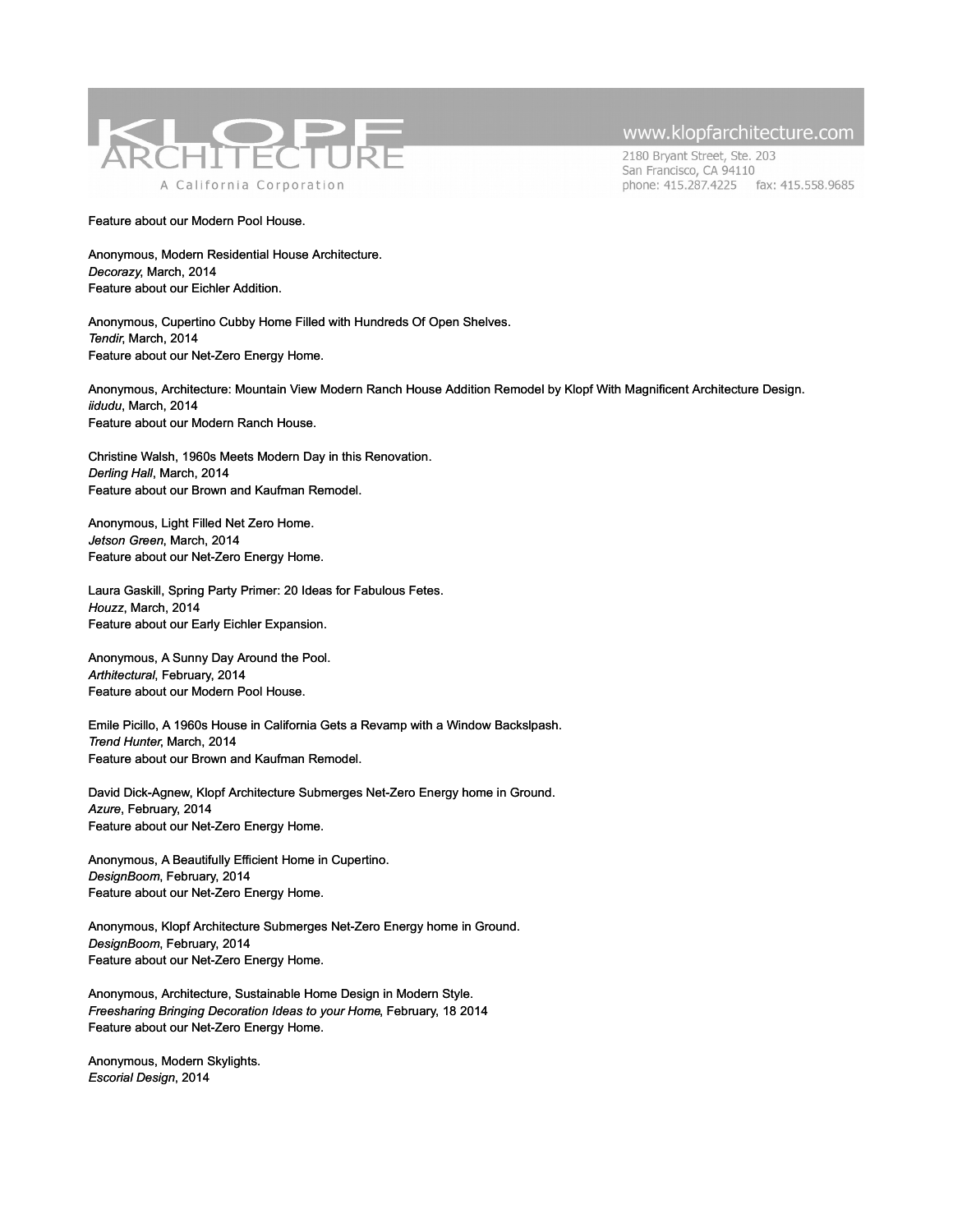

2180 Bryant Street, Ste. 203 San Francisco, CA 94110 phone: 415.287.4225 fax: 415.558.9685

[Feature about our San Francisco Earthquake Shake Remodel.](http://www.houzz.com/photos/midcentury/exterior)

Anonymous, Black and White Modern Bathroom Design with Bright Sconces by Klopf Architecture. *Decorioo*, February, 2014 [Feature about our Net-Zero Energy House.](http://www.houzz.com/photos/midcentury/exterior)

Elizabeth Wilhide, Eco Friendly Renovations: Design and Building Strategies. *Harmony House Projects*, January 7, 2014 [Feature about our Midcentury Exterior.](http://www.houzz.com/photos/midcentury/exterior)

Becky Harris, You Said It: Use the Imperfect as an Opportunity and More Wisdom. *Houzz*, January 26, 2014 Article about our project, Eichler Front Addition design advice, inspiration and observations that struck a chord this week.

Annie Thornton, More Room Makes an Eichler Even More Livable. *Houzz*, January 21, 2014 Article about our project, Eichler Front Addition how adding a master suite gives a California family square feet more enjoying all the comforts of home.

Caroline Williamson, A Front Expansion on an Eichler House by Klopf Architecture. *Design Milk*, January 14, 2014 Article about our project, Eichler Front Addition.

Eric, Eichler Front Expansion by Klopf Architecture. *Home DSGN*, January 5, 2014 Article about our project, Eichler Front Addition.

Nicole Jewell, Klopf Architecture Zen Like Manzanita House Blends Martial Arts Principles with Architecture. *Inhabitat*, January 2, 2014 Article about our project, Manzanita House.

Tyler Goodro, Eichler Addition by Klopf Architecture. *Plastolux*, December, 24, 2013 Article about our Eichler Front Addition.

Anonymous, Eichler Expansion : Palo Alto House. *e-architect*, December, 31, 2013 Article about our Eichler Front Addition.

Brett Haynes, Eichler Remodel by Klopf Architecture. *Climate Pro*, December 12, 2013 Article about our 1950's Eichler Expansion.

Tanja Kern, A smart track to satisfaction-our homeowner's guide to sliding door renewal. *EichlerNetwork*, December 3, 2013

Anonymous, Black and white modern bathroom design with bright sconces - Modern bathroom by Klopf Architecture in Glen Park Bathroom Remodel, San Francisco. *Decorioo*, December, 2013 Article about our Mid-Century Modern San Francisco Bathroom Remodel.

Christine Chang Hanway, Spotlight: Dinning Rooms for the 21st Century.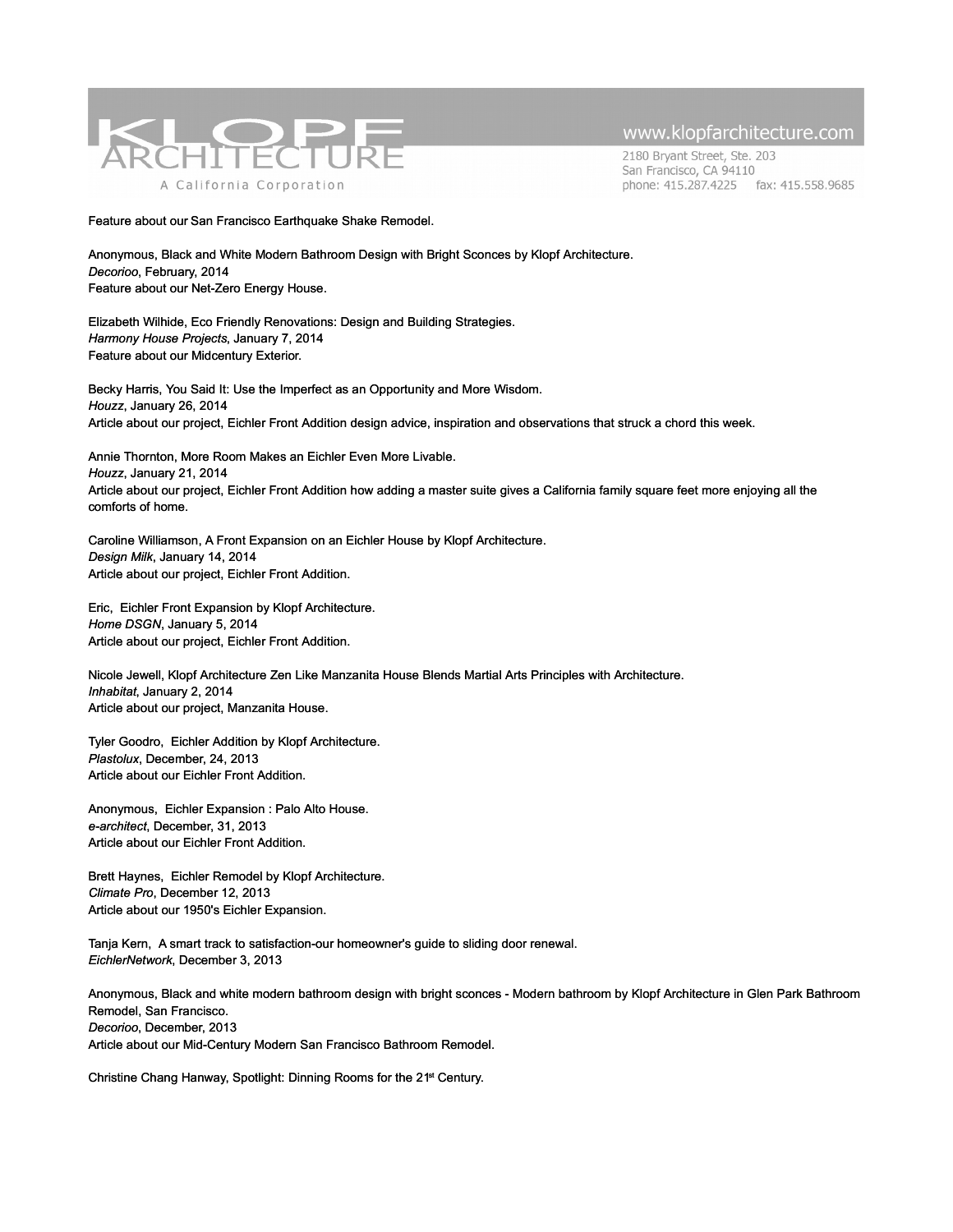

2180 Bryant Street, Ste. 203 San Francisco, CA 94110 phone: 415.287.4225 fax: 415.558.9685

*Tech Investor News*, October 2013 Article about our Mid-Century Modern San Francisco project's favorite dinning rooms for the 2<sup>+</sup> Century.

Anonymous, Klopf Architecture's Zero Energy House Scores Big with Build it Green in California. *Tech Investor News*, October 2013 Article about our Net Zero Energy House.

Lidija Grozdanic, Klopf Architecture's Daylit Net-Zero Energy Houses Rises and Shines in Cupertino California. *Inhabitat*, October 21, 2013 Article about our project, Net Zero Energy House.

Jane Laurent, Net Zero Energy House: An Eco Friendly Creation of Klopf Architecture. *Moldse*, October 17, 2013 Article about our project, Net Zero Energy House.

Laura Gaskill, 11 Ways to Create Indoor-Outdoor Connections. *Houzz*, October 11, 2013 Article about our project, Early Eichler Expansion.

Caroline Williamson, The Pool House by Klopf Architecture. *Design Milk*, October 3, 2013 Article about our Pool House in Los Gatos.

Wind Joqjaningum, Black And White Interior Decorated On Net Zero Energy Modern House By Klopf Architecture. *Tararae*, October 2, 2013 Article about our Net Zero Energy House.

Sarah Dos Santos, The Net Zero Energy Modern House Klopf is Incredibly Organized. *Trend Hunter*, October 2, 2013 Article about our Net Zero Energy House.

Lloyd Alter, Net-Zero Energy Modern House is a mix of 21<sup>st</sup> century tech and mid-century modern design. *Tree Hugger*, October 1, 2013 Article about our Net Zero Energy House that relies on exceptional energy conservation.

Julie Carlson, Remodelista, A Manual for the Considered Home. *Remodelista*, September, 2013 Klopf Architecture is listed a featured Architect on page 373.

Raphaelle, Sustainable Home Brightly Decorated: The Net Zero Energy Modern Home. *Fresh Home*, September, 2013 Article about our Net-Zero Energy Home and Sustainability.

Anonymous, Net-Zero Energy House by Klopf Architecture. *Contemporist*, September 17, 2013 Article about our residential design an Eichler inspired "GreenPoint Rated" system.

Magaly, Net Zero Energy Modern House by Klopf Architecture. *Home DSGN*, September, 30, 2013 Article about our residential design, Net-Zero Energy House.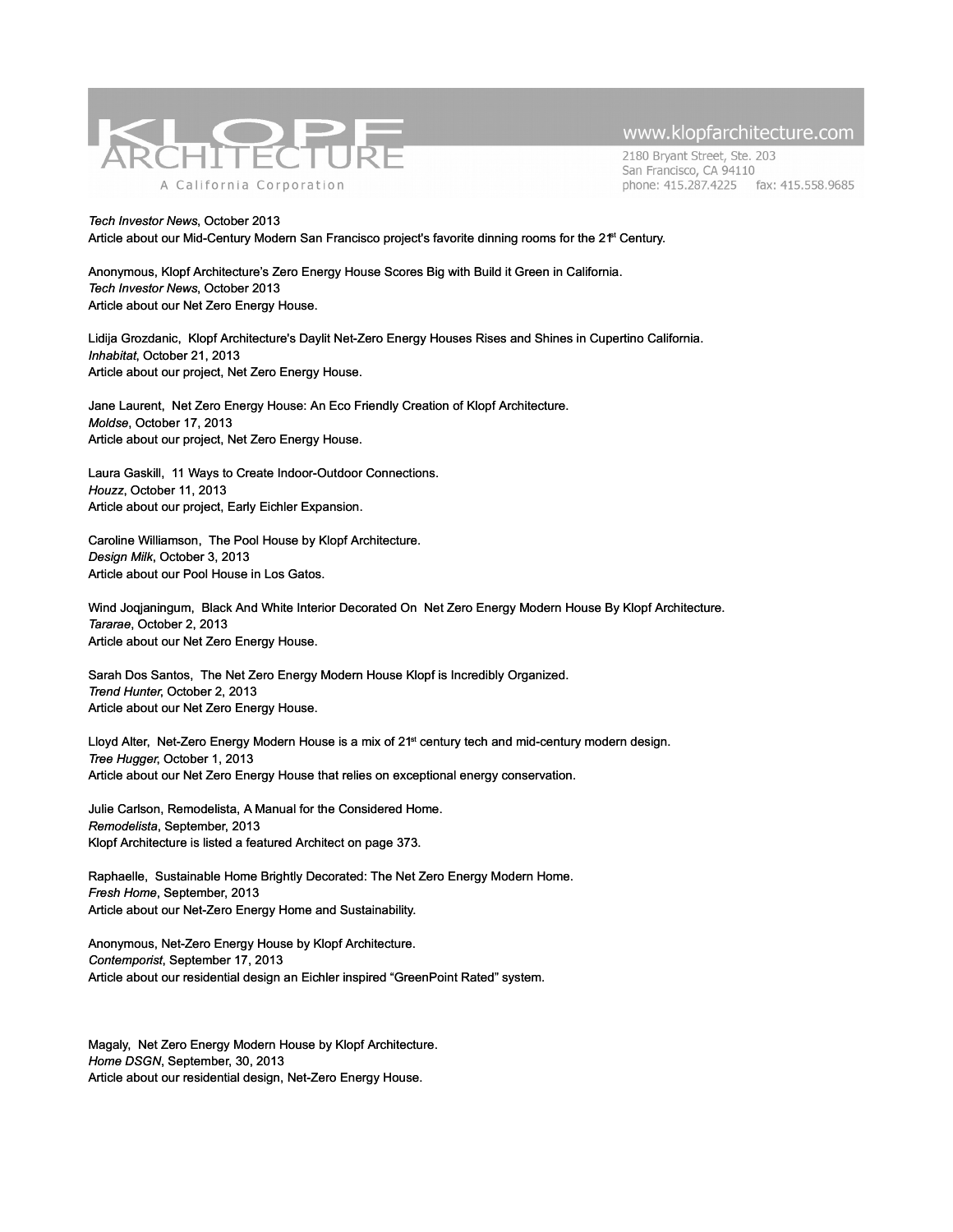

2180 Bryant Street, Ste. 203 San Francisco, CA 94110 phone: 415.287.4225 fax: 415.558.9685

Elanie YJ Lee, Look Inside A Net Zero Vitality Residence by Klopf Architecture. *Selectism*, September, 19, 2013 Article about our residential design, Net-Zero Energy House.

Meredith Swinehart, Shades of Gray: Architects' Top 10 Paint Picks. *Gardenista*, September 16, 2013 Article about use of Benjamin Moore Graystone as an exterior home paint for our project Net-Zero Energy House.

Fred Albert, See a Fairway-Side Pool House That Goes With the Flow. *Houzz*, September 7, 2013 Article about our pool house design in Los Gatos.

Luke Barley, Ramblin' On: 10 Contemporary Ranch Homes. *Architizer,* September, 2013 Article about our renovation on a mid-century modern ranch house and an early Eichler expansion.

Anonymous, Ridge Beams and Ridge Boards: Modern Structural Solutions for A-Frames. *Build LLC, August*, 20, 2013 Article about traditional examples of the ridge board system utilize wood tension ties (a.k.a. collar ties) of a similar dimension and look as the roof joists featuring our Los Alto Hills Remodel.

Bud Dietrich, Tell a Story With Design for a More Meaningful Home. *Houzz*, June 16, 2013 Article on our design for the Manzanita House and how architecture can create narratives.

Taylor Wilson, Klopf Architecture Warms San Francisco with Modern Energy-Saving Designs. *Design Shuffle*, February 6, 2013 Article about our residential designs in mid-century modern and Eichler-inspired homes.

Carol Blitzer, Out-Eichlering Eichler. *Home and Garden Design*, Winter, 2013 Article about our residential designs in Eichler-inspired homes.

Jennifer Ott, Front and Center Color: When To Paint Your Door Deep Red. *Houzz,* October 15, 2012 Article about our design using a dark red door with light neutrals.

Jennifer Ott, "7 Spicy Hot Color Palettes to Fire Up a Living Room. *Houzz,* September 3, 2012 Article about our usage of spicy shades of red, yellow or orange in the living room.

Anonymous, "Keep it Modern" *Plastolux*, September 11, 2012. Article about our mid-century modern renovations.

Anonymous "Klopf Architecture: Net Zero Energy House" *Small Firms Great Projects.* San Francisco: AIA San Francisco / San Francisco Magazine, 2012/2013.

Anonymous, "Marvelous Mid-Century Moderns". *My Life with Style,* September 2012.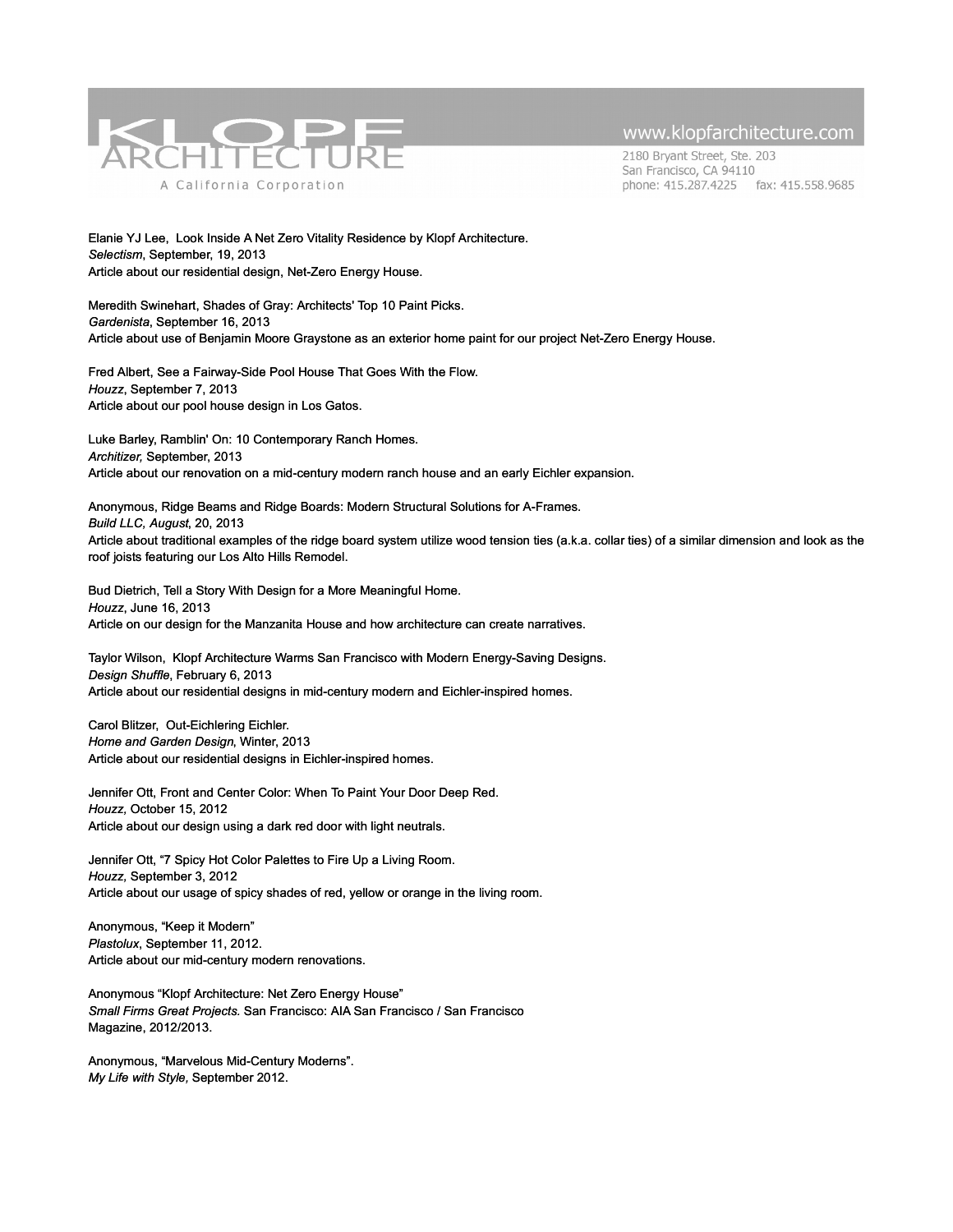

2180 Bryant Street, Ste. 203 San Francisco, CA 94110 phone: 415.287.4225 fax: 415.558.9685

Article about our mid-century modern project featured on pages 8-9.

Susan Stieglitz, Design Icons: Joseph Eichler. *Houzz,* September 28, 2012 Article on our midcentury modern and Eichler design similar to that of Joseph Eichler.

Jennifer Ott, Front and Center Color: When To Paint Your Door Deep Red. *Houzz,* October 15, 2012 Article about our design using a dark red door with light neutrals.

Cathy Lara, "Houzz Tour: An Early Eichler Home Expands". *SF Gate*, August 11, 2012 Article about our design for a tight-fitting family home that finds breathing room with a new wing, including a respectfully remodeled kitchen and an added family room.

Anonymous, "Mountain View Modern Ranch House Addition/Remodel by Klopf Architecture". *DesignShuffle*, May 21, 2012 Blog article about our "Modern Ranch Conversion 2" project in Mountain View.

Tanja Kern, First Impressions, Simple Statements. *EichlerNetwork*, February 17, 2012

Carol Blitzer, "Adapting for Modern Living". *Palo Alto Weekly / Mountain View Voice*, January 20, 2012 Article about our "Modern Ranch Conversion 2" project in Mountain View.

Tanja Kern, Bathrooms on the Rebound. *EichlerNetwork*, November 23, 2011 Article featuring our San Mateo Eichler Remodel Mosaic Bathroom.

Tanja Kern, " 'About Contractors: Hire a Pro...In the Know". *EichlerNetwork*, November 9, 2011 Article about choosing the right professional contractor.

Bud Dietrich, " 'Pan Am' Inspires Flight Back to 1960s Design". *SF Gate*, October 25, 2011 Article about our design updating '60s homes that offer lessons in craft, simplicity and style.

Christine, "Office Visit: Klopf Architecture in San Francisco". *Remodelista.com*, September 5, 2011 Blog article about our Mid-Century Modern Remodel / Addition project in San Francisco.

Rebecca Firestone, "New Orleans Post-Katrina: Making It Right". *The Architects Take*, January 25, 2011 Mention about our earthquake cottage remodel.

Henry Kaiser, television producer, "Eye on the Bay". *San Francisco:* KPIX (CBS) TV, October 18, 2010 TV Interview with John Klopf about the history of Eichler Homes.

Rebecca Firestone, "Talk to an Architect on September 11-12". *The Architects Take*, August 10, 2010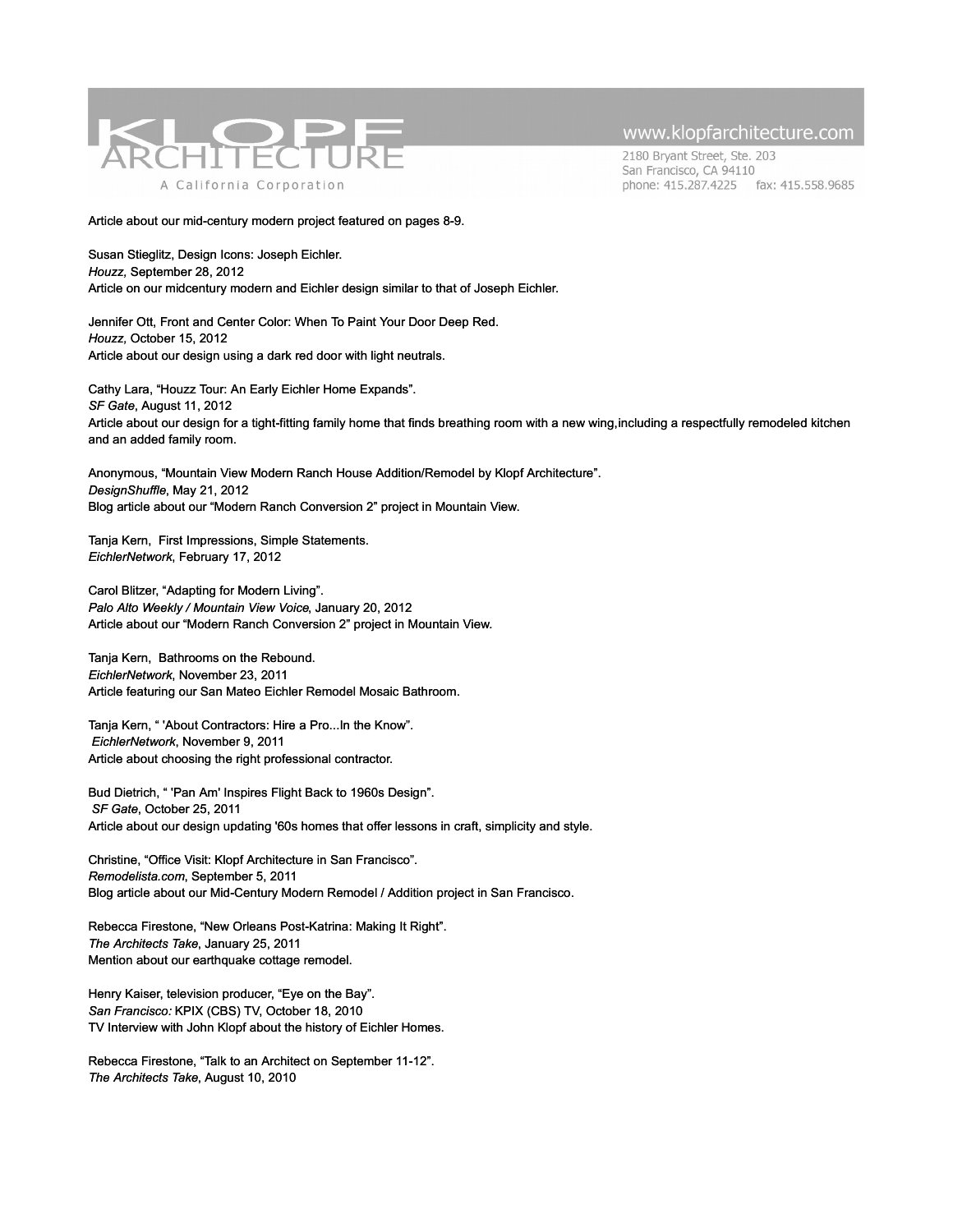

2180 Bryant Street, Ste. 203 San Francisco, CA 94110 phone: 415.287.4225 fax: 415.558.9685

Mention about our volunteer designer for The Home Tours.

Mark English, "About The Architects Take". *The Architects Take*, 2010 Quoting John Klopf, on Sustainability and Energy Efficiency.

Stephen Crafti, *Affordable Architecture. Victoria, Australia:* The Images Publishing Group, 2010, pp 30-33 4-page chapter on the Bernal Heights Earthquake Shack Remodel by Klopf Architecture.

Tanja Kern, "Hire a Pro... in the Know". *CA Modern,* Spring 2010. San Francisco, CA: Eichler Network, pp 12-13, 16-17. Article features interview with John Klopf advising homeowners on whichexperts can add value to their projects in which areas.

Anonymous. "Klopf Architecture: San Francisco Mid-Century Modern Remodel". *Small Firms Great Projects.* San Francisco: AIA San Francisco / San Francisco. Magazine, 2010

Jody Garlock, "Skybox Suite". *Remodel Magazine.* October/November 2009, pp. 86-91 Feature Article on San Rafael addition project by Klopf Architecture.

Tanja Kern, "Winning Kitchens". *CA Modern,* Fall 2009. San Francisco, CA: Eichler Network, pp 12-19 Mid-century modern kitchen remodel project by Klopf Architecture was featured as one of the "10 best modern kitchens" .

Anonymous. "H-Plan Eichler Addition/Remodel". *Small Firms Great Projects.* San Francisco: AIA San Francisco / San Francisco Magazine, 2008. Klopf Architecture's project featured.

Tanja Kern, "Slide with Pride".

*CA Modern,* Winter 2008. San Francisco, CA: The Eichler Network, pp 10-13 Article features interview with John Klopf and others about modern design.

Stacy Williams et. al., eds. "Klopf Architecture: Manzanita House" *Small Firms Great Projects.* San Francisco: AIA San Francisco / San Francisco Magazine, 2008/2009.

Robyn Beaver, ed., *The New 100 Houses X 100 Architects* Victoria, Australia: The Images Publishing Group, 2007, pp. 204-205 2-page spread on the "Manzanita House" by Klopf Architecture.

Michelle Kodis, *Modern Cabin.* Salt Lake City, UT: Gibbs-Smith, Publisher, 2007, pp. 126-135 10-page chapter on the "Manzanita House" by Klopf Architecture.

Craig Nakano, "Designing Your Dream Home with an Architect". *Los Angeles Times* review of AIA Podcast*,* January 5, 2006, p. F4.

J. Paul Bohn, moderator: "Designing Your Dream Home with an Architect" AIA Podcast featuring John Klopf, *www.aiasf.org/chapter/podcasts.html,* 2005 (first ever AIA podcast).